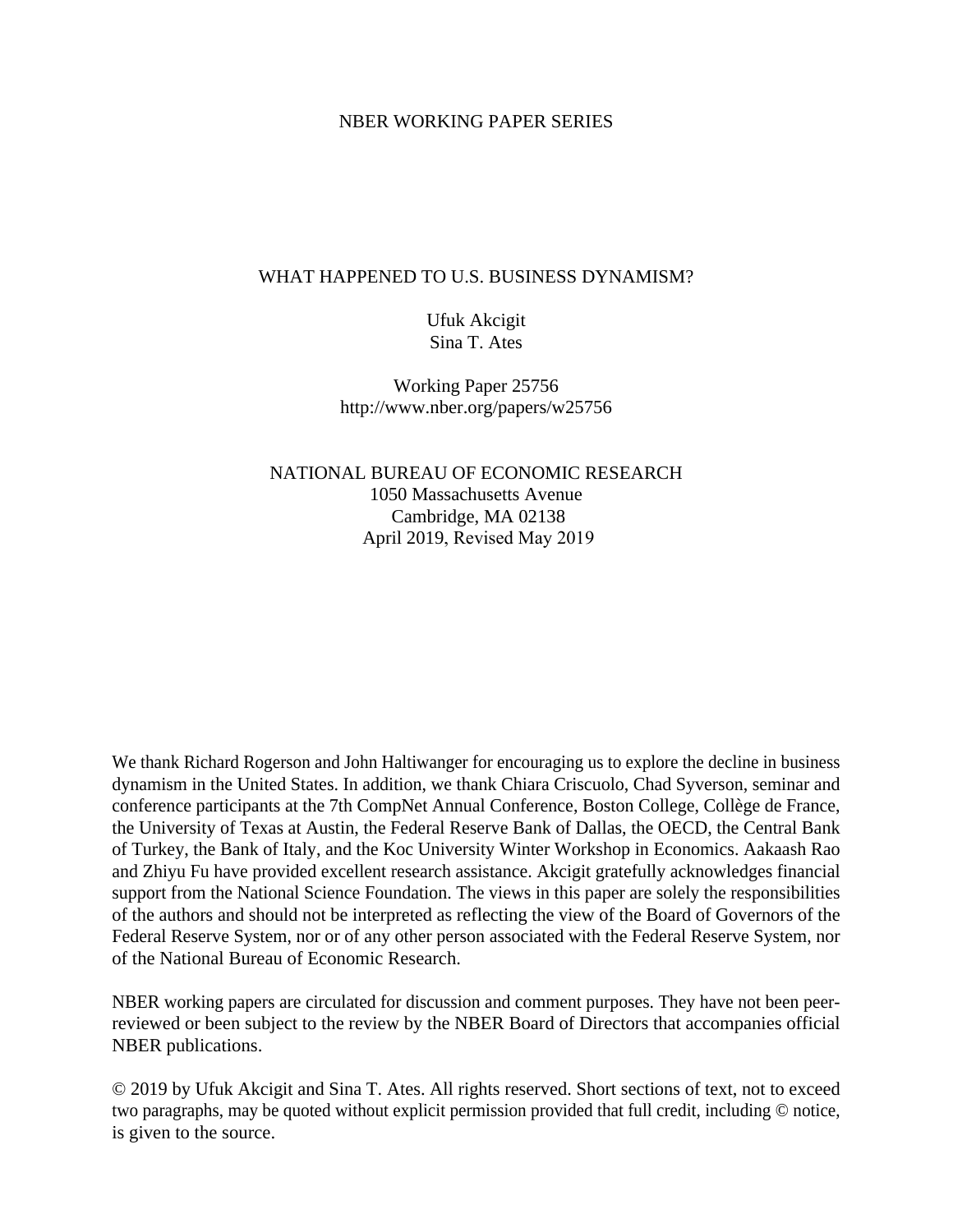What Happened to U.S. Business Dynamism? Ufuk Akcigit and Sina T. Ates NBER Working Paper No. 25756 April 2019, Revised May 2019 JEL No. E22,L12,O31,O33

### **ABSTRACT**

In the past several decades, the U.S. economy has witnessed a number of striking trends that indicate a rising market concentration and a slowdown in business dynamism. In this paper, we make an attempt to understand potential common forces behind these empirical regularities through the lens of a micro-founded general equilibrium model of endogenous firm dynamics. Importantly, the theoretical model captures the strategic behavior between competing firms, its effect on their innovation decisions, and the resulting "best versus the rest" dynamics. We focus on multiple potential mechanisms that can potentially drive the observed changes and use the calibrated model to assess the relative importance of these channels with particular attention to the implied transitional dynamics. Our results highlight the dominant role of a decline in the intensity of knowledge diffusion from the frontier firms to the laggard ones in explaining the observed shifts. We conclude by presenting new evidence that corroborates a declining knowledge diffusion in the economy. We document a higher concentration of patenting in the hands of firms with the largest stock and a changing nature of patents, especially in the post-2000 period, which suggests a heavy use of intellectual property protection by market leaders to limit the diffusion of knowledge. These findings present a potential avenue for future research on the drivers of declining knowledge diffusion.

Ufuk Akcigit Department of Economics University of Chicago 1126 East 59th Street Saieh Hall, Office 403 Chicago, IL 60637 and NBER uakcigit@uchicago.edu

Sina T. Ates Federal Reserve Board of Governors 20th & C St. Washington, DC 20551 sina.t.ates@frb.gov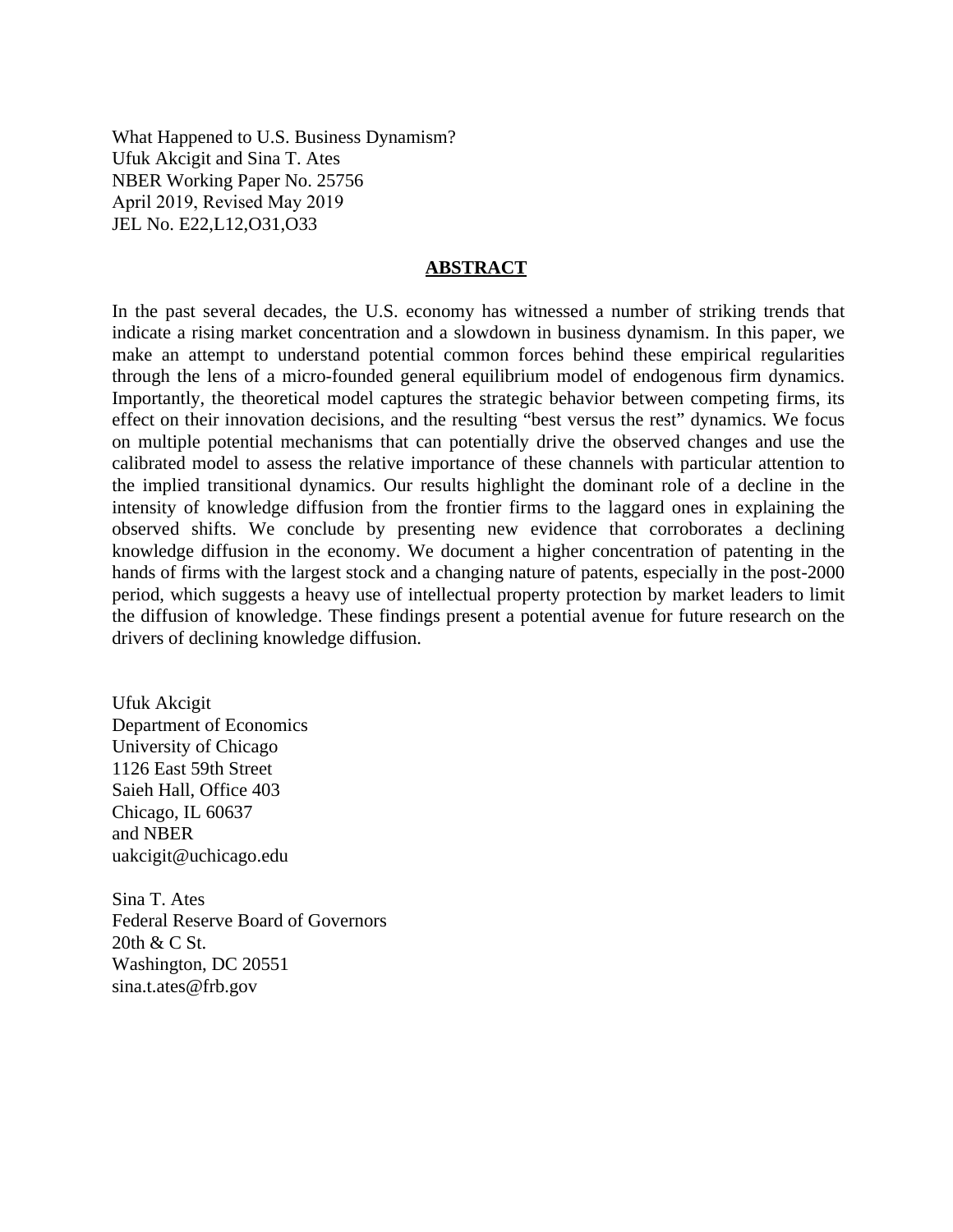### **1 Introduction**

Market economies are characterized by the so-called "creative destruction" where unproductive incumbents are pushed out of the market by new entrants or other more productive incumbents or both. A byproduct of this up-or-out process is the creation of higher-paying jobs and reallocation of workers from less to more productive firms. The U.S. economy has been losing this business dynamism since the 1980s and, even more strikingly, since the 2000s. This shift manifests itself in a number of empirical regularities: The entry rate of new businesses, the job reallocation rate, and the labor share have all been decreasing, yet the profit share, market concentration, and markups have all been rising. A growing literature has documented many dramatic empirical trends such as these and initiated a heated debate around the possible reasons behind the declining dynamism in the U.S. economy. We contribute to this important, and predominantly empirical, debate by offering a new micro-founded macro model, conducting a quantitative investigation of alternative mechanisms that could have led to these dynamics, and presenting some new facts on the rise of patenting concentration.

A central concern of our study is the identification of factors that could have driven these observed trends in U.S. business dynamism.<sup>[1](#page-2-0)</sup> During the past 30 years, the U.S. economy has experienced many fundamental changes that might have contributed to these trends shifting the power balance among competing firms toward market leaders. Some of these changes in primitives, which we review in more detail in Appendix [A,](#page-57-0) include reduced effective corporate taxes, increased research and development (R&D) subsidies, increased regulations, and heavier use of intellectual property, which limits the technologies that can be used by competing firms and lowers the effective knowledge diffusion. Incorporating these margins within a realistic theoretical framework, we explore two main quantitative questions based on various thought experiments in this study: First, how are the empirical trends observed since the 1980s linked together? Second, could these trends be driven by changes discussed in this paragraph that shifted the balance of market power?

Our research approach starts by summarizing the observed trends in the data and various changes in the economy that might have led to these trends. This initial discussion directs our attention to a certain class of models. Accordingly, we build a theoretical model that accounts for, in particular, endogenous market power and strategic competition among incumbents and entrants. Next, we calibrate this model to the U.S. economy as if it was in a steady state in 1980 and hit the economy with four alternative shocks to make it enter into alternative transition paths. We then compare the model-generated paths with the actual trends to identify the most powerful shock in explaining all of the observed facts simultaneously. Finally, we calibrate the

<span id="page-2-0"></span><sup>&</sup>lt;sup>1</sup>We focus on 10 specific trends: (i) market concentration has risen, (ii) average markups have increased, (iii) the profit share of GDP has increased, (iv) he labor share of output has gone down, (v) the rise in market concentration and the fall in labor share are positively associated, (vi) productivity dispersion of firms has risen, (vii) firm entry rate has declined, (viii) the share of young firms in economic activity has declined, (ix) job reallocation has slowed down, and (x) the dispersion of firm growth has decreased. We review them in more detail in Section [2.](#page-6-0)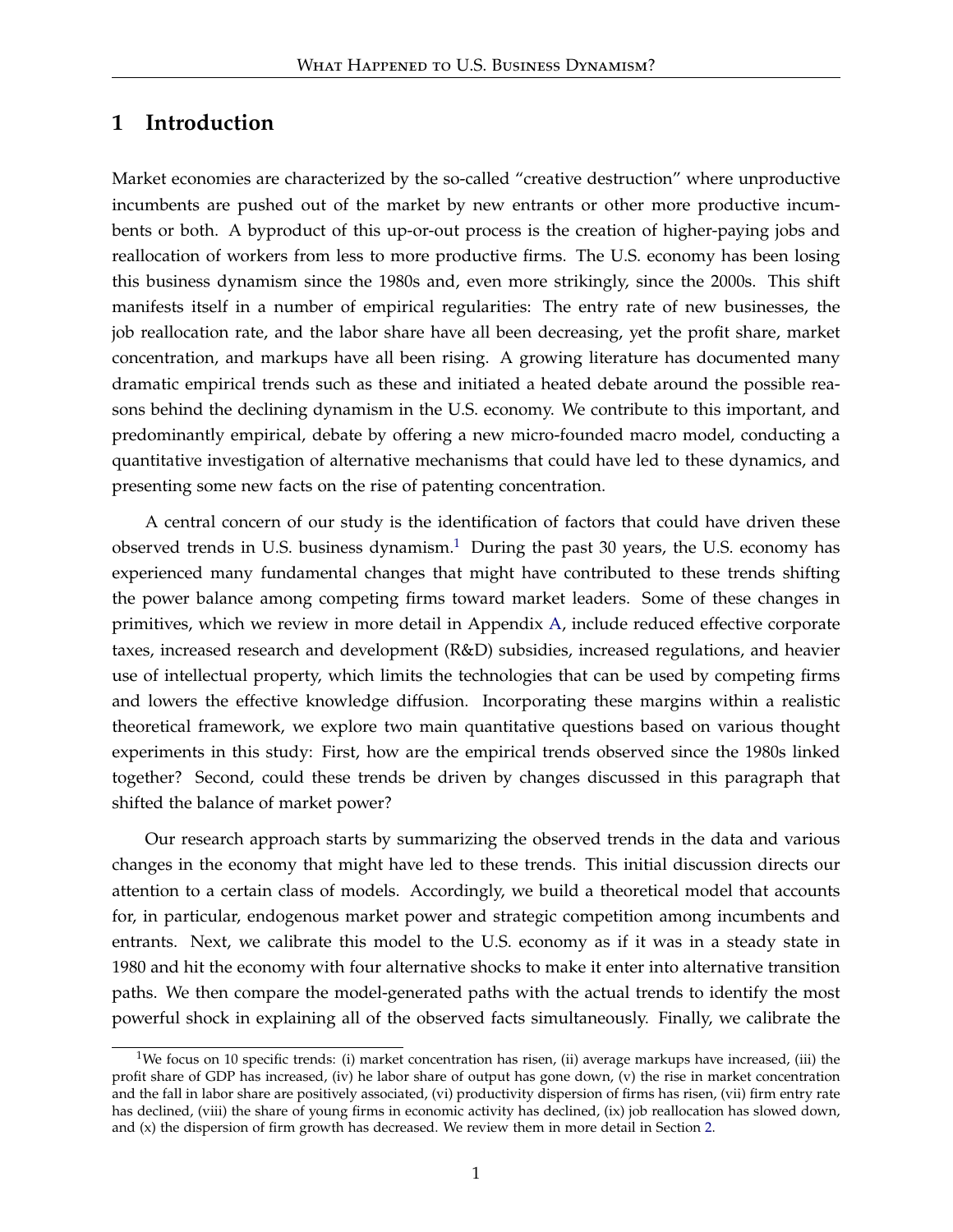transition path of the model economy to reflect the changes that the U.S. economy has been experiencing in the past several decades. We then decompose the contribution of each channel of interest to the model-generated trends in order to quantify their potential importance in driving the empirical regularities that the U.S. economy has been witnessing.

A key advantage of studying 10 empirical trends jointly (as opposed to a smaller subset of them) with the help of a general equilibrium model is to exploit the power of "overidentification." A single empirical fact can potentially be explained by multiple alternative mechanisms; however, multiple empirical facts can (we hope) help us identify one single mechanism that might have led to the observed trends in the United States.

In a recent piece, [Syverson](#page-56-0) [\(2019\)](#page-56-0) emphasizes that the topic of "market power" has historically been studied mostly by micro industrial organization literature, which focused its attention on specific industries. While he welcomes the paradigm shift in macroeconomics toward this topic and its aggregate implications, he explains in detail why the macroeconomic discussion should rely more on microeconomic foundations. In this regard, our goal is to pull the macro and micro literatures closer by building a macro general equilibrium model that draws heavily on an early industrial organization literature that investigated the competition dynamics among incumbent firms in a winner-take-all race (e.g., [Harris and Vickers,](#page-54-0) [1985,](#page-54-0) [1987;](#page-54-1) [Budd et al.,](#page-52-0) [1993\)](#page-52-0). In the typical framework, two players race for a prize, and players exert different efforts depending on their own position relative to their competitors. A fruitful branch of endogenous growth literature has introduced these partial equilibrium models into a macro general equilibrium setting in order to study various aspects of product market competition with strategic interaction between competing firms (e.g., [Aghion et al.,](#page-51-0) [1997,](#page-51-0) [2001,](#page-51-1) [2005;](#page-51-2) [Acemoglu and Akcigit,](#page-51-3) [2012;](#page-51-3) [Akcigit et al.,](#page-51-4) [2018\)](#page-51-4). In a recent review of declining business dynamism, we consider a framework along these lines [\(Akcigit and Ates,](#page-51-5) [2019\)](#page-51-5). The study presents a first-step discussion of the theoretical predictions of the standard model in comparison with the empirical evidence. In this paper, we extend the standard framework to have a richer setting suitable for quantitative analysis, including transitional paths.

Similar to these studies, our theoretical framework centers on an economy that consists of many sectors. In each sector, two incumbent firms, which can also be interpreted as *the best* and *the rest*, compete à la Bertrand for market leadership. This competitive structure forces market leaders to post a limit price; hence, the mark-ups evolve endogenously as a function of the technology gap between firms. Market leaders try to innovate in order to open up the lead and increase their markups and profits. Follower firms try to innovate with the hope of eventually leapfrogging the market leader and gaining market power. Likewise, new firms attempt to enter the economy with the *hope* of becoming a market leader some day. A very important aspect of the model is the strategic innovation investment by the firms: Intense competition among firms, especially when the competitors are in a neck-and-neck position in terms of their productivity levels, induces more aggressive innovation investment and more business dynamism. Yet when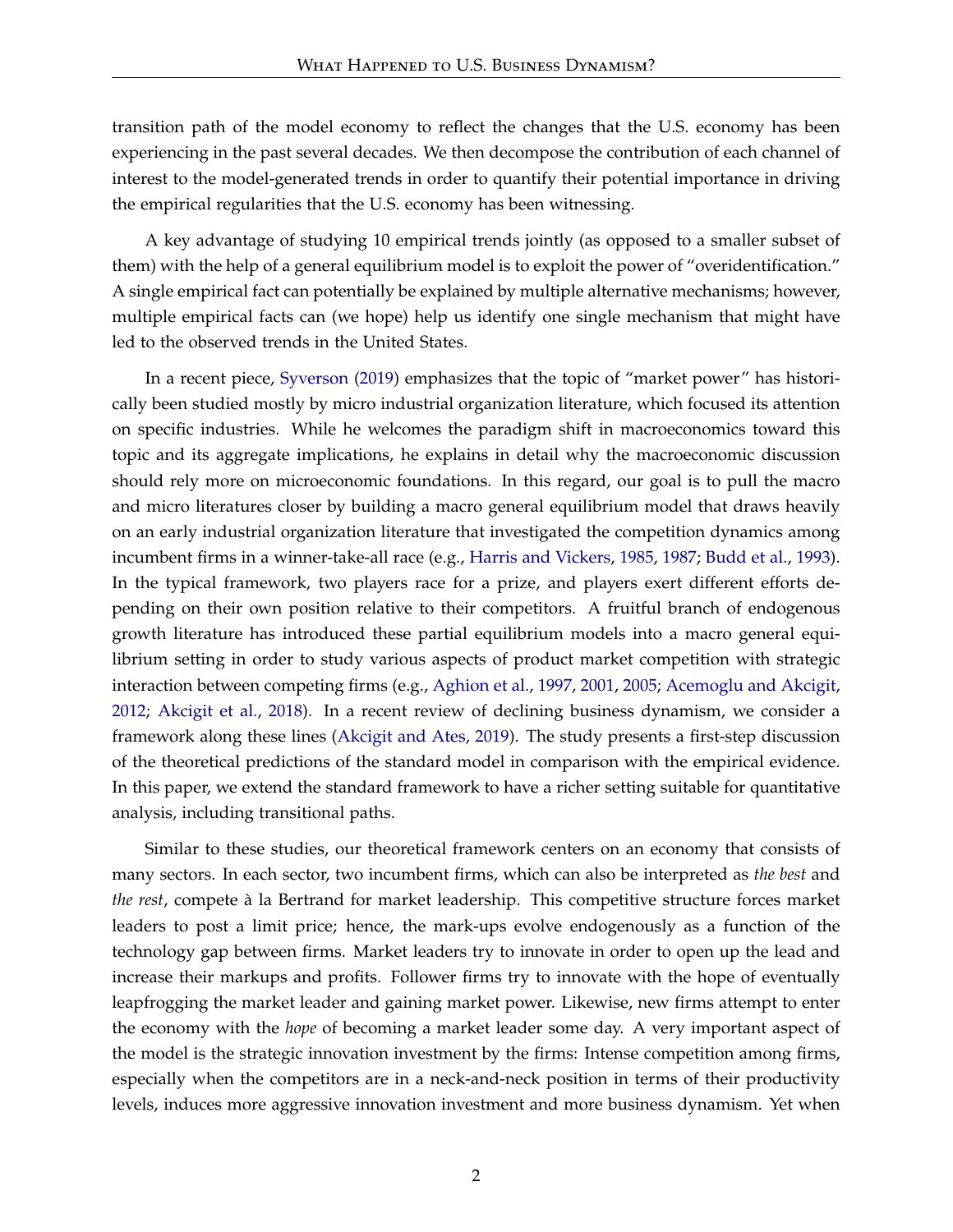the leaders open up their technological lead, followers lose their hope of leapfrogging the leader and lower their innovation effort. Likewise, entrants get discouraged when the markets are overwhelmingly dominated by the market leader, and the entry rate decreases.

Our structural model allows us to primarily analyze four important margins that shape the competition dynamics. First, corporate taxes affect profits and the return to being the market leader. Second, the government supports incumbents' productivity-enhancing investments through R&D subsidies. Third, the level of entry costs affect the incentives of potential new entrants. Finally, the amount of knowledge diffusion in the economy allows followers to copy the market leaders and remain close to them. Incidentally, the U.S. economy has observed significant changes along all of these margins in the past several decades. Changes in these four margins have different implications as to how competition and business dynamism evolve over time in our model. Thus, our model allows us to run a horse race between these important channels and ascertain which one(s) among them has greater power in explaining the observed empirical trends in the U.S. economy.

We calibrate the model to pre-1980 moments in the data as if the U.S. economy was in a steady state. We then conduct two sets of experiments. The first set of experiments focuses on each of the four channels *individually*, illustrating the potential of each channel in generating observed empirical trends. For instance, we implement a large drop in the effective corporate tax rates between 1980 and 2010 and compare the model-simulated transition paths with all post-1980 empirical trends. We repeat this analysis with all four channels described previously. The second set of experiments matches the transition path of the model to the transitional dynamics of the U.S. economy, allowing all four channels to move *jointly*, and then quantifies their individual contributions. Both sets of exercises indicate that, even though each channel can have some effect at different levels, *reduction in knowledge diffusion* between 1980 and 2010 is the most powerful force in driving all of the observed trends simultaneously. For instance, while each of the remaining channels can rarely account for more than 10 percent of the observed trends, the knowledge diffusion channel accounts for more than 70 percent of most symptoms of declining business dynamism and at least 50 percent of all considered trends.

Reduction in knowledge diffusion is able to account for these trends as follows. When knowledge diffusion slows down over time, as a direct effect, market leaders are shielded from being copied, which helps them establish stronger market power. When market leaders have a bigger lead over their rivals, the followers get discouraged; hence, they slow down. The productivity gap between leaders and followers opens up. The first implication of this widening is that market composition shifts to more concentrated sectors. Second, limit pricing allows stronger leaders (leaders further ahead) to charge higher markups, which also increases the profit share and decreases the labor share of gross domestic product (GDP). Since entrants are forward looking, they observe the strengthening of incumbents and get discouraged; therefore, entry goes down. Discouraged followers and entrants lower the competitive pressure on the market leader: When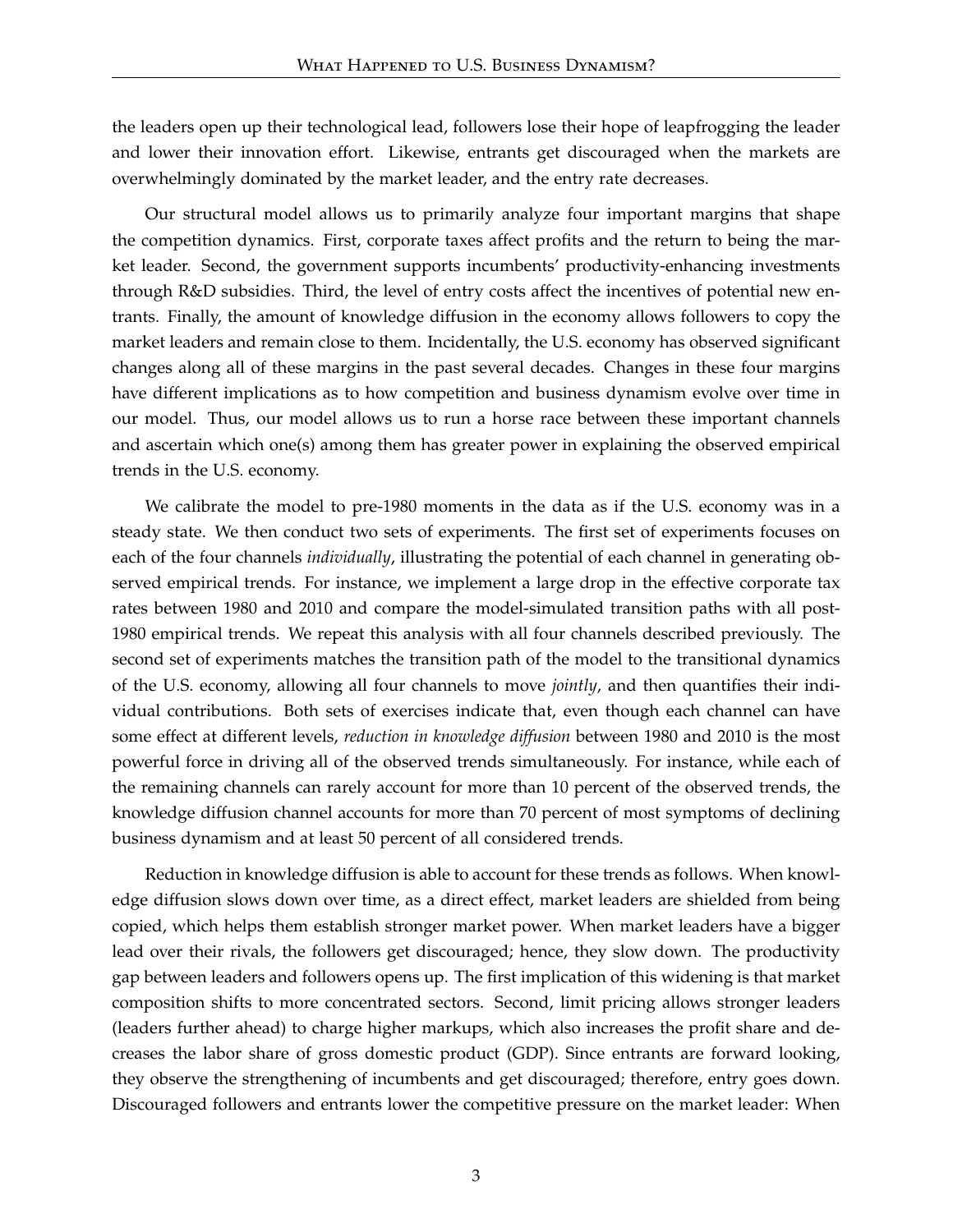they face less threat, market leaders relax and they experiment less. Hence, overall dynamism and experimentation decrease in the economy.

Although the main goal of this paper is positive rather than normative, we also discuss briefly the welfare implications of market concentration within the framework of our model. An interesting observation is that lower market concentration is not always welfare enhancing. In cases when the knowledge diffusion is high and competition is too fierce, weighing on leader firms' innovation incentives, a lower level of knowledge diffusion can improve aggregate innovation and welfare. However, our quantitative results indicate that in the calibrated baseline economy, a higher rate of knowledge diffusion is unequivocally welfare improving, implying that the baseline diffusion rate is inadequate from a welfare perspective.

We conclude our quantitative analysis with various robustness exercises and discuss some model extensions. We also elaborate on three additional channels—a decline in the interest rate, a fall in research productivity, and a decrease in workers' market power relative to employers/firms—whose potential links to some of the observed trends considered here have recently drawn the attention of the literature. We assess the potential of these channels in jointly accounting for the empirical trends under consideration and show that each one of them leads to some counterfactual response in a number of margins.

As a cautious remark, our results do not mean, and are far from implying, that the decline in knowledge diffusion is the only driver of the observed trends. Indeed, each empirical trend might have its own leading factors, and those factors may be different than the ones studied here. However, our analysis instead shows that among the mechanisms we consider—changes in corporate taxation, government support for incumbents, increased regulatory burden, and reduced knowledge diffusion (potentially due to anticompetitive use of intellectual property) the last one stands out as a powerful force when 10 empirical facts are considered together. Therefore, our results stress the importance of future research to understand the underlying reasons for slower knowledge diffusion. To this end, we conclude our study by presenting some brand-new, striking trends on the increased concentration of patents through both their production and purchase by market leaders, as well as on the strategic use of patents, especially since the early 2000s. We hope that these findings ignite a broader conversation in the literature.

The rest of the paper is organized as follows. Section [2](#page-6-0) reviews the literature; it also revisits the empirical trends that the literature has interpreted as the signs of declining business dynamism. After presenting the empirical evidence that motivates the theory, Section [3](#page-9-0) introduces the theoretical model, and Section [4](#page-20-0) describes its calibration. Sections [5](#page-24-0) and [6](#page-29-0) present the experiments that identify and quantify the importance of each margin using the calibrated model. Section [7](#page-36-0) discusses the welfare implications. Section [8](#page-38-0) presents robustness exercises, discusses model extensions, and investigates the implications of additional channels with regard to observed empirical trends. Section [9](#page-45-0) provides some new empirical facts on the distribution of the use of intellectual property in the U.S. economy, which could shed some light on the reason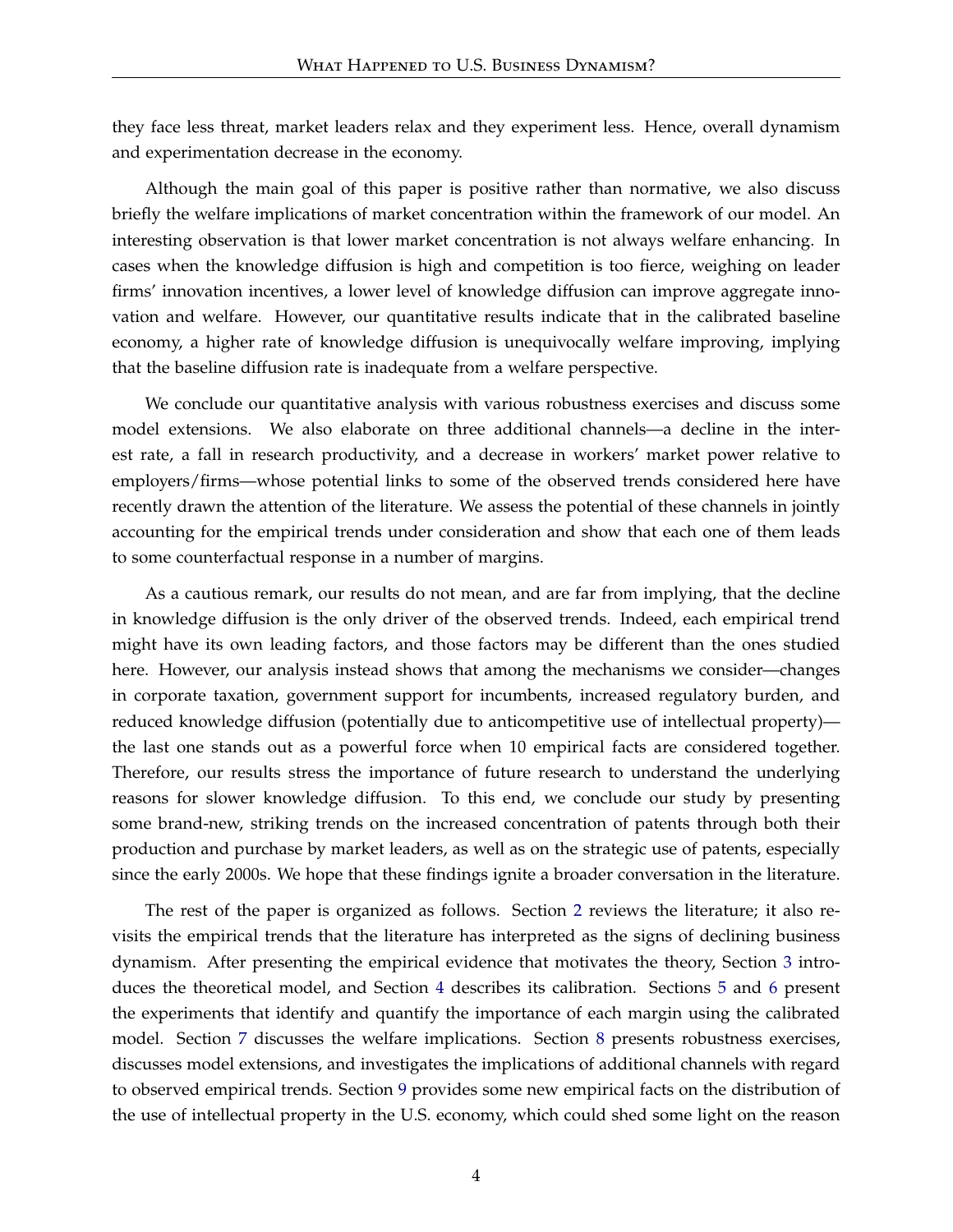why knowledge diffusion has slowed down over time. Section [10](#page-49-0) concludes.

### <span id="page-6-0"></span>**2 Empirical Regularities and Literature Review**

While the contribution of our work is mainly quantitative, it draws heavily on empirical work in the literature. Therefore, in this section, we first review the findings of this literature. To summarize, we focus on the following empirical regularities:

- <span id="page-6-3"></span><span id="page-6-1"></span>1. Market concentration has risen.
- <span id="page-6-5"></span>2. Average markups have increased.
- <span id="page-6-6"></span>3. The profit share of GDP has increased.
- <span id="page-6-7"></span>4. The labor share of output has gone down.
- <span id="page-6-8"></span>5. The rise in market concentration and the fall in labor share are positively associated.
- 6. Productivity dispersion of firms has risen. Similarly, the labor productivity gap between frontier and laggard firms has widened.
- <span id="page-6-10"></span><span id="page-6-9"></span>7. Firm entry rate has declined.
- <span id="page-6-11"></span>8. The share of young firms in economic activity has declined.
- <span id="page-6-12"></span>9. Job reallocation has slowed down.
- 10. The dispersion of firm growth has decreased.

Next, we will briefly discuss the mechanisms the literature has proposed to explain these regularities. We refer the interested reader to [Akcigit and Ates](#page-51-5) [\(2019\)](#page-51-5) for a more extensive review.

To start, a set of recent papers document an increasing market concentration in the United States (Fact [1;](#page-6-1) see [Furman and Giuliano,](#page-54-2) [2016;](#page-54-2) [Autor et al.,](#page-51-6) [2017a](#page-51-6)[,b;](#page-51-7) [Barkai,](#page-52-1) [2017;](#page-52-1) [Grullon et al.,](#page-54-3) [2017;](#page-54-3) and [Gutiérrez and Philippon,](#page-54-4) [2016,](#page-54-4) [2017,](#page-54-5) among others).<sup>[2](#page-6-2)</sup> Second, several recent studies show an increase in average markups (Fact [2;](#page-6-3) see [Nekarda and Ramey,](#page-55-0) [2013;](#page-55-0) [De Loecker and](#page-53-0) [Eeckhout,](#page-53-0) [2017;](#page-53-0) [Gutiérrez and Philippon,](#page-54-5) [2017;](#page-54-5) [Eggertsson et al.,](#page-53-1) [2018;](#page-53-1) and [Hall,](#page-54-6) [2018,](#page-54-6) among others).[3](#page-6-4) Relatedly, a subset of these studies also highlight an increase in the aggregate profit share (Fact [3\)](#page-6-5). These findings drew considerable attention from both academic and policy circles, as they likely indicate an increase in firms' market power and a decline in industry competition. For instance, [Gutiérrez and Philippon](#page-54-4) [\(2016\)](#page-54-4) argue that increased industry concentration drives the weak investment performance of U.S. firms via a decline in competition. [Eggertsson et al.](#page-53-1) [\(2018\)](#page-53-1) and [Farhi and Gourio](#page-54-7) [\(2018\)](#page-54-7) argue that increased market power can help explain several

<span id="page-6-2"></span> $2$ [Bajgar et al.](#page-52-2) [\(2019\)](#page-55-1) and [Kalemli-Ozcan et al.](#page-55-1) (2019) document similar patterns for European countries as well, focusing on consolidated firm accounts.

<span id="page-6-4"></span> $3$ [Calligaris et al.](#page-52-3) [\(2018\)](#page-53-2) and [De Loecker and Eeckhout](#page-53-2) (2018) document similar patterns for various other countries as well.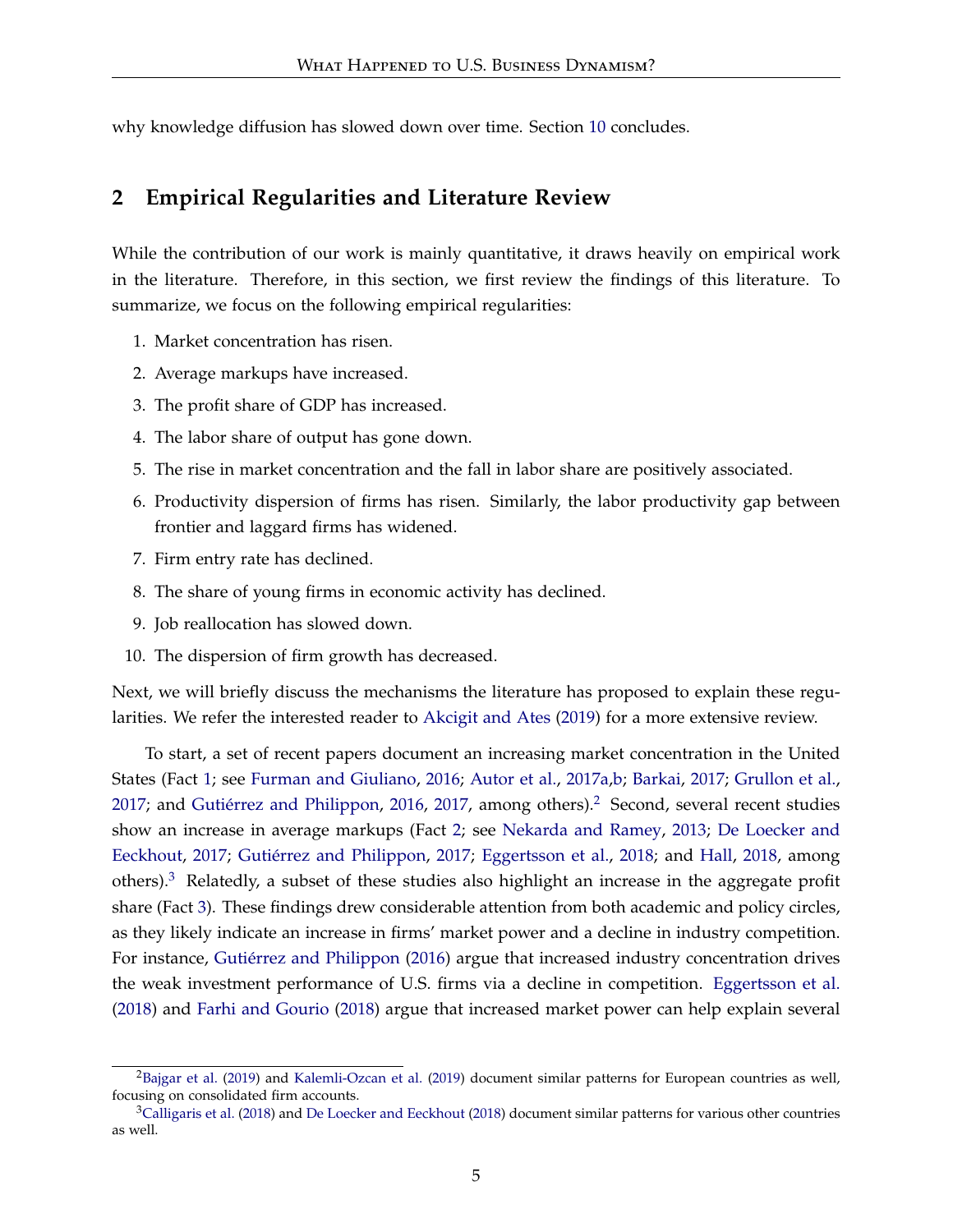macro-finance regularities, with [Eggertsson et al.](#page-53-1) [\(2018\)](#page-53-1) also emphasizing persistently low interest rates. [Liu et al.](#page-55-2) [\(2019\)](#page-55-2) also focus on the role of low interest rates as a culprit of rising market concentration and declining business dynamism.<sup>[4](#page-7-0)</sup> [Barkai](#page-52-1) [\(2017\)](#page-52-1) claims that higher concentration is associated with lower competition and results in a declining factor income of labor. However, it is worth noting that higher market concentration may not necessarily imply higher market power of firms [\(Syverson,](#page-56-1) [2004a,](#page-56-1)[b\)](#page-56-2). In fact, [Autor et al.](#page-51-7) [\(2017b\)](#page-51-7) and [Bessen](#page-52-4) [\(2017\)](#page-52-4) contend that higher market concentration is a result of higher market competition and the rise of more productive firms.<sup>[5](#page-7-1)</sup> [Bessen](#page-52-4) [\(2017\)](#page-52-4) documents that sales concentration is strongly correlated with the use of information and communication technologies at the industry level. In a similar vein, [Crouzet](#page-53-3) [and Eberly](#page-53-3) [\(2018\)](#page-53-3) observe that at the industry level, the firms with the largest size and highest growth rate are the ones whose investment in intangible capital grows the fastest.<sup>[6](#page-7-2)</sup>

The fourth regularity that we include in our analysis is the secular decline in the aggregate labor share of GDP in the United States (Fact [4;](#page-6-6) see [Karabarbounis and Neiman,](#page-55-3) [2013;](#page-55-3) [Elsby et al.,](#page-53-4) [2013;](#page-53-4) and [Lawrence,](#page-55-4) [2015\)](#page-55-4). The literature has proposed a variety of explanations for this decline, including increased offshoring or foreign sourcing of inputs [\(Elsby et al.,](#page-53-4) [2013,](#page-53-4) and [Boehm et](#page-52-5) [al.,](#page-52-5) [2017\)](#page-52-5); a fall in corporate tax rates [\(Kaymak and Schott,](#page-55-5) [2018\)](#page-55-5); a slowdown in population growth [\(Hopenhayn et al.,](#page-54-8) [2018\)](#page-54-8); a slowdown in productivity growth [\(Grossman et al.,](#page-54-9) [2017\)](#page-54-9); higher prevalence of robots in production and replacement of production workers by automated machinery [\(Acemoglu and Restrepo,](#page-51-8) [2017\)](#page-51-8); and declining competition due to increased market concentration [\(Barkai,](#page-52-1) [2017\)](#page-52-1). [Autor et al.](#page-51-7) [\(2017b\)](#page-51-7) also consider higher market concentration as a driver of declining labor share but relate it to the emergence of winner-take-all dynamics in many industries with a rise of "superstar" firms.<sup>[7](#page-7-3)</sup> They highlight the positive industry–level relationship between the rise in concentration and the fall of labor share, another regularity we consider in this paper (Fact [5\)](#page-6-7). In a recent study, [Aghion et al.](#page-51-9) [\(2019\)](#page-51-9) also focus on this relationship in an endogenous growth model à la [Klette and Kortum](#page-55-6) [\(2004\)](#page-55-6), extending the model to zero in on the relocation of activity between incumbent firms (abstracting from firm entry) across balanced growth paths.<sup>[8](#page-7-4)</sup>

We also consider some facts that suggest a decline in business dynamism. First, the productivity dispersion has increased in the United States, as shown by [Decker et al.](#page-53-5) [\(2018\)](#page-53-5). Similarly, [Andrews et al.](#page-51-10) [\(2015,](#page-51-10) [2016\)](#page-51-11) establish that, across the OECD economies, the gap between the av-

<span id="page-7-1"></span><span id="page-7-0"></span><sup>&</sup>lt;sup>4</sup>We discuss the effects of declining interest rates further in Section [8.1.](#page-38-1)

<sup>5</sup>While most of these papers analyze industries at the national level, [Rossi-Hansberg et al.](#page-56-3) [\(2018\)](#page-56-3) find that, for several industries, the increase in market concentration at the national level coincides with a decline in concentration at the local level, raising the question of the "relevant" market. Some policymakers bring forward similar critiques based on the definition of relevant markets (see [OECD,](#page-55-7) [2018b,](#page-55-7) by the U.S. delegation and [OECD,](#page-55-8) [2018a\)](#page-55-8).

<span id="page-7-2"></span> $6$ [Gutiérrez and Philippon](#page-54-10) [\(2019\)](#page-54-10) also note that the two explanations—rising market power and decreasing competition versus the rise of more efficient "superstar" firms—do not necessarily describe mutually exclusive stories in that leaders can become more efficient while using this advantage to also become "more entrenched."

<span id="page-7-3"></span> $<sup>7</sup>$  [Diez et al.](#page-53-6) [\(2018\)](#page-53-6) also find support for the superstar-firm argument in an international comparison using multi-</sup> country firm-level data. However, recent work by [Gutiérrez and Philippon](#page-54-10) [\(2019\)](#page-54-10) argues that the superstar firms have been losing their share in economic activity in the United States, especially in the post-2000 period.

<span id="page-7-4"></span> ${}^{8}$ Using a similar setting, [De Ridder](#page-53-7) [\(2019\)](#page-53-7) shows that the effect of an increase in firms' efficiency of technology adoption can depress aggregate innovation in a balanced growth path while increasing market power of firms.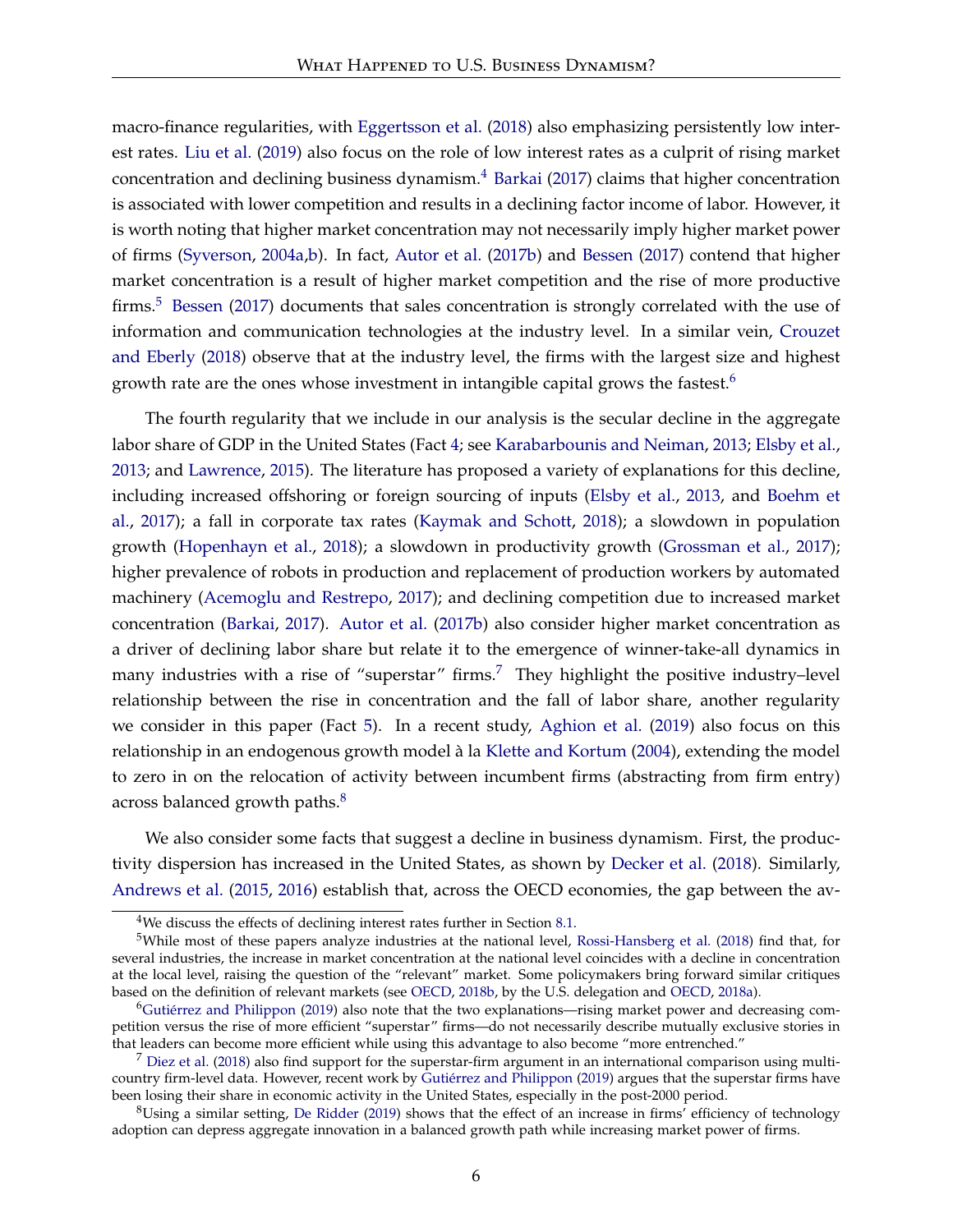erage productivity levels of frontier firms (top 5 percent of firms with the highest productivity) and the laggard ones has been widening, suggesting the rise of "best versus the rest" dynamics, a relationship captured by the market structure of our theoretical model (Fact [6\)](#page-6-8). Second, there has been a secular decline in firm (and establishment) entry rates in the United States in the past several decades (Fact [7;](#page-6-9) see [Decker et al.,](#page-53-8) [2016b;](#page-53-8) [Gourio et al.,](#page-54-11) [2014;](#page-54-11) and [Karahan et al.,](#page-55-9) [2016\)](#page-55-9). Likewise, the employment share of young firms has also been declining steadily (Fact [8;](#page-6-10) see [Decker et al.,](#page-53-8) [2016b,](#page-53-8) and [Furman and Orszag,](#page-54-12) [2018\)](#page-54-12), which is particularly worrying given the disproportionate contribution of high-growth young firms to job creation [\(Bravo-Biosca et al.,](#page-52-6) [2013,](#page-52-6) and [Haltiwanger et al.,](#page-54-13) [2013\)](#page-54-13). [Decker et al.](#page-53-9) [\(2016a\)](#page-53-9) also provide two additional regularities namely, the decline in the gross job reallocation rate (Fact [9\)](#page-6-11) and the fall in the dispersion of firm growth rates (Fact [10\)](#page-6-12). The authors claim that these observations are driven by the shrinking contribution of high-growth young firms to economic activity, which in turn they attribute to the declining responsiveness of firms to idiosyncratic productivity shocks. [Pugsley et al.](#page-56-4) [\(2018\)](#page-56-4) argue that the fall in rapid-growth young firms (gazelles) is due to a structural shift in the ex-ante heterogeneity of firms in the United States, with a decline in the prevalence of high-potential firms. Emphasizing the effects of the Great Recession, [Davis and Haltiwanger](#page-53-10) [\(2019\)](#page-53-10) highlight the role of housing market cycles and credit conditions in the decline of young firm activity.

Our investigation finds that a decline in knowledge diffusion explains the large set of trends in the data. The widening productivity gap between frontier and laggard firms, as illustrated by [Andrews et al.](#page-51-11) [\(2016\)](#page-51-11), may be indicative of a distortion in the flow of knowledge between these firms. The authors stress that digitalization and the increasing reliance of production processes on tacit knowledge may disproportionately benefit frontier firms in ways that cannot be easily incorporated by laggard firms. Thus, the changing nature of technologies and the increasing importance of tacit knowledge in the form of big and proprietary data could limit spillovers from frontier to laggard firms. For instance, data-dependent production processes could generate datanetwork effects—more data helps an incumbent firm serve customers better, thus attracting more customers, which in turn generates more data that improve services, which in turn entices more customers—that put large and established firms that produce large databases in an advantageous position [\(The Economist,](#page-56-5) [2017\)](#page-56-5). Indeed, [Calligaris et al.](#page-52-3) [\(2018\)](#page-52-3) find that markup differences between frontier and laggard firms are the highest in digitally-intensive sectors. These dynamics resonate also with the findings of [Grullon et al.](#page-54-3) [\(2017\)](#page-54-3) that U.S. firms in the most concentrated industries hold the largest and relatively more valuable patent portfolios.

Regulations are another factor that could hamper technology diffusion between frontier and laggard firms. In this regard, anticompetitive effects of weak antitrust laws and enforcement have been raised as a concern [\(Grullon et al.,](#page-54-3) [2017\)](#page-54-3). Indeed, a strand in the law literature emphasizes the paradigm shift in the application of antitrust laws in a direction that underlines product market efficiency rather than size-based concentration in the interpretation of laws [\(Baker,](#page-52-7) [2012;](#page-52-7) [Khan,](#page-55-10) [2016;](#page-55-10) [Lynn,](#page-55-11) [2010\)](#page-55-11). Lower antitrust enforcement and increased consolidation could harm the competitive dynamics of the market. For instance, [Cunningham et al.](#page-53-11) [\(2018\)](#page-53-11) underscore the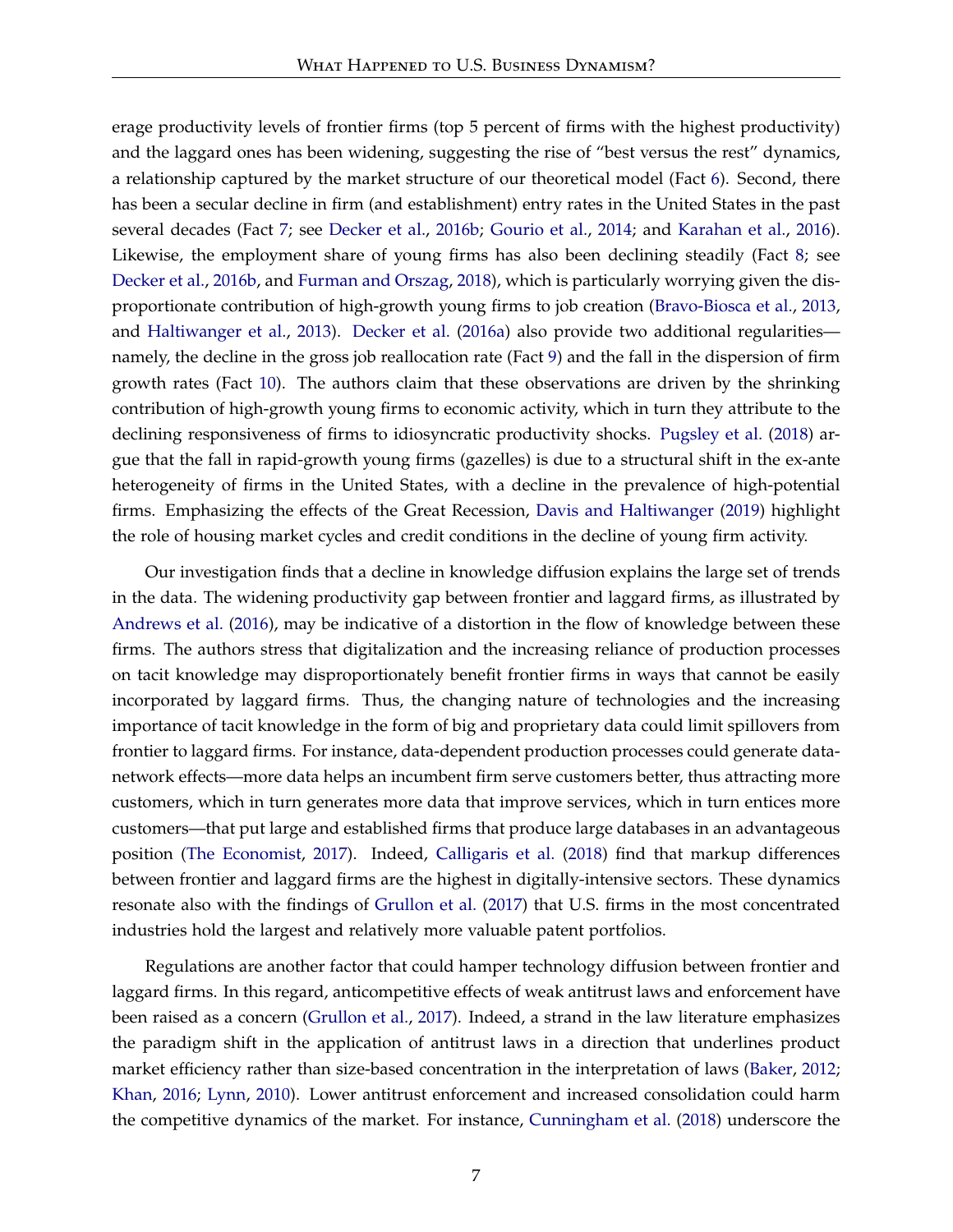"killer acquisitions" in the pharmaceutical industry, preemptive mergers to buy out a potential future competitor. Such consolidation may cause large firms to focus on defending their stakes rather than investing in productive activity, limiting the potential flow of knowledge to follower firms and its productive use by them. [Bessen](#page-52-8) [\(2016\)](#page-52-8) observes that rent-seeking and lobbying activity have gained traction in the United States in the post-2000 period. These arguments resonate with the findings of [Andrews et al.](#page-51-11) [\(2016\)](#page-51-11), who claim that the lack of pro-competitive product market reforms has contributed to the widening productivity gap between frontier and laggard firms across the OECD countries.

To sum up briefly, our study takes a holistic approach to account for all of the empirical trends mentioned in this section. We analyze shifts in market power and business dynamics jointly as endogenous market outcomes through the lens of a structural model instead of taking them as "market primitives" as criticized by [Syverson](#page-56-0) [\(2019\)](#page-56-0). Moreover, our quantitative analysis, carefully accounting for transitional dynamics, evaluates the strength of potential channels that could have contributed to the observed changes and underscores the dominant role played by the knowledge diffusion margin. Finally, we advance the debate on market concentration and business dynamism by presenting new evidence from patent data that highlights changing concentration patterns.

### <span id="page-9-0"></span>**3 Model**

This section presents a closed-economy endogenous growth model of strategic interaction and innovation in which firms compete over the ownership of intermediate-good production. The economy is composed of a continuum of intermediate goods that are inputs in the production of the final good, which is in turn consumed by the representative households. In each intermediate product line, two active incumbent firms engage in Bertrand price competition to obtain a monopoly of production. Intermediate firms produce using labor and are heterogeneous in their productivity and thus in the marginal cost of production. Firms invest in cost-saving innovative activity to improve their productivity in the spirit of step-by-step models, which allows for heterogeneous technological gaps between competitors. An appealing feature of the model is that, combined with optimal limit pricing that stems from Bertrand competition, different relative productivity levels generate a distribution over heterogeneous markup levels. In addition, there is an outside pool of entrants that engage in research activity to enter the market by replacing the technological follower in a particular line.

Among several channels that affect firm incentives in our model, we include a probability of exogenous technology spillovers that, once realized, allow a technological laggard firm to close the gap with the frontier. This channel governs the knowledge diffusion between the technological frontier and the follower, one of the main channels that we consider in our quantitative investigation as potential drivers of the declining business dynamism in the United States. In the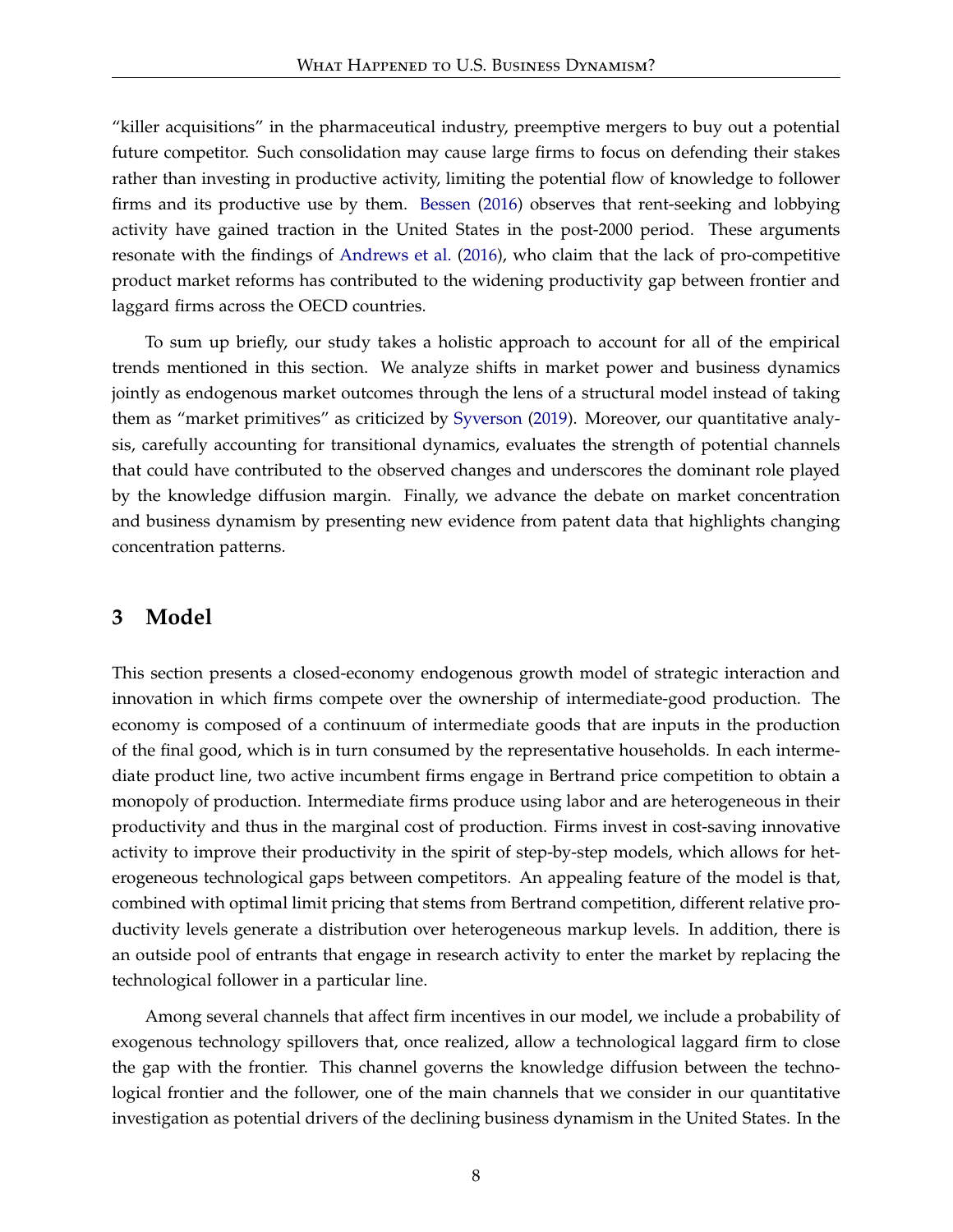model, the implications of these potential factors hinge on their effect on the distribution of firms across relative technology levels and the resulting transitional dynamics, whose law of motions we describe in this section.

Before the details of the model are provided, a discussion of the empirical evidence that guides our modeling choice is in order. The top panels of Figure [1](#page-10-0) show that the dispersion of productivity levels is rising, with Panel [1a](#page-10-1) illustrating the widening of productivity between frontier and laggard firms across OECD countries, while Panel [1b](#page-10-2) makes a similar case for the U.S. manufacturing industry. Perhaps puzzlingly, however, the dispersion of firm growth rates has been declining simultaneously, as shown in Panel [1c.](#page-10-3) The theoretical model we build here reflects this relationship through the endogenous strategic behavior of firms in response to their

<span id="page-10-1"></span><span id="page-10-0"></span>

<span id="page-10-4"></span><span id="page-10-2"></span>D) Correlation between changes in concentration and labor share

Figure 1: Empirical Trends That Inform the Theory

<span id="page-10-3"></span>*Notes:* Panel [1a](#page-10-1) is taken from [Andrews et al.](#page-51-11) [\(2016\)](#page-51-11), Panel [1b](#page-10-2) from [Decker et al.](#page-53-5) [\(2018\)](#page-53-5), Panel [1c](#page-10-3) from [Decker et al.](#page-53-8) [\(2016b\)](#page-53-8), and Panel [1d](#page-10-4) from [Autor et al.](#page-51-7) [\(2017b\)](#page-51-7).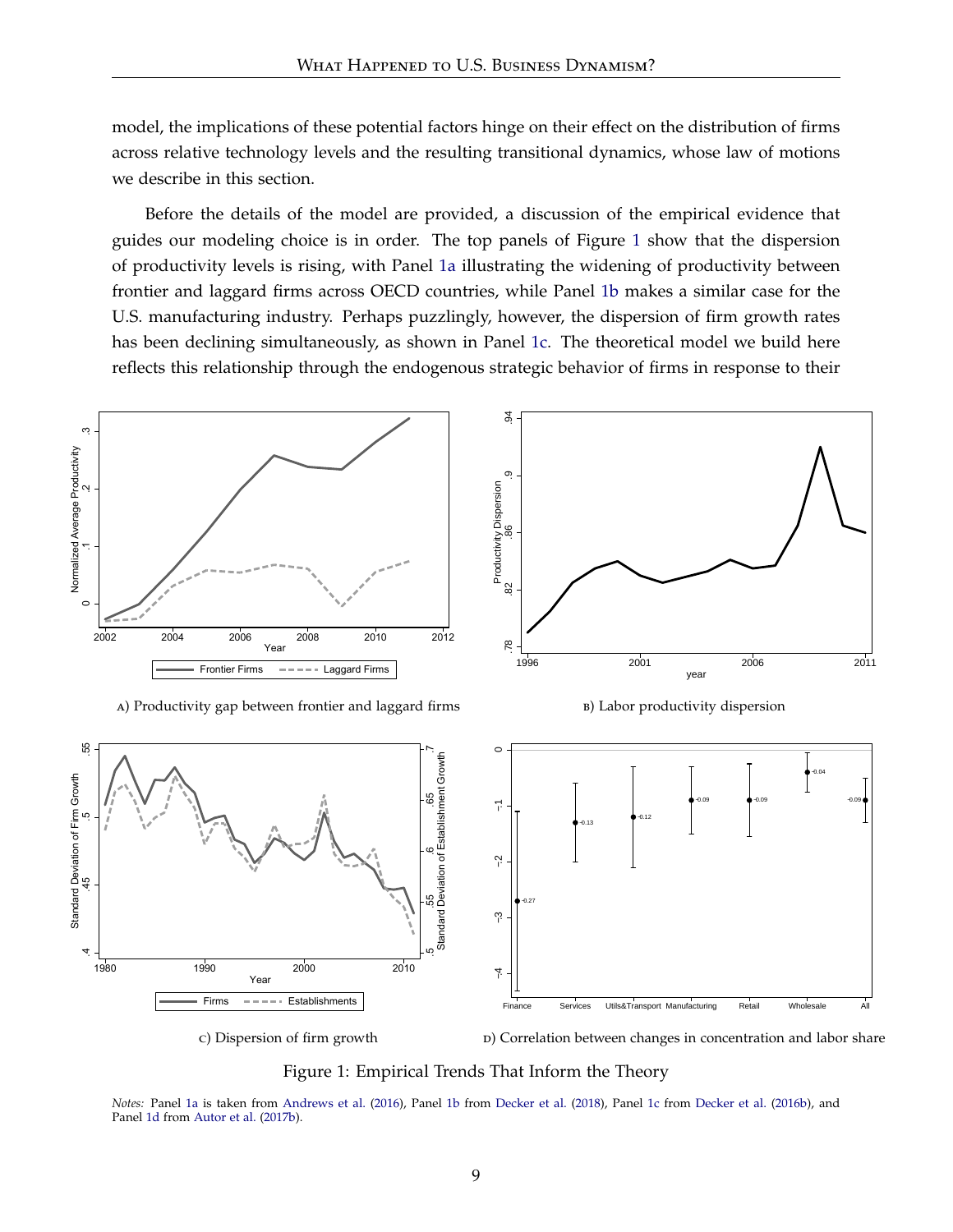technological position relative to their competitors. A widening of the gap (higher productivity dispersion) results in lower innovation incentives (and a declining growth dispersion) through two channels: (i) a discouragement effect on the follower that falls further behind and (ii) a diminishing escape competition effect on the leader as it opens the technology gap. Moreover, Panel [1d](#page-10-4) suggests a negative correlation between concentration and labor share at the industry level. Our theoretical model reflects this relationship through the shift of production to more productive frontier firms as the technology gap between them and the laggards opens up. In sum, the endogenous competition structure of our framework helps us speak to salient features of changing business dynamism in the United States. Now we present the model details.

#### **3.1 Preferences**

We consider the following continuous-time economy. In this environment, there is a representative consumer that derives logarithmic utility from consumption:

<span id="page-11-0"></span>
$$
U_t = \int_t^{\infty} \exp(-\rho (s - t)) \ln C_s ds,
$$

where  $C_t$  represents consumption at time *t* and  $\rho > 0$  is the discount rate. The budget constraint of the representative consumer reads as

$$
C_t + \dot{A}_t = w_t L_t + r_t A_t + G_t,
$$

where  $L_t$  denotes labor (supplied inelastically),  $A_t$  denotes total assets, and  $G_t$  denotes lumpsum taxes levied or transfers distributed by the government. We normalize labor supply such that  $L_t = 1$ . The relevant prices are the interest rate  $r_t$ , the wage rate  $w_t$ , and the price of the consumption good *P<sup>t</sup>* , which we take to be the numeraire. Because households own the firms in the economy, the asset market clearing condition implies that the total assets *A<sup>t</sup>* equal the sum of firm values (denoted by  $V_{ft}$ ), i.e.,  $A_t = \int_{\mathcal{F}} V_{ft} df$  with  $\mathcal{F}$  denoting the set of firms.

### **3.2 Technology and Market Structure**

#### **3.2.1 Final Good**

The final good, which is used for consumption, is produced in perfectly competitive markets according to the following production technology:

$$
\ln Y_t = \int_0^1 \ln y_{jt} \, dj,\tag{1}
$$

where  $y_{jt}$  denotes the amount of intermediate variety  $j \in [0,1]$  used at time *t*. Each variety is produced by a monopolist, which we describe next.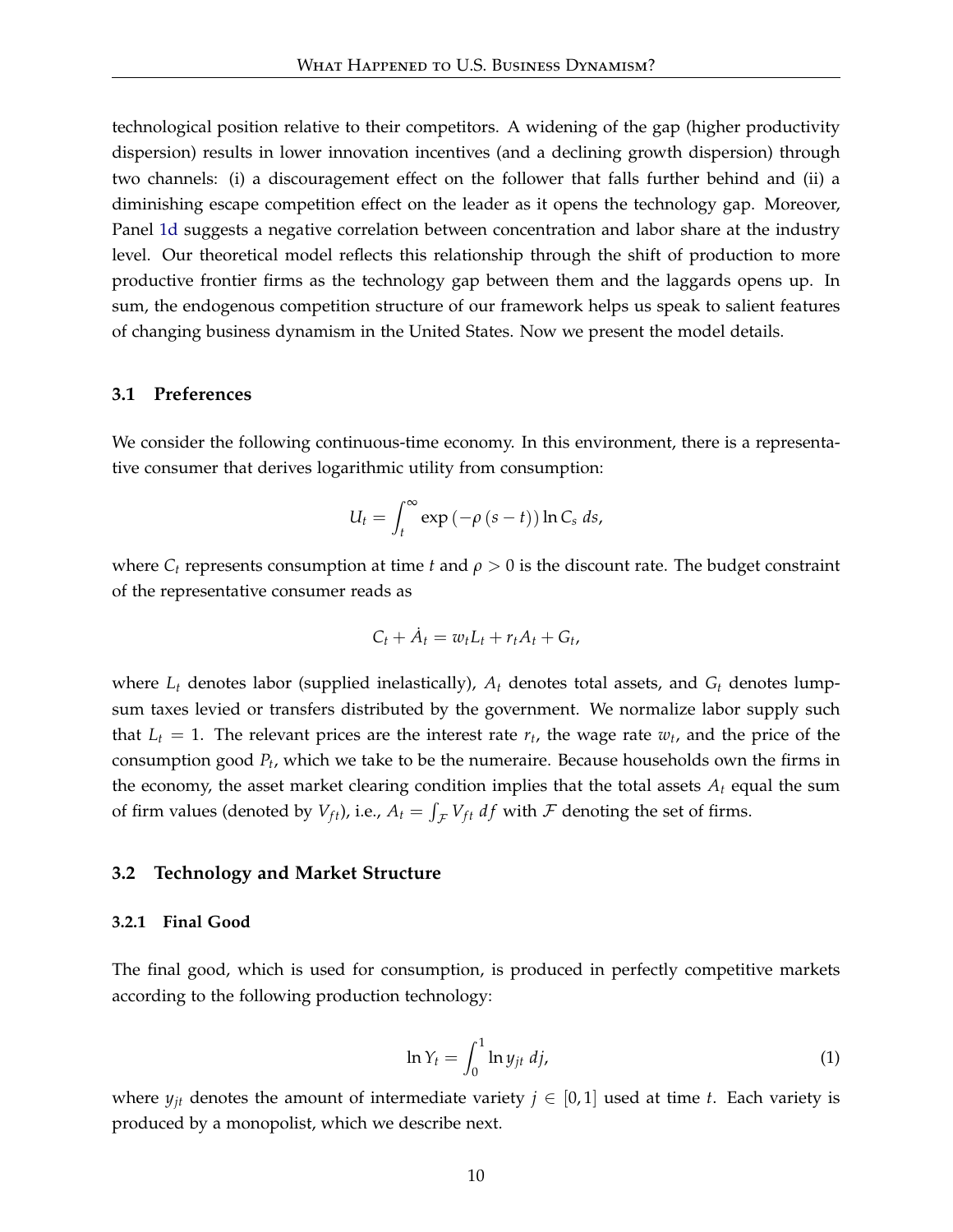### **3.2.2 Intermediate Goods and Innovation**

**Incumbents.** In each product line *j*, two incumbent firms  $i = \{1, 2\}$  produce two perfectly substitutable varieties of intermediate good *j* according to a linear production technology:

<span id="page-12-1"></span>
$$
y_{ijt} = q_{ijt}l_{ijt},
$$

where  $l_{ijt}$  denotes the labor employed and  $q_{ijt}$  is the associated labor productivity of firm *i*. The total industry output is given by  $y_{jt} = y_{ijt} + y_{-ijt}$ , where  $-i$  denotes the competitor of firm *i* with  $-i = \{1, 2\}$  and  $-i \neq i$ . The intermediate-good firms compete for market leadership à la Bertrand. As a result, the firm that has a higher labor productivity obtains a cost advantage and therefore captures the whole market to supply the intermediate good *j*. We call a firm *i* the market leader (follower) in *j* if  $q_{ij} > q_{-ij}$  ( $q_{ij} < q_{-ij}$ ). Firms are neck-and-neck if  $q_{ij} = q_{-ij}$ . We normalize initial productivity levels to unity such that  $q_{ij0} = 1$ .

Firms' productivity evolves through successive innovations. When a leader innovates between *t* and  $t + \Delta t$ , its productivity level improves proportionally by a factor  $\lambda > 1$  such that  $q_{ii(t+\Delta t)} = \lambda q_{ii}$ . By contrast, an innovation by a follower may be an incremental or drastic one. With probability  $(1 - \phi)$ , the follower's innovation improves its productivity proportionally by *λ*, as in the case of leader innovation—a process called *slow catch-up* (see [Acemoglu and Akcigit,](#page-51-3) [2012\)](#page-51-3). With probability *φ*, a follower can incidentally come up with an innovation that brings about a drastic improvement in productivity, allowing the follower to close the gap with the leader—a process called *quick catch-up*.

Another source of quick catch-up is the flow of knowledge between competitors. In particular, we assume that quick catch-up can also occur at an exogenous Poisson flow rate *δ*. In this case, the follower can replicate the frontier technology and catch up with the leader. In a sense, this exogenous catch-up probability reflects the degree to which followers can learn from the technology frontier, capturing, in essence, spillovers from the "best" to "rest" of the firms. Therefore, we label  $\delta$  as the "knowledge diffusion" parameter.

In each product line, the leader and the follower are separated by a certain number of technology gaps, which reflect the difference between the total number of technology rungs these firms' productivities build on. Specifically, suppose that, in line *j*, firm *i*'s productivity level reflects  $n_{ijt}$  past improvements. Then the relative productivity level is given by

$$
\frac{q_{ijt}}{q_{-ijt}} = \frac{\lambda^{n_{ijt}}}{\lambda^{n_{-ijt}}} = \lambda^{n_{ijt} - n_{-ijt}} \equiv \lambda^{m_{ijt}},
$$

where *mijt* ∈ **N** defines the technology gap between firm *i* and the competitor −*i*. We assume that there is a large but exogenously given upper limit in the technology gap, denoted by  $\bar{m}^9$  $\bar{m}^9$ . As will be clear,  $m_{ijt}$  is a sufficient statistic to describe firm-specific payoffs independent of the product

<span id="page-12-0"></span> $9$ This innocuous assumption renders the state space finite and enables the computation of the equilibrium.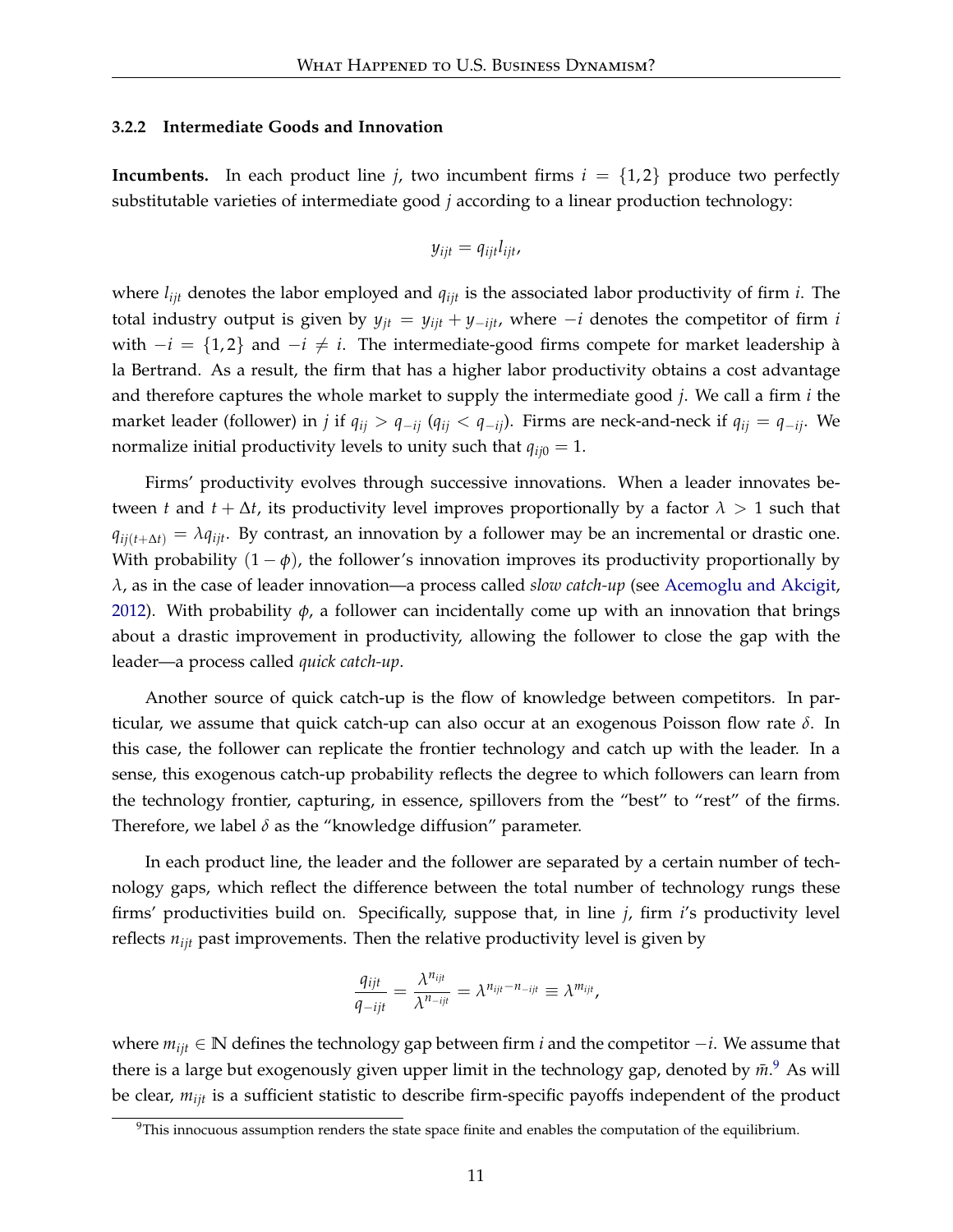line *j*. Therefore, we will drop industry subscript *j* whenever  $m_{it} \in \{-\bar{m}, ..., 0, ..., \bar{m}\}$  refers to a firm-specific value. Accordingly, when we say the leader is *m*-steps ahead or, reciprocally, the follower is *m*-steps behind, we mean that the follower needs to improve its productivity *m* steps more than the leader to become neck-and-neck. Lastly, we will use the notation  $m_{jt} \in \{0, ..., \bar{m}\}\$ to denote the technology gap between competitors in sector *j*. We call sectors with positive gaps  $(m_{it} > 0)$  "unleveled" and sectors with no gap ( $m_{it} = 0$ ) neck-and-neck or "leveled."

Firms invest in R&D to obtain or retain market leadership by improving their productivity. To conduct R&D, firms hire labor. When a firm employs *hijt* R&D workers, it generates an innovation with the arrival rate of  $x_{ijt}$ . Let  $R_{ijt}$  denote the R&D expenditures of firm *i* in product line *j* at time *t*. We consider a convex cost of generating the arrival rate  $x_{ijt}$  in the form of

$$
R_{ijt} = \alpha \frac{x_{ijt}^{\gamma}}{\gamma} w_t,
$$

where *γ* is the (inverse) elasticity of R&D with respect to R&D workers and *w<sup>t</sup>* denotes the wage rate that prevails in the economy. As a result, the R&D production function is given by  $x_{ijt} = \left(\gamma \frac{h_{ijt}}{\alpha}\right)$  $\frac{q_{ijt}}{\alpha}$  )  $\frac{1}{\gamma}$ .

**Entrants.** Every period, a new entrepreneur in each product line invests in R&D to enter the business. If the entrepreneur generates a successful innovation, it replaces the follower in the product line (or one of the two incumbents with the same probability if it enters a neck-and-neck line).[10](#page-13-0) If the innovation attempt fails, the entrant disappears.

Similar to the follower innovation, an entrant innovation may be drastic, with probability  $\tilde{\phi}$ , allowing it to catch up with the frontier technology.<sup>[11](#page-13-1)</sup> With probability  $(1 - \tilde{\phi})$ , the innovation is incremental, improving on the productivity level of the existing follower proportionally with step size  $\lambda$ . If the entrant hires  $h_{ijt}$  R&D workers, it generates an innovation arrival rate  $\tilde{x}_{ijt}$ , and the expenditures on R&D investment are given by

$$
\tilde{R}_{ijt} = \tilde{\alpha} \frac{\tilde{x}_{ijt}^{\tilde{\gamma}}}{\tilde{\gamma}} w_t.
$$

In Figure [2,](#page-14-0) we demonstrate how leadership positions in intermediate product lines evolve as a result of incumbent and entrant innovations.

The left panel has five product lines with heterogeneous technology gaps. Notice that in line 1, firms are in a neck-and-neck position. The right panel shows the changes in leadership. Line 5 illustrates the two cases associated with a follower innovation: an incremental produc-

<span id="page-13-0"></span> $10$ The process of entrants replacing the follower or neck-and-neck firms reflects the data where entrants enter the market small and never as large conglomerates.

<span id="page-13-1"></span> $11$  In the remainder of the discussion, a "  $\tilde{ }$  " sign will refer to values that pertain to an entrant.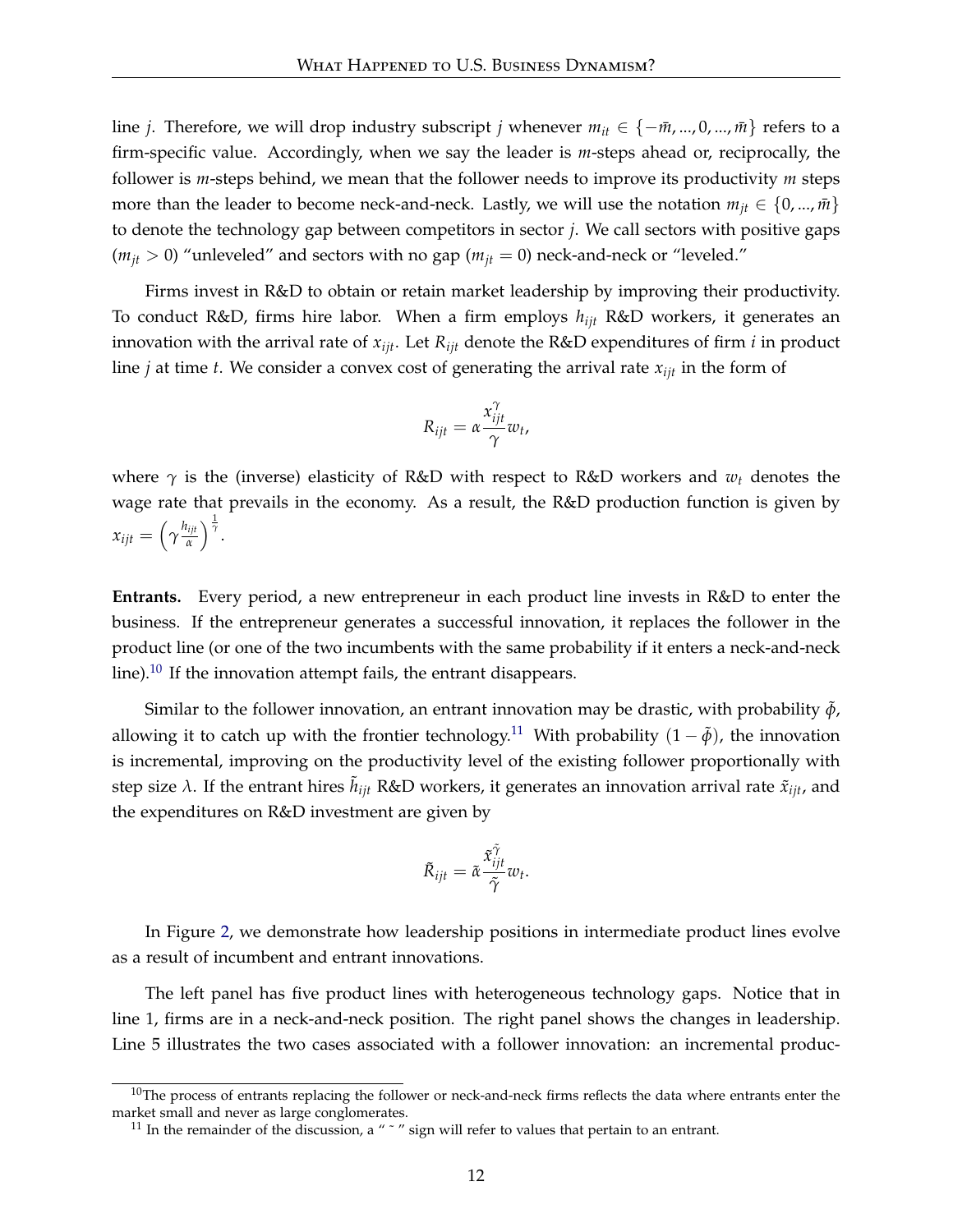<span id="page-14-0"></span>

Figure 2: Evolution of product lines

*Notes:* Panel A exhibits the positions of competing incumbent firms with heterogeneous quality gaps in a set of product lines. Panel B illustrates the effects of innovation by incumbents and entrants as well as knowledge diffusion and the resulting dynamics of entry, exit, and technological leadership. Empty squares or circles denote the previous position of firms that innovate or exit.

tivity increase and a drastic one that takes the follower to the neck-and-neck level. Similarly, an entrant can have an incremental or drastic innovation, as shown in line 2, and the entrant drives the previous follower (or one of the neck-and-neck firms if entry is to a leveled sector) out of business. Line 4 illustrates the effect of knowledge diffusion, which enables the follower to close the technology gap. Finally, as shown in line 3, leaders can also innovate and improve their technology lead.

### **3.3 Equilibrium**

In this section, we characterize the dynamic general equilibrium of the model, where a key element of equilibrium strategies is the payoff-relevant state variable *mit*. We start with the description of the static equilibrium and then introduce the details of firm value functions, innovation decisions, and the resulting aggregate dynamics.

**Households.** Optimal household decisions determine the equilibrium interest rate of the economy. The Euler equation implies

$$
r_t = g_t + \rho,\tag{2}
$$

where  $g_t$  is the growth rate of output.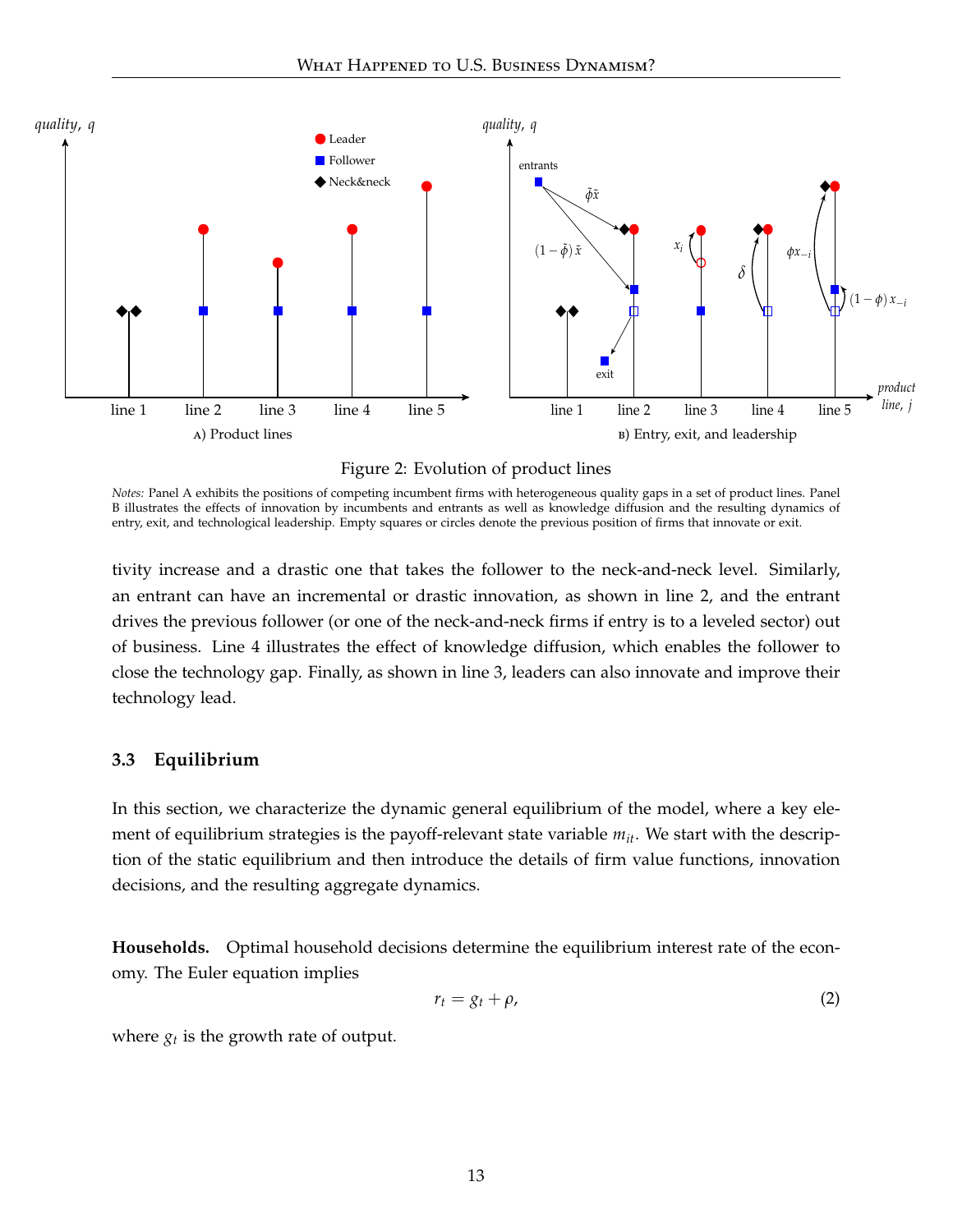**Final- and Intermediate- Good Production.** The optimization of the representative final-good producer generates the following demand schedule for the intermediate good  $j \in [0,1]$ :

<span id="page-15-1"></span>
$$
y_{ijt} = \frac{Y_t}{p_{ijt}},\tag{3}
$$

where  $p_{ijt}$  is the price of intermediate good *j* that the monopolist producer *i* charges. The unitelastic demand schedule implies that the final-good producer spends an equal amount *Y<sup>t</sup>* on each intermediate good *j*.

Given the linear production function, an intermediate producer's marginal cost becomes

$$
mc_{it} = \frac{w_t}{q_{it}},\tag{4}
$$

which increases in the wage rate and decreases in the firm's labor productivity.<sup>[12](#page-15-0)</sup> Moreover, Bertrand competition leads to limit pricing such that the intermediate producer sets its price to the marginal cost of its competitor:

<span id="page-15-2"></span>
$$
p_{it} = \frac{w_t}{q_{-it}}.\tag{5}
$$

Then the optimal equilibrium quantities of the intermediate varieties produced are given as

$$
y_{it} = \begin{cases} \frac{q_{-it}}{\omega_t} & \text{if } q_{it} > q_{-it} \\ 0 & \text{if } q_{it} < q_{-it} \end{cases}, \qquad (6)
$$

where  $\omega_t \equiv w_t/Y_t$  denotes the normalized wage level. We assume that in neck-and-neck sectors, i.e., when  $q_{it} = q_{-it}$ , the production is assigned randomly to both firms. The optimal production employment of the intermediate producer follows as

<span id="page-15-3"></span>
$$
l_{it} = \frac{y_{it}}{q_{it}} = \frac{1}{\omega_t \lambda^{m_{it}}} \text{ for } m_{it} \ge 0.
$$
 (7)

The operating profits of the intermediate-good producer exclusive of R&D expenditures becomes

$$
\pi(m_{it}) = (p_{it} - mc_{it}) y_{it} = \left(1 - \frac{1}{\lambda^{m_{it}}}\right) Y_t \text{ for } m_{it} \ge 0,
$$
\n(8)

and  $\pi$  ( $m_{it}$ ) = 0 otherwise. Similarly, the price–cost markup reads as

$$
mk(m_{it}) = \frac{p_{it}}{mc_{it}} - 1 = \lambda^{m_{it}} - 1 \text{ for } m_{it} \ge 0,
$$
 (9)

and  $mk$  ( $m_{it}$ ) = 0 otherwise. Notice that markups, and thus profits, are positive only for market leaders and depend on the technological difference between the leader and the follower. As such,

<span id="page-15-0"></span><sup>12</sup> We dropped the subscript *j* for brevity and will do so in the remainder fo the discussion unless it would cause confusion.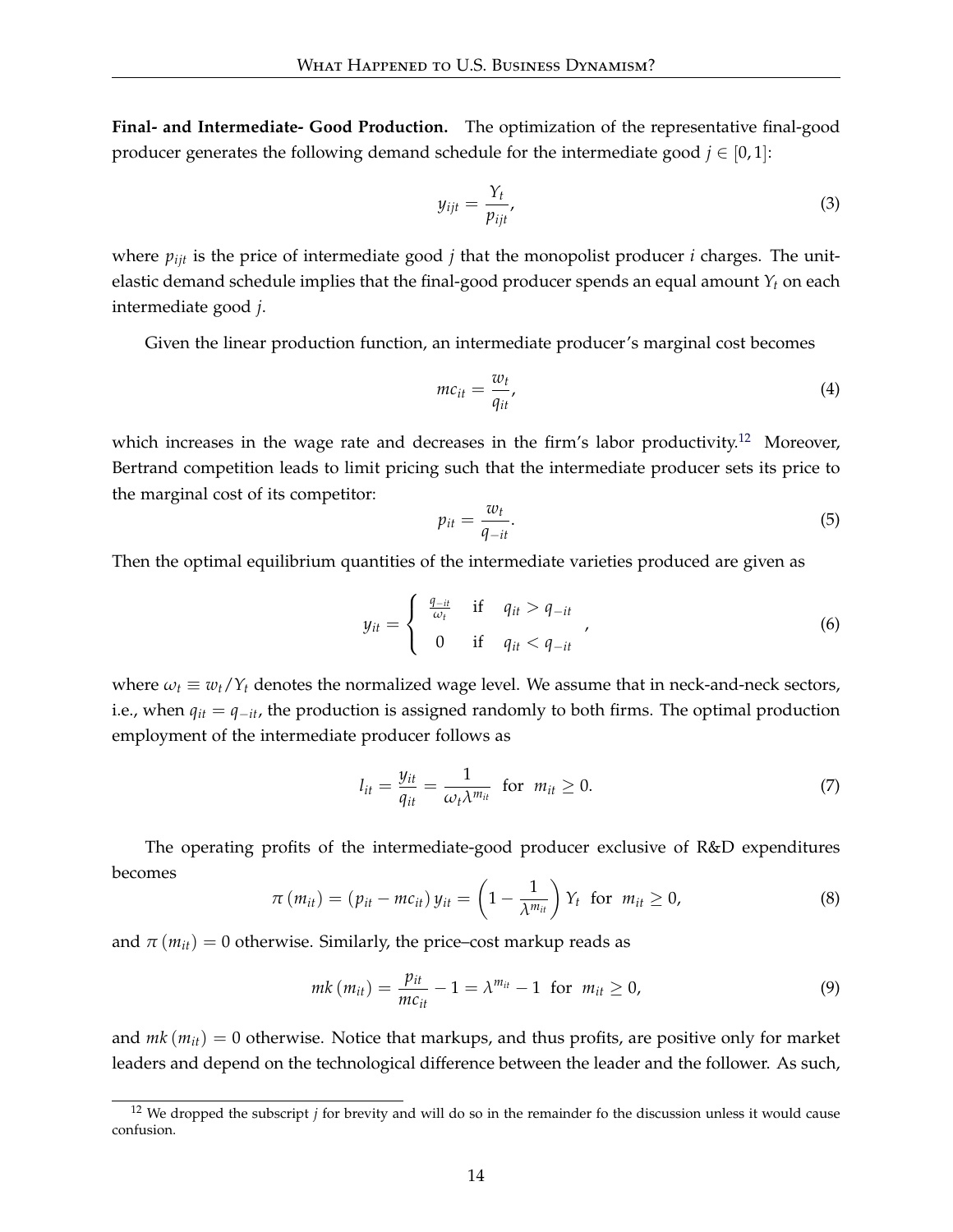this structure provides a useful ground to analyze the markup dynamics in the economy, which are determined by the distribution of industries across heterogeneous gap differences, which in turn evolve based on firms' endogenous innovation decisions.

### **3.3.1 Firm Values and Innovation**

**Incumbents.** We denote the stock market value of an incumbent firm in the payoff-relevant state  $m_{it}$  at time *t* by  $V_{mt}$  (dropping the subscripts on  $m$  for simplicity). Then the value function of a leader that is *m*-steps ahead is given by

$$
r_t V_{mt} - \dot{V}_{mt} = \max_{x_{mt}} \left\{ (1 - \tau_t) \left( 1 - \frac{1}{\lambda^m} \right) Y_t - (1 - s_t) \alpha \frac{x_{mt}^{\gamma}}{\gamma} w_t + x_{mt} \left[ V_{m+1t} - V_{mt} \right] + \left( \phi x_{-mt} + \tilde{\phi} \tilde{x}_{-mt} + \delta \right) \left[ V_{0t} - V_{mt} \right] + \left( (1 - \phi) x_{-mt} + (1 - \tilde{\phi}) \tilde{x}_{-mt} \right) \left[ V_{m-1t} - V_{mt} \right] \right\}.
$$
 (10)

The first term on the right-hand side of the expression captures the operating profits, taxed at the corporate income tax rate *τ<sup>t</sup>* . The second term in the first line is the expenditures on R&D, which is subsidized by the government at rate *s<sup>t</sup>* . The last term captures the improvement in a leader's position as a result of successful innovation.<sup>[13](#page-16-0)</sup> As reflected in the second line, if there is a drastic innovation by the follower (with probability  $\phi$ ) or by an entrant (with probability  $\tilde{\phi}$ ), or if knowledge diffuses at rate *δ*, the leader finds itself in a neck-and-neck position. Finally, the last line of the expression captures the case of nondrastic innovation by competitors (with  $1 - \phi$ or  $1 - \tilde{\phi}$ ), in which the position of the leader deteriorates by one step.

Similarly, the value of an *m*-step follower is defined as

$$
r_t V_{-mt} - \dot{V}_{-mt} = \max_{x_{-mt}} \left\{ -(1 - s_t) \alpha \frac{x_{-mt}^{\gamma}}{\gamma} w_t + (1 - \phi) x_{-mt} [V_{-m+1t} - V_{-mt}] + (\phi x_{-mt} + \delta) [V_{0t} - V_{-mt}] + x_{mt} [V_{-m-1t} - V_{-mt}] + \tilde{x}_{-mt} [0 - V_{-mt}] \right\}.
$$
\n(11)

Notice that the follower does not produce and, therefore, does not generate any profits. Nevertheless, forward-looking followers invest in R&D with the prospect of taking over the leader through successive innovations and reaping potential profits. Moreover, a drastic innovation and the exogenous catch-up shock can bring them directly to the frontier. When there is successful entry to the product line, the follower exits the market, receiving a continuation value of zero.

<span id="page-16-0"></span> $13$  When the  $\bar{m}$ -step leader innovates, the gap does not increase because of the imposition of an upper limit on the potential size of gaps. As a result, an  $\bar{m}$ -step leader optimally chooses not to invest in R&D.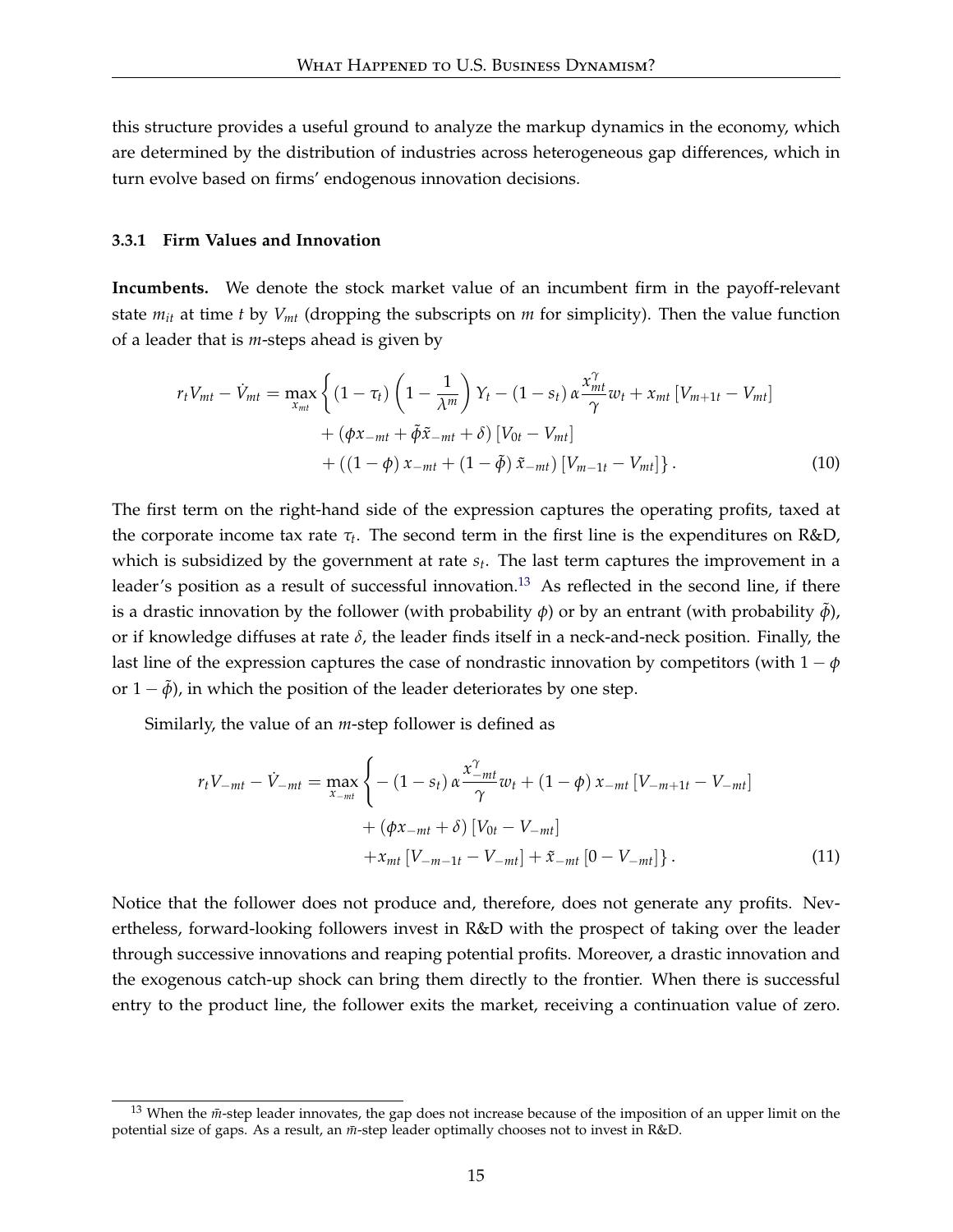Finally, the value of a neck-and-neck incumbent is given by  $14$ 

$$
r_t V_{0t} - \dot{V}_{0t} = \max_{x_{0t}} \left\{ -\left(1 - s_t\right) \alpha \frac{x_{0t}^{\gamma}}{\gamma} w_t + x_{0t} \left[V_{1t} - V_{0t}\right] + x_{-0t} \left[V_{-1t} - V_{0t}\right] + \frac{1}{2} \tilde{x}_{0t} \left[0 - V_{0t}\right] \right\}, \tag{12}
$$

where *x*<sub>−0</sub> denotes the innovation rate of the competitor. In equilibrium, both neck-and-neck firms innovate at the same rate, i.e.,  $x_0 = x_{-0}$ .

Before we compute optimal innovation efforts, the next lemma defines the normalized firm values.

**Lemma 1** Define the normalized value  $v_{mt}$  such that  $V_{mt} = v_{mt}Y_t$ . Then, for  $m > 0$ ,  $v_{mt}$  is given by

$$
\rho v_{mt} - \dot{v}_{mt} = \max_{x_{mt}} \left\{ (1 - \tau_t) \left( 1 - \frac{1}{\lambda^m} \right) Y_t - (1 - s_t) \alpha \frac{x_{mt}^{\gamma}}{\gamma} w_t + x_{mt} \left[ v_{m+1t} - v_{mt} \right] + \left( \phi x_{-mt} + \tilde{\phi} \tilde{x}_{-mt} + \delta \right) \left[ v_{0t} - v_{mt} \right] + \left( (1 - \phi) x_{-mt} + (1 - \tilde{\phi}) \tilde{x}_{-mt} \right) \left[ v_{m-1t} - v_{mt} \right] \right\}.
$$

*Normalized values for*  $m \leq 0$  *are defined reciprocally.* 

**Proof.** These normalized values follow directly from using the definition  $V_{mt} = v_{mt}Y_t$  and substituting households' Euler condition given in equation [\(2\)](#page-12-1).

The first order conditions of the problems defined earlier yield the following optimal innovation decisions:

<span id="page-17-2"></span>
$$
x_{mt} = \begin{cases} \left[\frac{1}{\alpha\omega_t(1-s_t)}(v_{m+1t} - v_{mt})\right]^{\frac{1}{\gamma-1}} & \text{if } m \ge 0\\ \left[\frac{1}{\alpha\omega_t(1-s_t)}\left\{(1-\phi)v_{m+1t} + \phi v_{0t} - v_{mt}\right\}\right]^{\frac{1}{\gamma-1}} & \text{if } m < 0 \end{cases}
$$
(13)

**Entrants.** Recall that entry is directed at particular product lines, and a successful entrant replaces the follower (or one of the incumbents with an equal probability if entry is to a line in a neck-and-neck state). The problem of an entrant that aims for a product line with an *m*-step gap is given as

$$
\max_{\tilde{x}_{-mt}} \left\{ -\tilde{\alpha} \frac{\tilde{x}_{-mt}^{\tilde{\gamma}}}{\tilde{\gamma}} w_t + \tilde{x}_{-mt} \left[ (1 - \tilde{\phi}) V_{-m+1t} + \tilde{\phi} V_{0t} - 0 \right] \right\},
$$
\n(14)

where  $m > 0.15$  $m > 0.15$  The resulting optimal innovation decisions of entrants are specified as follows:

$$
\max_{\tilde{x}_{0t}} \left\{-\tilde{\alpha} \frac{\tilde{x}^{\tilde{\gamma}}_{-mt}}{\tilde{\gamma}} w_t + \tilde{x}_{0t} \left[V_{1t} - 0\right] \right\}.
$$

<span id="page-17-0"></span> $14$ Notice that, when there is successful entry, the neck-and-neck incumbent exits with a  $1/2$  probability because, by assumption, the entrant randomly replaces one of the two incumbents with the same technology.

<span id="page-17-1"></span> $15$ The problem of an entrant aiming for a line in a neck-and-neck state is defined similarly, except that any innovation by the entrant improves on the follower only by one step: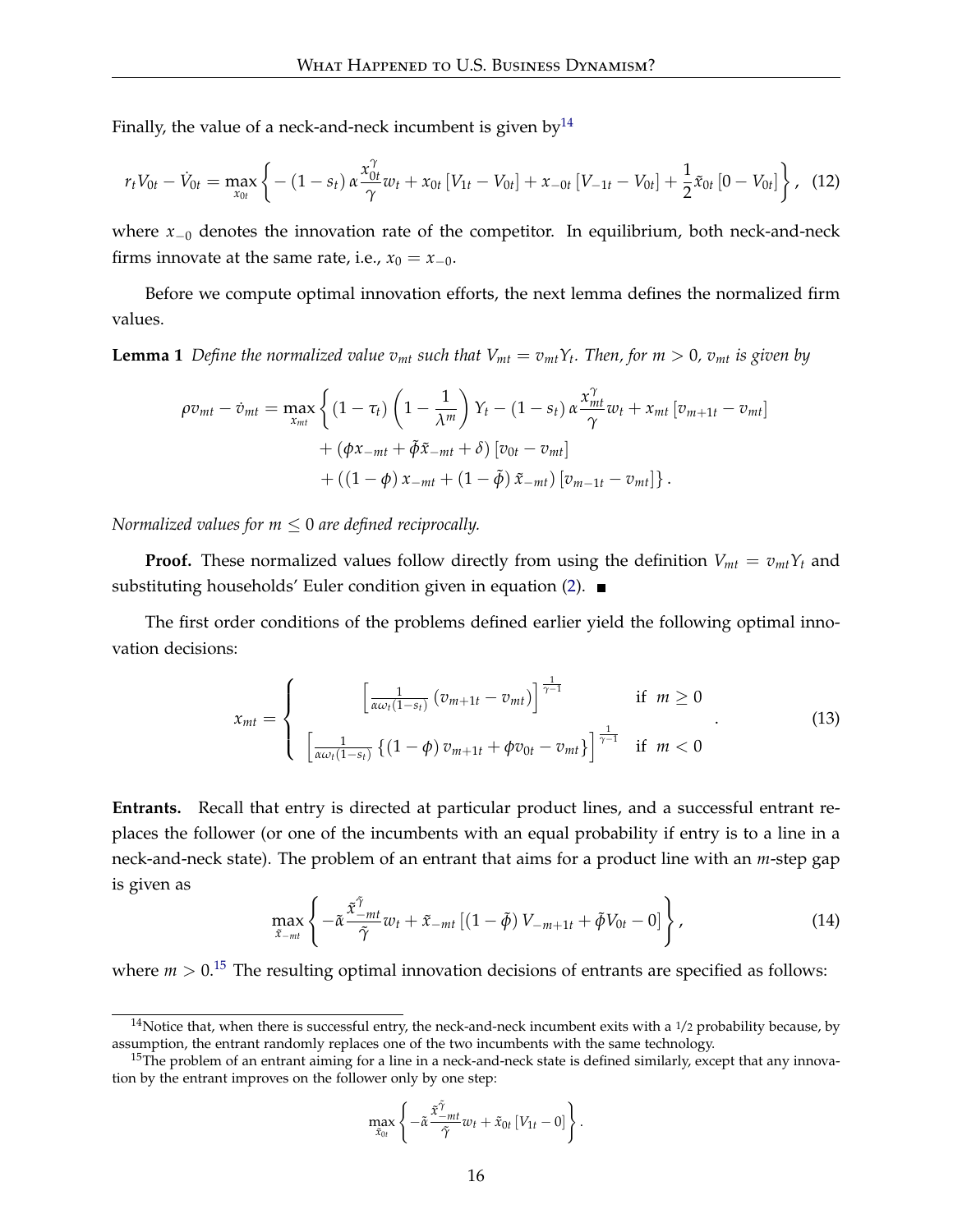<span id="page-18-2"></span>
$$
\tilde{x}_{mt} = \begin{cases}\n\left[ (\tilde{\alpha}\omega_t)^{-1} \left\{ (1 - \tilde{\phi}) v_{m+1t} + \tilde{\phi} v_{0t} \right\} \right]^{\frac{1}{\tilde{\gamma}-1}} & \text{if } m < 0 \\
\left[ (\tilde{\alpha}\omega_t)^{-1} v_{1t} \right]^{\frac{1}{\tilde{\gamma}-1}} & \text{if } m = 0\n\end{cases}
$$
\n(15)

We close the model by specifying aggregate wage and output. To this end, we first define  $Q_t$   $\equiv$   $\exp\left(\int_0^1 \ln q_{jt} d j\right)$  as the aggregate productivity index of the economy and  $\mu_{mt}$   $\equiv$  $\int_0^1$ **I** {|log ( $q_{ijt}/q_{-ijt}$ )| = *m*} *dj* as the measure of product lines, where the technological gap between the leader and follower is *m* steps ( $\mathbb{I} \{\cdot\}$  denotes the identity function). Then the final-good production function in equation [\(1\)](#page-11-0) yields the wage rate as a function of *Q<sup>t</sup>* and *µmt*:

<span id="page-18-4"></span><span id="page-18-0"></span>
$$
w_t = Q_t \lambda^{-\sum_{k=0}^{\bar{m}} k \mu_{kt}}.
$$
\n(16)

Notice that higher markups suppress the aggregate wage level.

The labor market clearing condition holds at all times, i.e.,

$$
1 = \int_0^1 \left[ l_{ijt} + l_{-ijt} + h_{ijt} + h_{-ijt} + \tilde{h}_{jt} \right] dj,
$$
 (17)

and implies the following normalized wage *ω<sup>t</sup>* :

$$
\omega_t = \left(\sum_{k=0}^{\bar{m}} \mu_{kt} \lambda^{-k}\right) \left[1 - \sum_{k=0}^{\bar{m}} \mu_{kt} \left(\frac{\alpha}{\gamma} \left(x_{kt}^{\gamma} + x_{-kt}^{\gamma}\right) + \frac{\tilde{\alpha}}{\tilde{\gamma}} \tilde{x}_{-kt}^{\tilde{\gamma}}\right)\right]^{-1}.\tag{18}
$$

The last expression uses the optimal R&D labor demand schedules

<span id="page-18-3"></span><span id="page-18-1"></span>
$$
h_{ijt} = \frac{\alpha}{\gamma} x_{ijt}^{\gamma} \quad \text{and} \quad \tilde{h}_{jt} = \frac{\tilde{\alpha}}{\tilde{\gamma}} \tilde{x}_{jt}^{\tilde{\gamma}}.
$$
 (19)

Combining equations [\(16\)](#page-18-0) and [\(18\)](#page-18-1) gives the level of final output:

<span id="page-18-5"></span>
$$
Y_t = Q_t \lambda^{-\sum_{k=0}^{\bar{m}} k \mu_{kt}} \omega^{-1}.
$$
\n
$$
(20)
$$

Notice that the final output depends positively on the productivity index and negatively on average markups. It is also inversely related to the labor share, which, in a static sense, depends negatively on the average technology gaps—i.e., a shift in the technology gap distribution to larger gaps decreases the labor share statically (see equation [18\)](#page-18-1). In addition, the difference between the government's corporate tax income and subsidy expenditure is given by

<span id="page-18-6"></span>
$$
G_t = \sum_{k=0}^{\bar{m}} \mu_{kt} \left[ \tau_t \left( 1 - \lambda^{-k} \right) Y_t - s_t \left( \frac{\alpha}{\gamma} x_{kt}^{\gamma} + \frac{\alpha}{\gamma} x_{-kt}^{\gamma} \right) w_t \right],
$$
 (21)

Because there is no notion of a technology leader in a neck-and-neck state, there is no drastic entrant innovation that allows it to catch up with the technology frontier.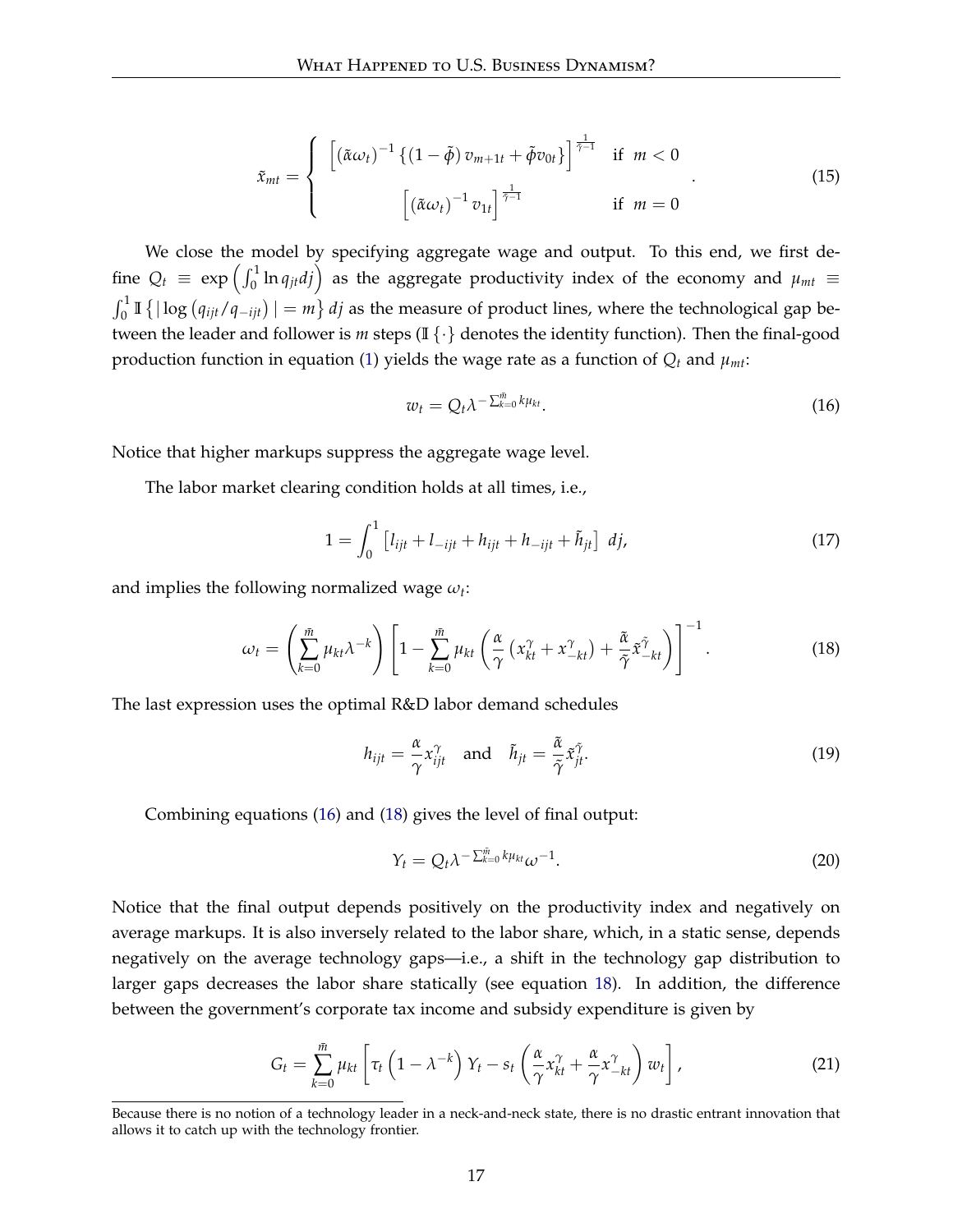which is distributed back to (collected from) the households in a lump sum when  $G_t > 0$  ( $G_t < 0$ ). The aggregate R&D expenditure is specified as

<span id="page-19-3"></span><span id="page-19-2"></span><span id="page-19-1"></span>
$$
R_t = w_t \int_0^1 \left[ h_{ijt} + h_{-ijt} + \tilde{h}_{jt} \right] \, dj. \tag{22}
$$

Finally, we define the evolution of aggregate productivity and the gap size distribution, which jointly determine the dynamics of the model. The transition path of  $Q_t$  is determined by innovations of incumbent firms and entrants that enter neck-and-neck industries, which improve the productivity of workers employed in intermediate-good production:

$$
\ln Q_{t+\Delta t} - \ln Q_t = \ln \lambda \left[ \mu_{0t} \left( 2x_{0t} + \tilde{x}_{0t} \right) + \sum_{k=1}^{\bar{m}} \mu_{kt} x_{kt} \right] \Delta t + o\left( \Delta t \right), \tag{23}
$$

which also defines the aggregate growth rate in the balanced growth path (BGP). Here, *o* (∆*t*) represents second-order terms, which captures the probability of two or more innovations within the interval Δ*t*.<sup>[16](#page-19-0)</sup> The transition of  $μ<sub>mt</sub>$  for  $\bar{m} > m > 1$  is as follows:

$$
\frac{\mu_{mt+\Delta t} - \mu_{mt}}{\Delta t} = x_{m-1t}\mu_{m-1t} + ((1 - \phi) x_{-m-1t} + (1 - \tilde{\phi}) \tilde{x}_{-m-1t}) \mu_{m+1t} - (x_{mt} + x_{-mt} + \tilde{x}_{-mt} + \delta) \mu_{mt} + o(\Delta t) / \Delta t.
$$
 (24)

Briefly, the first term on the right-hand side represents the additions to the measure due to innovations of leaders at *m* − 1. The second term sums the additions of incumbents that were previously at  $m + 1$  and deteriorated because of incremental innovations by the follower or a new entrant. Finally, the measure of industries at position *m* shrinks when there is an innovation by incumbents or entrants in those industries or when an exogenous catch-up shock hits, as captured in the second line. For brevity, we leave the expressions for special cases of  $\mu_{mt}$  with  $m = 0$ ,  $m = 1$ , and  $m = \overline{m}$  to Appendix [B.1.](#page-60-0)

**Definition 1 (Equilibrium)** *A dynamic general equilibrium in this economy is an allocation*

$$
\{r_t, w_t, p_{jt}, y_{jt}, x_{jt}, \tilde{x}_{jt}, h_{jt}, \tilde{h}_{jt}, l_{jt}, R_t, L_t, Y_t, C_t, G_t, Q_t, \{\mu_{mt}\}_{m \in \{-\bar{m}, \ldots, \bar{m}\}}\}_{j \in [0,1]}^{t \in [0,\infty)}
$$

*such that (i) the sequence of prices and quantities*  $\{p_{it}, y_{it}\}$  *satisfies equations [\(3\)](#page-15-1)–[\(5\)](#page-15-2) and maximize the operating profits of the incumbent firm in the intermediate-good product line j; (ii) the R&D decisions*  $\{x_{jt}, \tilde{x}_{jt}\}\$  are defined in equations [\(13\)](#page-17-2) and [\(15\)](#page-18-2), and the aggregate R&D expenditure R<sub>t</sub> is specified in *equation* [\(22\)](#page-19-1); (*iii*) the supply of labor  $L = 1$  is equal to the sum of intermediate-good producers' profit*maximizing production worker demand (given in equation [7\)](#page-15-3) and optimal R&D worker demand (given in equation [19\)](#page-18-3), as in equation [\(17\)](#page-18-4); (iv)*  $Y_t$  *is as given in equation [\(20\)](#page-18-5), and*  $C_t\,=\,Y_t$ *; (v) aggregate wage w<sup>t</sup> clears the labor markets at every t; (vi) interest rate r<sup>t</sup> satisfies the households' Euler equation; (vii) the government's tax collection and subsidy expenditure balance obtains G<sup>t</sup> in equation* [\(21\)](#page-18-6)*, and the*

<span id="page-19-0"></span><sup>&</sup>lt;sup>16</sup>The term satisfies  $\lim_{\Delta t \to 0} o(\Delta t) / \Delta t = 0$ .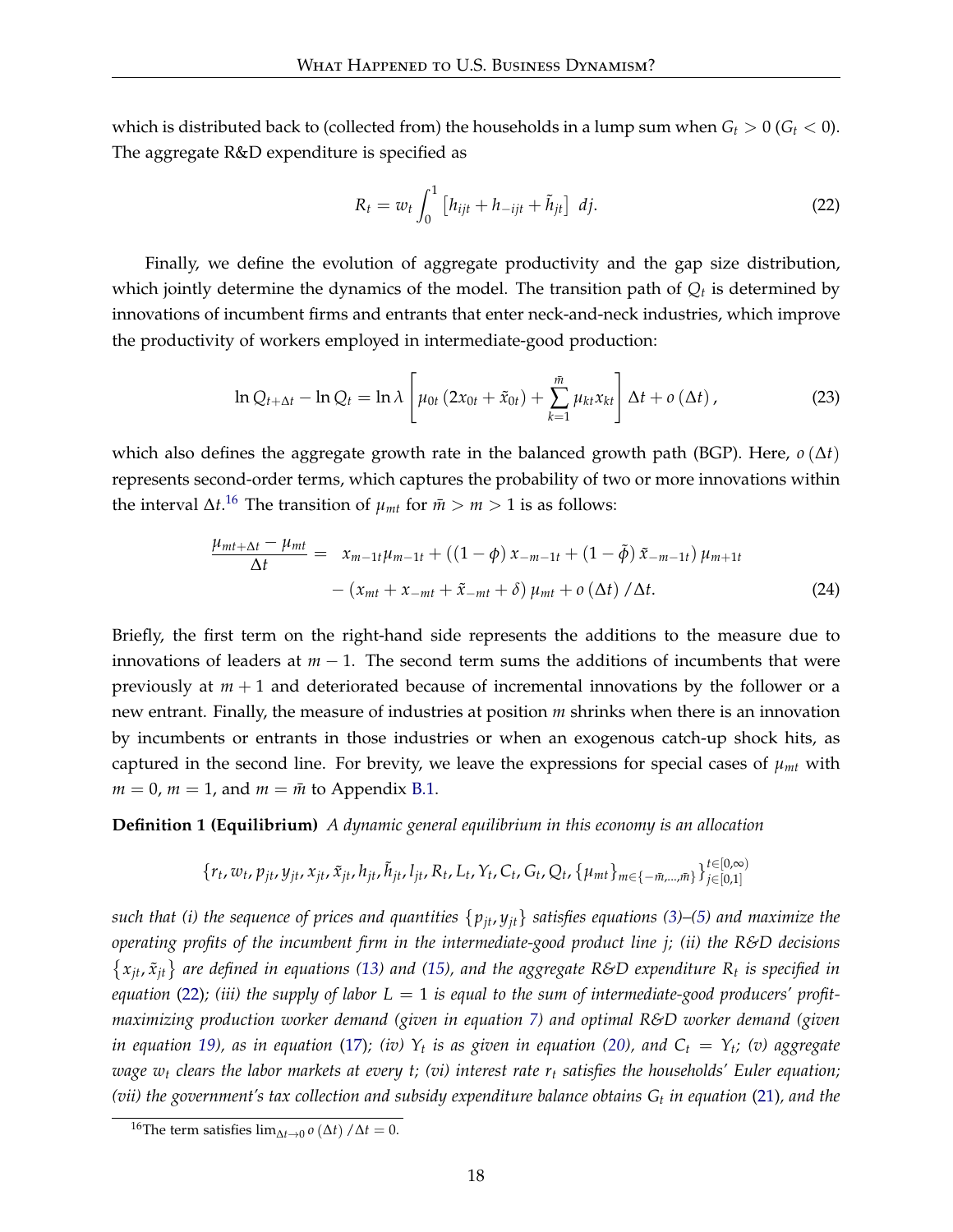*government holds a balanced budget at all times once the lump-sum transfers to or taxes from households are accounted for; and (viii)*  $Q_t$  *and*  $\{\mu_{mt}\}_{m\in\{-\bar{m},..., \bar{m}\}}$  *evolve as specified in equations [\(23\)](#page-19-2) and [\(24\)](#page-19-3) consistent with optimal R&D decisions.*

In our quantitative exploration, we will analyze the implications of four main channels: a decline in corporate tax rates (*τ*), an increase in R&D subsidy rates (*s*), an increase in entry costs  $(α)$ , and a decline in knowledge diffusion  $(δ)$ . In the past several decades, the U.S. business environment has witnessed significant shifts in all of these margins. There has been a decline in the effective corporate tax rate, especially after 2000; federal R&D tax credits were introduced for the first time in 1981; and a web of regulations that are potentially more cumbersome for business entry has rapidly expanded, which we describe in more detail in Appendix [A.](#page-57-0) Moreover, a heavy use of intellectual property protection and a concentration of patenting in the hands of top firms, patterns that we discuss in light of novel empirical evidence in Section [9,](#page-45-0) likely distorted the flow of knowledge between frontier and follower firms. What is common to these mechanisms is that they can affect firm incentives and the nature of competition in asymmetric ways that favor frontier firms, leading to higher concentration and declining business dynamism eventually. In the following quantitative analysis, we use our structural model to identify and quantify the effects of these likely culprits behind declining business dynamism.

### <span id="page-20-0"></span>**4 Calibration of the Initial Balanced Growth Path**

Our ultimate aim in this paper is to quantify the relative importance of some key potential drivers of declining U.S. business dynamism. In particular, as noted previously, we focus on four channels: a decline in corporate income tax rates, an increase in R&D subsidies, an increase in entry costs, and a decline in knowledge diffusion. In our main exercise, we will assume that the model starts from a BGP in 1980 and then replicate the transitional dynamics of the U.S. economy in the post-1980 period to back up the relative variation in each of these margins. Therefore, we will first describe how we determine the initial BGP of the economy, which reflects the average long-term conditions of the U.S. economy in the pre-1980s period. Before doing so, we first introduce the analytical expressions for the model counterparts of the empirical variables on which we focus in our quantitative analysis.

### <span id="page-20-1"></span>**4.1 Model Counterparts of Empirical Variables of Interest**

**Entry Rate.** The firm entry rate is determined by the distribution of sectors across technology gaps and the intensity of entrant innovation aimed at those sectors:

$$
entry\ rate_t = \frac{1}{2} \sum_{k=0}^{\bar{m}} \mu_{kt} \tilde{x}_{kt},\tag{25}
$$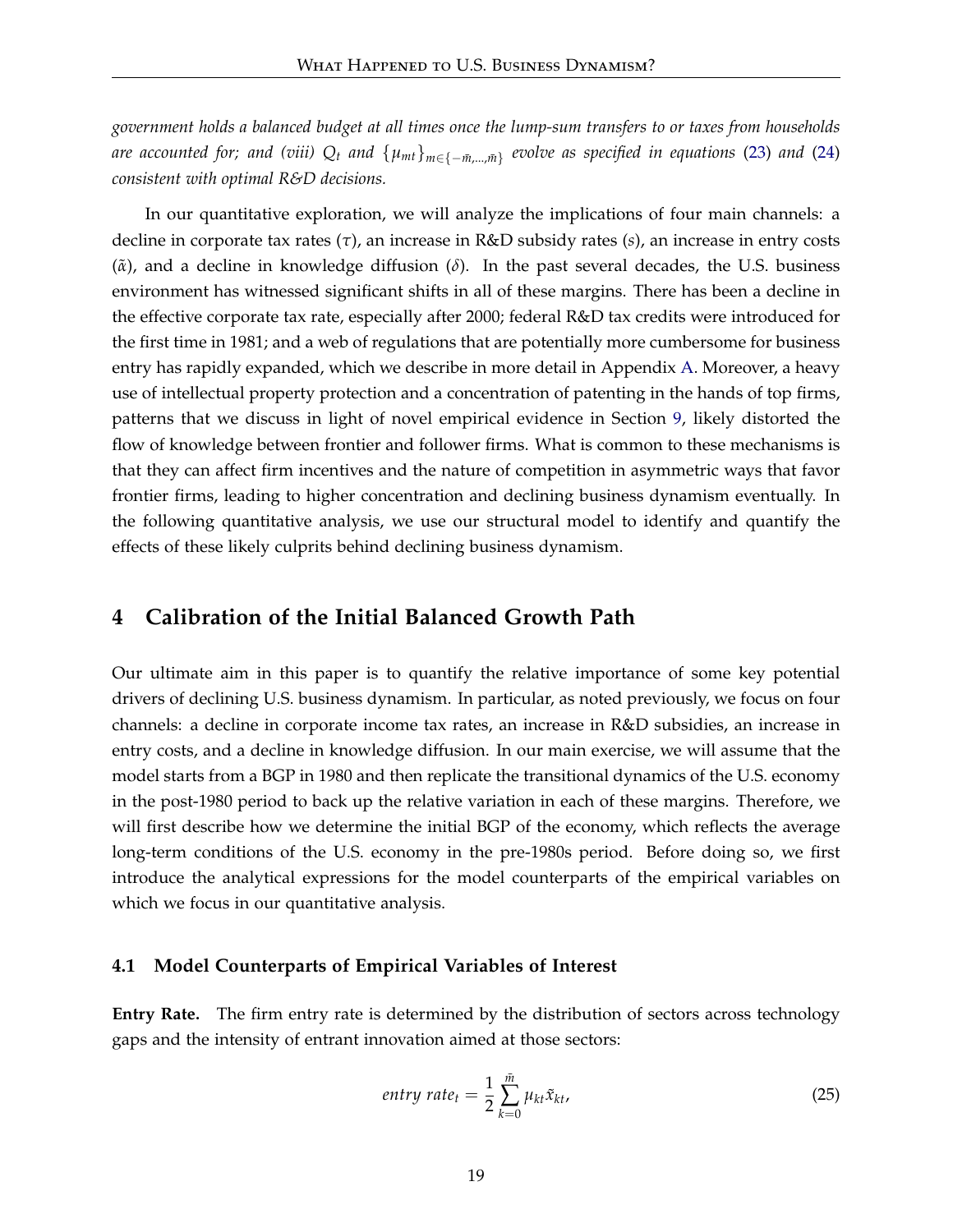where the division by 2 reflects the fact that there are two firms operating in each line.

**Labor Share.** Labor share of GDP is given by

$$
labor share_t = \frac{w_t L}{Y_t} = \omega_t.
$$

**Markups.** Average markup level is defined by

$$
markup_t = \sum_{k=0}^{\bar{m}} \mu_{kt} \left( \lambda^k - 1 \right).
$$
 (26)

**Profit Share.** Profit share of GDP is given by

$$
profit share_t = 1 - \omega_t. \tag{27}
$$

**Concentration.** Average sales concentration measured by the Herfindahl-Hirschman Index (HHI) is determined by the share of leveled sectors, where sales are equalized because of Bertrand competition, and the share of unleveled sectors, where the leaders are the sole supplier, i.e.,

$$
hhi_t = (1 - \mu_{0t}) \times [(100\%)^2 + (0\%)^2] + \mu_{0t} \times [(50\%)^2 + (50\%)^2]
$$
  
= 0.5 + 0.5 $\mu_{0t}$ . (28)

**Productivity Gap.** The productivity gap between frontier and laggard firms is defined as the difference between the average (log) productivity across leaders and followers. Precisely, define the average productivity across leader firms with an  $m$ -step advantage as  $\ln Q_{mt}$  = R *µmt* ∑ 2 *i*=1 (ln *qijt*)**I**{*qijt* > *q*−*ijt*}*dj* and the corresponding measure for the followers as ln *Q*−*mt* =  $\int_{\mu_{mt}} \sum_{i=1}^{2} (\ln q_{ijt}) \mathbb{I} \{q_{ijt} < q_{-ijt}\} df$ . Then the economy-wide productivity gap becomes

$$
productivity\ gap_t = \sum_{k=1}^{\bar{m}} (\ln Q_{mt} - \ln Q_{-mt})
$$

$$
= \sum_{k=1}^{\bar{m}} \mu_{kt} \ln \lambda^k.
$$
 (29)

**Other Variables.** The other three variables—employment share of young firms, gross job reallocation, and cross-sectional dispersion of firm growth—cannot be summarized in analytic expressions. We calculate the employment share of young firms by simulation. We compute the gross job reallocation rate including entrant and exiting firms and accounting for both production and R&D workers. We follow [Decker et al.](#page-53-12) [\(2014\)](#page-53-12) in defining job creation and destruction rates, which in turn are based on the firm-level employment-growth measure proposed by [Davis](#page-53-13)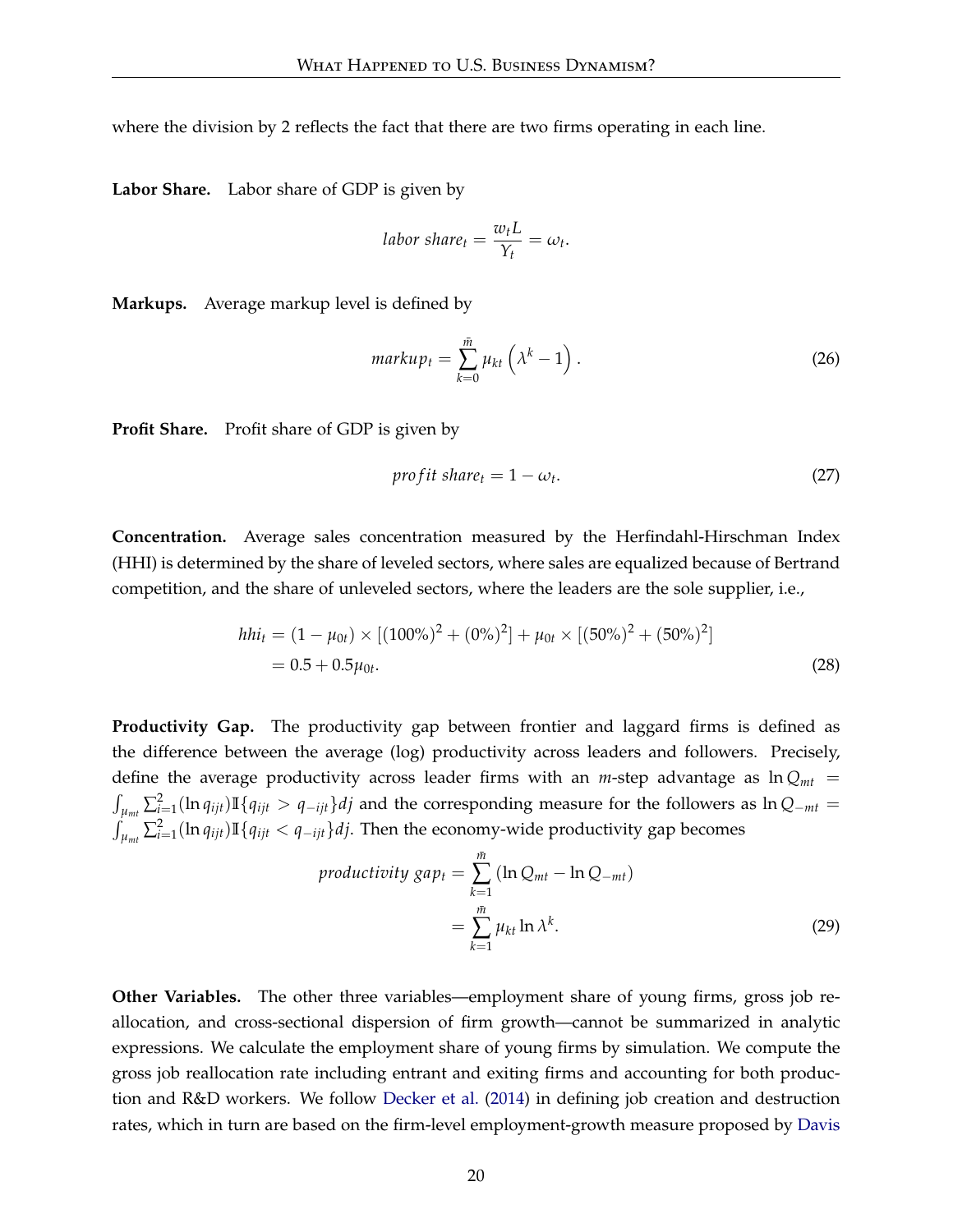[et al.](#page-53-13) [\(1996\)](#page-53-13), a metric that takes a value between [−2, 2]. We compute the standard deviation of firm growth based on the same formula.

#### <span id="page-22-1"></span>**4.2 Data and Identification**

The calibrated balanced growth path of our model reflects the state of the U.S. economy before the early 1980s. Eleven structural parameters define this balanced growth path:  $\theta \equiv$  $\{\rho, \tau, s, \lambda, \alpha, \tilde{\alpha}, \gamma, \tilde{\gamma}, \phi, \tilde{\phi}, \delta\}$ . We set five of these externally. On the household side, we take the time discount parameter  $\rho = 5\%$ . In combination with the calibrated growth rate of our economy, this rate results in a long-run interest rate of about 6.5%, a reasonable value for the United States (see [Cooley and Prescott,](#page-52-9) [1995\)](#page-52-9). On the firm side, we set the curvature parameter of the R&D production function for incumbents to  $\gamma = 1/0.35$ , in line with previous work in the literature [\(Kortum,](#page-55-12) [1993;](#page-55-12) [Acemoglu and Akcigit,](#page-51-3) [2012;](#page-51-3) [Acemoglu et al.,](#page-51-12) [2016\)](#page-51-12). We also assume that the entrants' R&D production function has the same curvature value, i.e.,  $\tilde{\gamma} = \gamma$ . Finally, we set the corporate income tax to  $\tau = 30\%$ , mimicking the effective rate in the United States before the 1980s, and the R&D subsidy rate to  $s = 5\%$ , using the pre-1981 estimate in [Akcigit et al.](#page-51-4) [\(2018\)](#page-51-4). The policy parameters are constant along the BGP.

We calibrate the rest of the parameters  $\{\lambda, \alpha, \tilde{\alpha}, \varphi, \tilde{\phi}, \delta\}$  to a set of six data targets that are informative about the key features of the model. The first target we include is the average annual (utilization-adjusted) total factor productivity (TFP) growth rate obtained from the Federal Reserve Bank of San Francisco's (FRBSF) database (see [Fernald,](#page-54-14) [2012\)](#page-54-14), which helps us discipline the step size  $\lambda$ . To capture the long-run trend, we compute the average over two decades, a period that runs from the early years of the available National Science Foundation data for R&D spending until 1980, which yields our second target. We include the average annual ratio of aggregate R&D spending to GDP to obtain information on the R&D cost scale parameter *α*. To put discipline on the scale parameter of entrants' R&D cost function *α*˜, we use the average firm entry rate in the United States, for which the data are available from the U.S. Census Bureau's Business Dynamics Statistics starting only from 1978. The fourth target we include is the average markup, calculated based on [De Loecker and Eeckhout](#page-53-0) [\(2017\)](#page-53-0) and [Eggertsson et al.](#page-53-1) [\(2018\)](#page-53-1), which informs the calibration about the exogenous probability of catch-up *δ*. [17](#page-22-0) Notice that in our model economy, average markup depends on the basic step size  $\lambda$  and the distribution of firms across gaps. Therefore, given  $\lambda$ , the average markup is informative about the shape of the gap distribution, which in turn is closely related to *δ* because it determines the rate with which product lines switch to the neck-and-neck state. Similarly, we also target the aggregate profit share in the economy, the increase in which will be of interest when we calibrate the transition path of the model. The measure we use for this target is the ratio of before-tax profits (adjusted for inventory valuation and capital consumption) of domestic U.S. corporations to the gross value

<span id="page-22-0"></span> $17$ Because these two recent and prominent studies obtain markedly different estimates for average markup in the United States, we take the simple average of their estimates as our markup target in our exercises.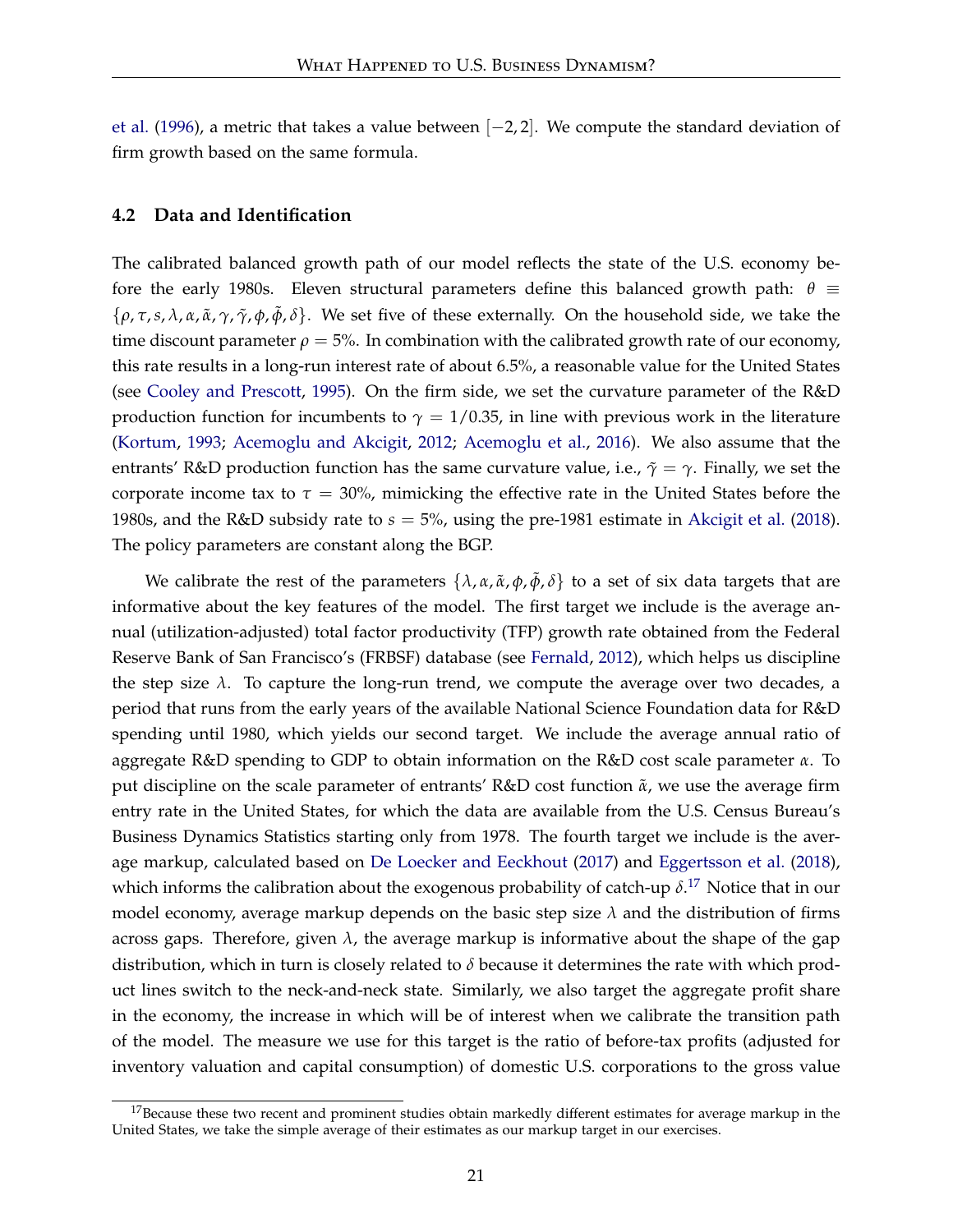added, obtained from the NIPA (national income and product accounts) tables maintained by the Bureau of Economic Analysis. Finally, we target the employment share of young firms in the economy, available from [Decker et al.](#page-53-8) [\(2016b\)](#page-53-8) starting from 1981. This target is informative about the probability of an innovation being drastic, which we take to be the same for both followers and entrants (i.e.,  $\tilde{\phi} = \phi$ ). The idea is that drastic innovations allow firms to catch up with the frontier quickly, increasing the chances of capturing the production of an intermediate good and starting to employ production workers. As most entrants start as followers (except the ones that enter a leveled industry), these parameters influence how quickly young firms start producing and thus the employment share of young firms in the economy. In the model, we obtain this moment simulating an economy with  $10<sup>4</sup>$  firms for a long period.

### <span id="page-23-1"></span>**4.3 Parameter Values, the Model Fit and Sensitivity Analysis**

Table [1](#page-23-0) summarizes the calibrated parameters, and Table [2](#page-24-1) presents the fit of the model to data. Despite its parsimonious structure, the model is fairly successful in matching key moments in the data, except for some overestimation in aggregate profit share and markups. The results suggest that the initial condition of the model economy replicates well the state of the U.S. economy before the early 1980s.

<span id="page-23-0"></span>

| Panel A: Externally calibrated |        |                         | Panel B: Internally calibrated |       |                                |  |
|--------------------------------|--------|-------------------------|--------------------------------|-------|--------------------------------|--|
| Parameter                      | Value  | Description             | Parameter                      | Value | Description                    |  |
| $\rho$                         | $5\%$  | Rate of time preference | $\lambda$                      | 1.044 | Innovation step size           |  |
| $\gamma$ , $\tilde{\gamma}$    | 1/0.35 | R&D cost curvature      | $\alpha$                       | 7.179 | R&D scale, incumbents          |  |
| τ                              | $30\%$ | Corporate income tax    | $\tilde{\alpha}$               | 0.075 | R&D scale, entrants            |  |
| S                              | $5\%$  | R&D subsidy             | $\delta$                       | 2.78% | Exogenous catch-up             |  |
|                                |        |                         | $\phi = \phi$                  |       | 4.23% Drastic innovation prob. |  |

Table 1: List of parameter values

Table [D.1](#page-62-0) in Appendix [D](#page-62-1) summarizes the percentage change in each calibration moment used in Section [4](#page-20-0) in response to a 1 percent change in each calibrated parameter. A few quick takeaways stand out. First, the employment share of young firms is quite sensitive to almost every parameter except the R&D cost scale of incumbent firms. Second, the most sensitive variable to (*α*) is the aggregate share of R&D in GDP. Third, the aggregate growth rate is exclusively sensitive to the step size (*λ*). Fourth, while the employment share of young firms is strongly sensitive to the drastic innovation probability (*φ*), the effect of *φ* on other variables is very muted. Lastly, the aggregate profit share is most sensitive to the knowledge diffusion parameter (*δ*), while markups are also most sensitive to *δ*, second only to *λ*. In contrast to the case of *φ*, the effect of *δ* on other variables relative to its effect on young firms' employment share is also much stronger.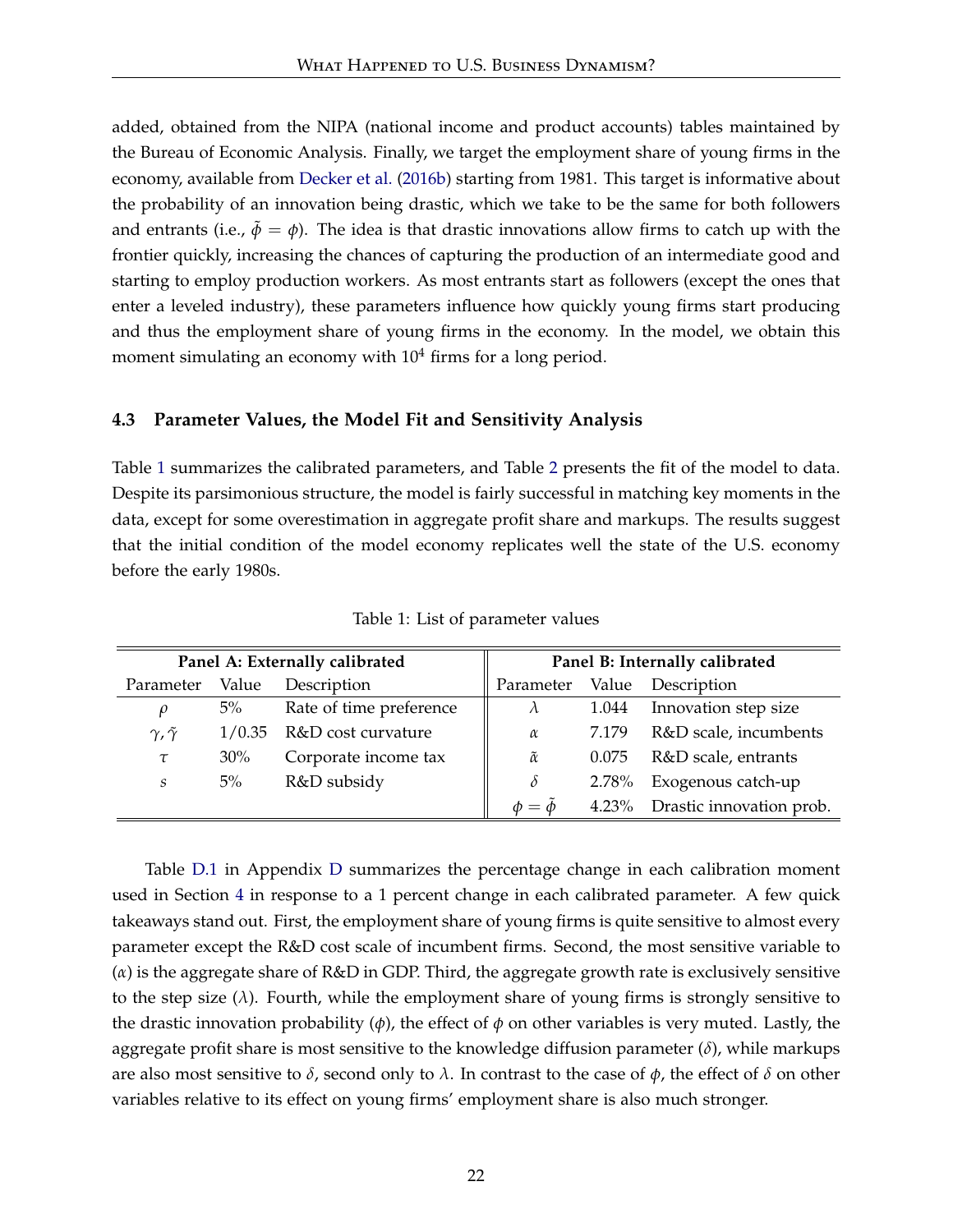<span id="page-24-1"></span>

|                | Moment             | Model    | Data     | Source                                                         |
|----------------|--------------------|----------|----------|----------------------------------------------------------------|
| M1             | TFP growth         | 1.32%    | $1.37\%$ | Federal Reserve Bank of San Francisco                          |
| M <sub>2</sub> | R&D to GDP         | $2.40\%$ | $2.40\%$ | National Science Foundation                                    |
| M <sub>3</sub> | Firm entry         | 13.57%   | 13.55%   | <b>Business Dynamics Statistics, Census</b>                    |
| M4             | Markup             | 1.18     | 1.08     | De Loecker and Eeckhout (2017)<br>and Eggertsson et al. (2018) |
| M5             | Profit share       | $10.9\%$ | 6%       | Bureau of Economic Analysis (NIPA)                             |
| M6             | Employment (age<5) | 20.11%   | 18.00%   | Decker et al. (2015)                                           |

Table 2: Model fit

*Notes:* The moments are averages across to decades prior to 1981 if data are available (M1,M2,M4,M5); if not, they reflect the average over the most recent available years before 1981. The markup reflects the simple average of the findings of [De](#page-53-0) [Loecker and Eeckhout](#page-53-0) [\(2017\)](#page-53-0) and [Eggertsson et al.](#page-53-1) [\(2018\)](#page-53-1). As our model does not feature capital in production, the profit share is scaled proportionally such that the aggregate labor and profit shares of GDP add to 1 while their ratio is kept at the actual value in the data. This adjustment reflects the fact that the model lacks physical capital as a productive input. See Section [4.2](#page-22-1) for further details regarding the moments.

In the next two sections, we use our model to investigate potential mechanisms that may have contributed to the empirical trends discussed in Section [2.](#page-6-0) We proceed in two steps. In Section [5,](#page-24-0) we illustrate the implications of variations in the channels of interest by introducing shocks one at a time to the respective parameters governing those channels. This exercise helps us understand the relative ability of different margins to account for the observed empirical trends and the underlying dynamics. In Section [6,](#page-29-0) we turn to the analysis of the transition path and focus on the joint moves in these margins. In particular, we first replicate the transition path of the U.S. economy in the post-1980 period allowing joint variations in all four channels. Then we quantify the contribution of each individual channel to the model-generated trends (which replicate their data counterparts) by shutting them down one at a time. This exercise provides the main result of our quantitative analysis regarding the culprit behind declining business dynamism.

### <span id="page-24-0"></span>**5 Understanding the Mechanisms in Isolation**

In this section, we shock the initial BGP of the model through one parameter at a time and present the responses of model-based variables in order to illustrate the dynamics generated by each channel. Again, these channels are (i) a decline in corporate taxes, (ii) an increase in R&D tax subsidies, (iii) a rise in entry costs, and (iv) a decrease in the rate of knowledge diffusion. A crucial feature of this analysis is that, because our calibration strategy matches the initial BGP to pre-1980 statistics in the data, the BGP does not reflect any precondition with regards to the empirical trends that we analyze later. Therefore, our model-based responses will almost exclusively rely on information that predates the shifts in the U.S. business environment, which we aim at explaining here, with the minimal exceptions clarified later. In other words, the exercise will reflect only minimal information from the observed dynamics of declining business dynamism. Nevertheless, as we shall see next, the response of the model to a decline in the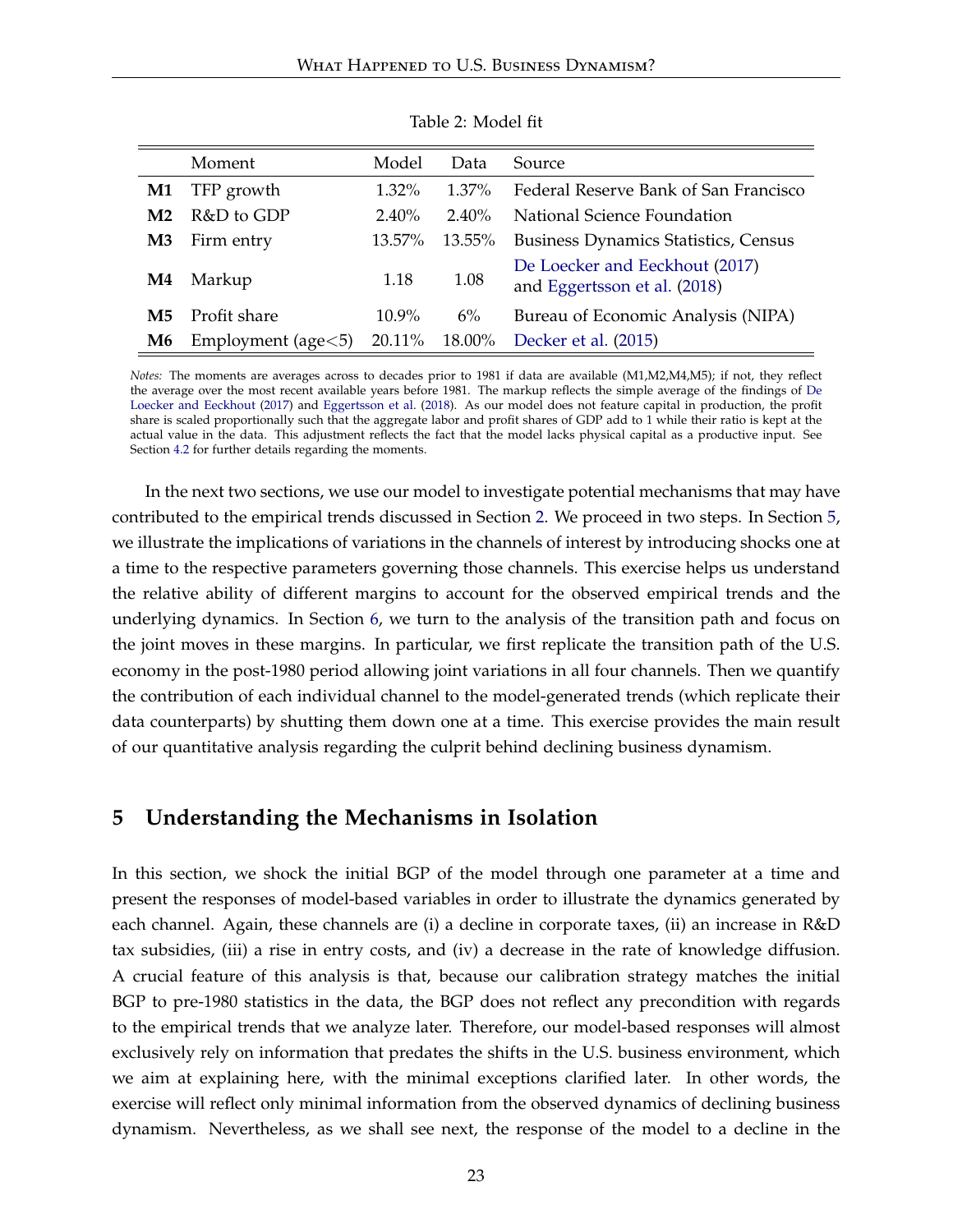intensity of knowledge diffusion tracks the empirical trends quite closely.

Our approach is to introduce a path of shocks to  $\{\tilde{\alpha}_t, \delta_t, \tau_t, s_t\}$  one at a time. We assume that each change takes place over a period of 30 years, accounting for the three decades between 1980 and 2010. We specify the paths of shocks as follows. In the data, the corporate income tax rate decreases from 30% to 20%, and R&D subsidies increase from 5% to 20% (see Section [6.1](#page-30-0) for further details). To demonstrate the strengths and weaknesses of these channels, we consider larger moves: a drop to 0 percent for corporate tax rates and a an increase to 50 percent in R&D subsidies in linear fashion.<sup>[18](#page-25-0)</sup>

Because it is difficult to obtain reliable estimates of firm entry costs and the intensity of knowledge diffusion, we determine the size and shape of the changes in these margins by forcing the model-generated response to match the decreasing profile of establishment entry in the data.<sup>[19](#page-25-1)</sup> This exercise implies a 300 percent rise in the entry cost and a 65 percent decline in knowledge diffusion intensity. Figure [3](#page-25-2) illustrates the implied time paths of the entry rate in these two experiments, superimposed with their counterpart in the data. The figure demonstrates the success of the individual channels in generating the decline in entry observed in the data.

<span id="page-25-2"></span>

Figure 3: Path of entry rate, model vs. data

*Notes:* The figure superimposes the observed decline in the entry rate with the model-generated entry paths in the two experiments regarding the entry cost and the knowledge diffusion. In both experiments, the change in the respective channel is disciplined to capture the path of the empirical entry rate.

<span id="page-25-0"></span><sup>&</sup>lt;sup>18</sup>We consider these magnitudes that are considerably larger than their empirical counterparts for the sake of visibility and clarity in the demonstration of the effects of the specific channels. As highlighted by our quantitative results in Section [6,](#page-29-0) the effects of the changes in these margins that are analogous to the data are in the same direction with the results shown here but are much more muted.

<span id="page-25-1"></span> $19$ In the experiments presented in this section, the observed path of entry constitutes the only piece of information that pertains to the transitional dynamics in the data and yet informs our exercise. For the specifics of the computation of the transition path, please see Section [6.1.](#page-30-0) See Appendix [C](#page-60-1) for the details of the solution algorithm.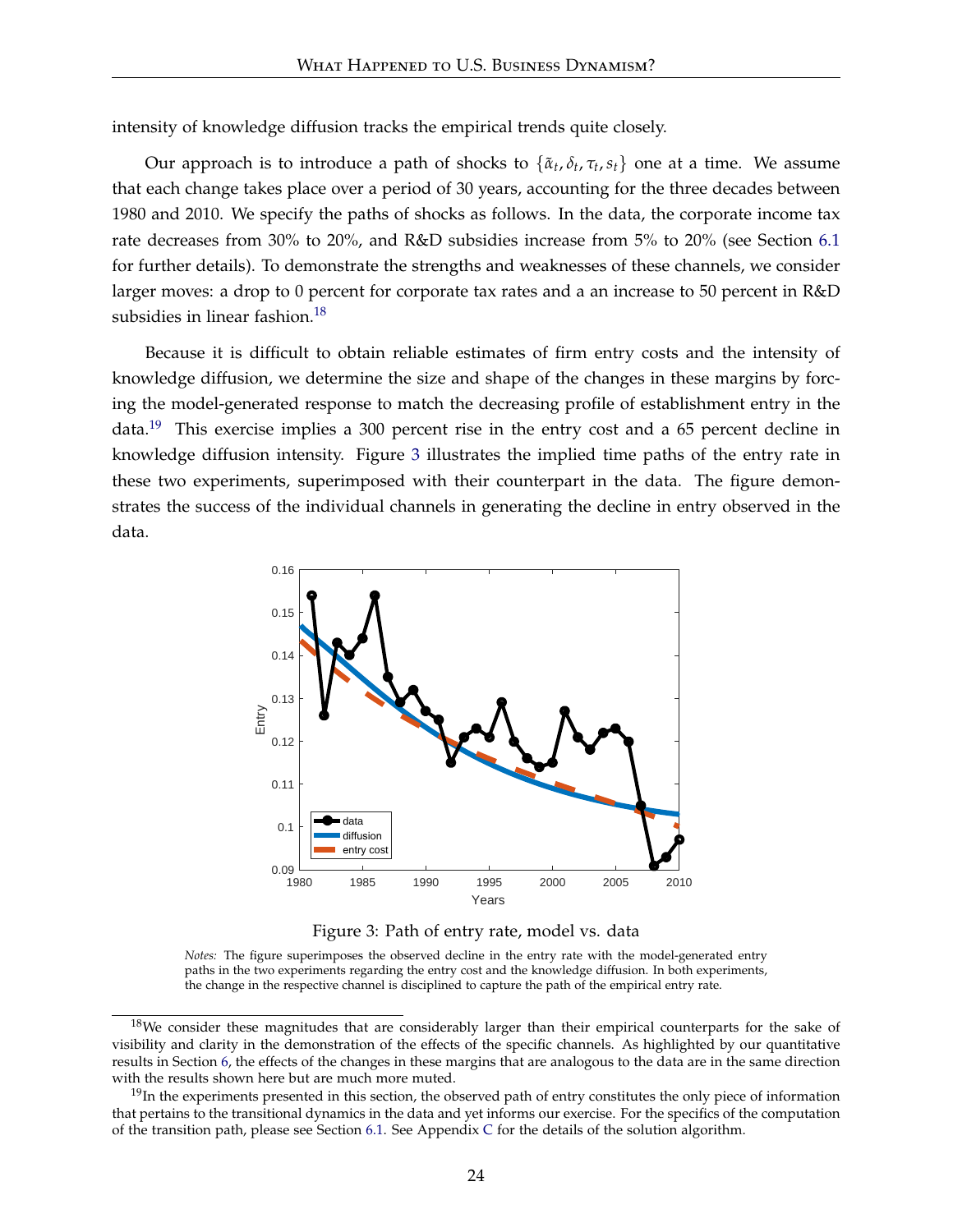Table [3](#page-26-0) summarizes the key qualitative results. It shows the direction of the observed change in each variable (column 1) and compares them with their model counterparts in each experiment. A few observations stand out. First, changes in corporate tax rates (column 2) and R&D subsidies (column 3) fail to generate most trends observed in the data. Second, despite a considerably better performance, the decline in entry cost (column 4) fails to replicate changes in key aspects of the data such as increasing markups. Finally, the intriguing result is that the fall in the knowledge diffusion intensity (column 5) has remarkable success in accounting for most empirical trends. Next, we discuss our findings regarding each channel in more detail.

<span id="page-26-0"></span>

|                           | Data<br>(1) | Lower<br>corporate<br>tax<br>(2) | Higher<br>R&D<br>subsidies<br>(3) | Higher<br>entry<br>cost<br>(4) | Lower<br>knowledge<br>diffusion<br>(5) |
|---------------------------|-------------|----------------------------------|-----------------------------------|--------------------------------|----------------------------------------|
| Concentration             |             | $\longleftrightarrow$            | $\longleftrightarrow$             | $\longleftrightarrow$          |                                        |
| Markups                   |             |                                  |                                   |                                |                                        |
| Profit share              |             | $\longleftrightarrow$            |                                   | $\longleftrightarrow$          |                                        |
| Labor share               |             |                                  |                                   |                                |                                        |
| $Entry*$                  |             |                                  |                                   |                                |                                        |
| Young firms' empl. share  |             |                                  |                                   |                                |                                        |
| Frontier vs. laggard gap  |             |                                  |                                   |                                |                                        |
| Gross job reallocation    |             |                                  |                                   |                                |                                        |
| Dispersion of firm growth |             |                                  |                                   |                                |                                        |

### Table 3: Qualitative experiment results

*Notes:* Upward arrows indicate an increase in the variable of interest, downward arrows indicate a decline, and flat arrows indicate no or negligible change. If the absolute magnitude of the response of a variable is less than 20 percent of the actual change in the data, we denote it by a flat arrow.

∗ In columns 4 and 5, the experiments match the decline in entry by construction (see Figure [3\)](#page-25-2).

### **5.1 Decline in Corporate Tax Rates**

Figure [4](#page-27-0) presents the model-based counterparts of four empirical trends of interest, which we will use to spotlight the differences between patterns that emerge in each experiment. As indicated by crossed purple lines, the effect of the decline in corporate tax rates on most margins is close to nil.<sup>[20](#page-26-1)</sup> Importantly, the response of firm entry is negligible (and positive, if anything), a stark contrast to the trend in the data. The reason is that higher operating profits have only an indirect, and positive, effect on the entry decision. The value of the followers, in turn, is indirectly affected

<span id="page-26-1"></span> $20$  The negligible response of the aggregate profit share to a decrease in corporate profit taxes may seem odd at first glance. However, notice that the figure shows before-tax profit share, which in turn depends on the distribution of firms across gaps. As expected, the share of after-tax profits rises mechanically with the drop in corporate taxes (not shown here).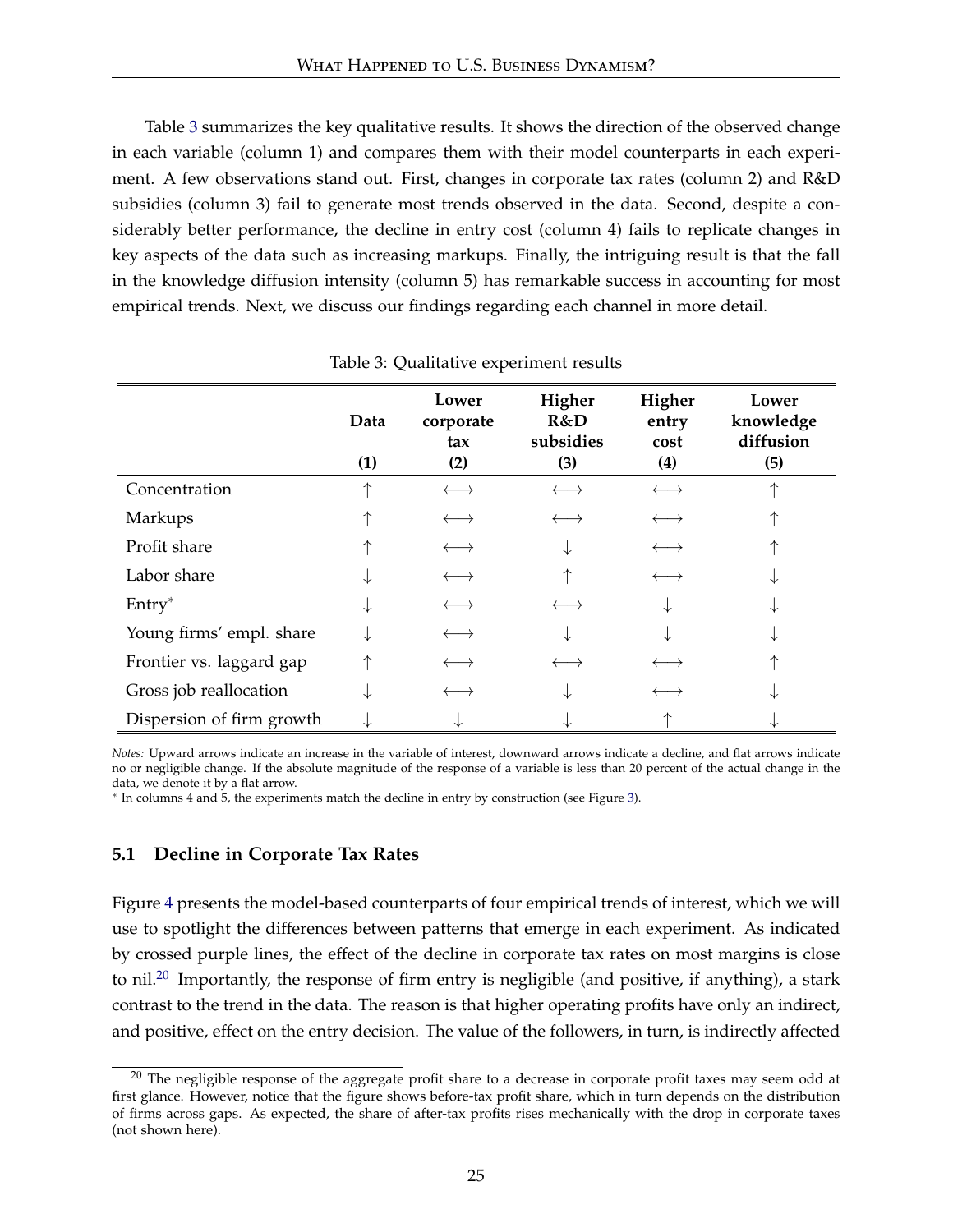<span id="page-27-1"></span><span id="page-27-0"></span>

Figure 4: Implied responses to changes in individual channels

by higher profits only through the followers' forward-looking behavior and the chances of taking over the industry, which die off quickly for followers lagging further behind the frontier because of the intensifying discouragement effect. Therefore, lower corporate taxes create only a muted and positive effect on firm entry. This negligible effect also implies a subdued influence on the firm distribution across gaps and thus on concentration and markups, among other variables (recall that a leader's markup level depends on the size of its lead). The limited effect on firm entry and the gap distribution is also responsible for the muted response of the employment share of young firms and other variables listed in column 2 of Table [3.](#page-26-0)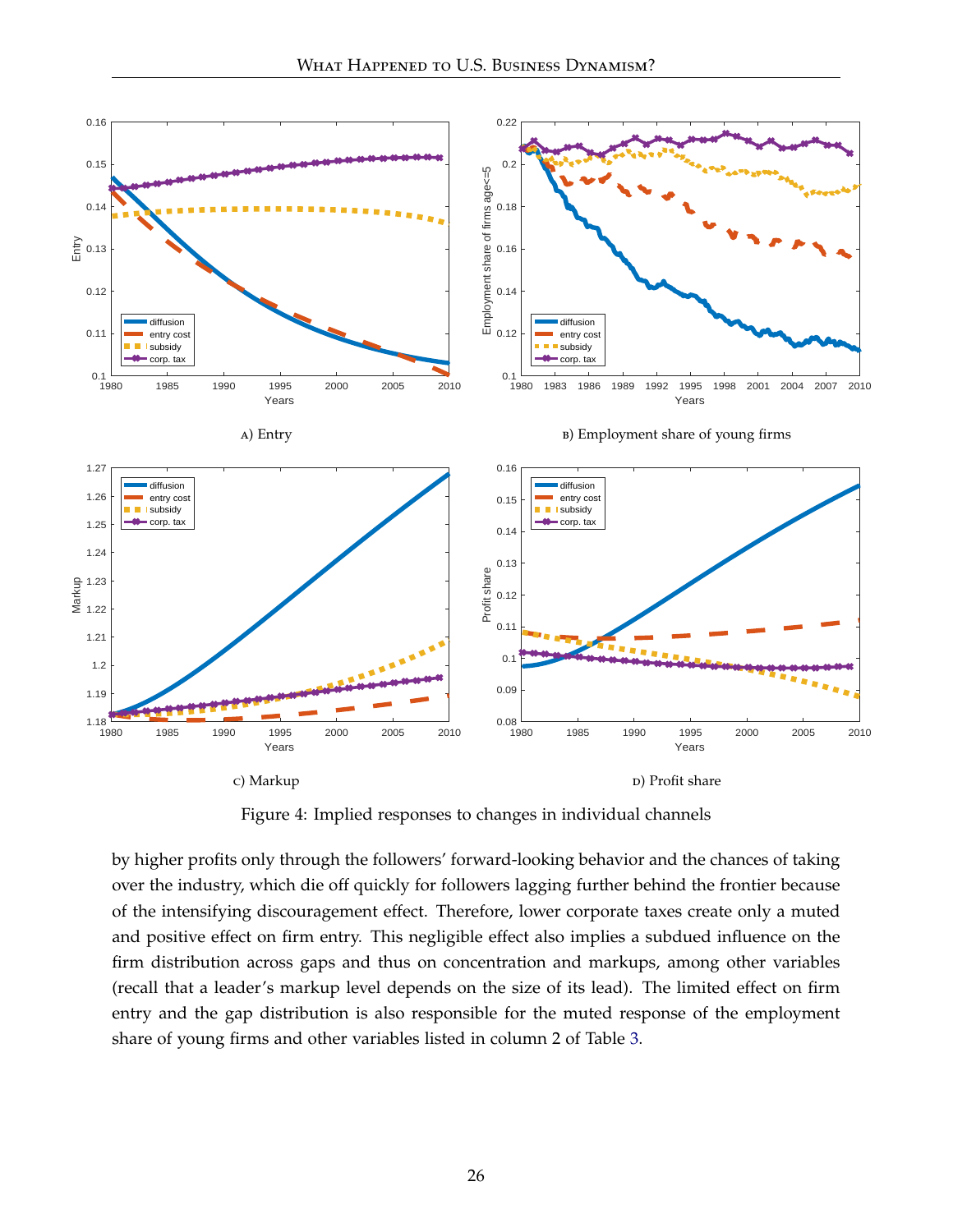### **5.2 Increase in R&D Subsidies**

In Figure [4,](#page-27-0) the dotted yellow lines denote the responses to the increase in R&D subsidies. Although the responses to the increase in R&D subsidies are slightly stronger, they are still very far away from the empirical patterns, most crucially in the case of firm entry. The increase in innovative activity affects firms' distribution across gaps, moving some variables such as markups and the employment share of young firms (and gross job reallocation, to some extent) in the right direction, although the magnitude of the changes is very limited. Moreover, the profit share of GDP declines counterfactually. This result may appear at odds with the pickup in markups, but the rationale is as follows. The profit share of GDP is slightly different than the average (operational) profitability of firms, which would reflect only the distributional changes and move, therefore, in parallel to markups. However, the profit share of GDP is related to the aggregate labor share, which reflects the wage level in the economy. With higher R&D subsidies, the demand of leading firms for R&D employment increases, pushing up the wage level in the economy. Reciprocally, the profit share of GDP decreases. Higher wages also imply a higher cost of entry, which drives the slight decline in the entry rate.

### **5.3 Increase in Entry Costs**

As described earlier, the increase in entry costs analyzed here is such that the response of firm entry matches the empirical pattern. Therefore, it is no surprise that in Figure [4a](#page-27-1) the modelgenerated entry rate (dashed red line) closely follows its empirical counterpart, with entry being discouraged by higher costs of entry innovation. In contrast to the tax and subsidy experiments, the decline in entry costs is able to generate a modest fall in the employment share of young firms, as lower firm entry implies lower supply of new and young firms.

Despite some success in capturing entry and young firm dynamics, the rise in entry cost fails to generate any significant move in markups and the profit share. The main reason for these results is that a fall in entry itself does not alter incumbent incentives to a degree that can cause a large enough shift in the distribution of firms toward larger gaps. On the contrary, the share of leveled sectors increases mildly, as reflected by the counterfactual decline in market concentration (column 4 in Table [3\)](#page-26-0). The mechanics behind this result is as follows. Lower entry implies a lower churning for the follower firms, damping the negative business stealing effect exerted by entry on the innovation incentives of followers. This lower churning rate, in turn, boosts innovation by the followers, increasing the share of leveled sectors and thus pushing down concentration. But this shift loses steam over time, allowing the sectoral distribution to move slightly toward larger gaps, which causes some pickup in markups and the profit share, albeit a very small one. The weak distributional response is also responsible for the experiment's failure to replicate other patterns such as gross job reallocation.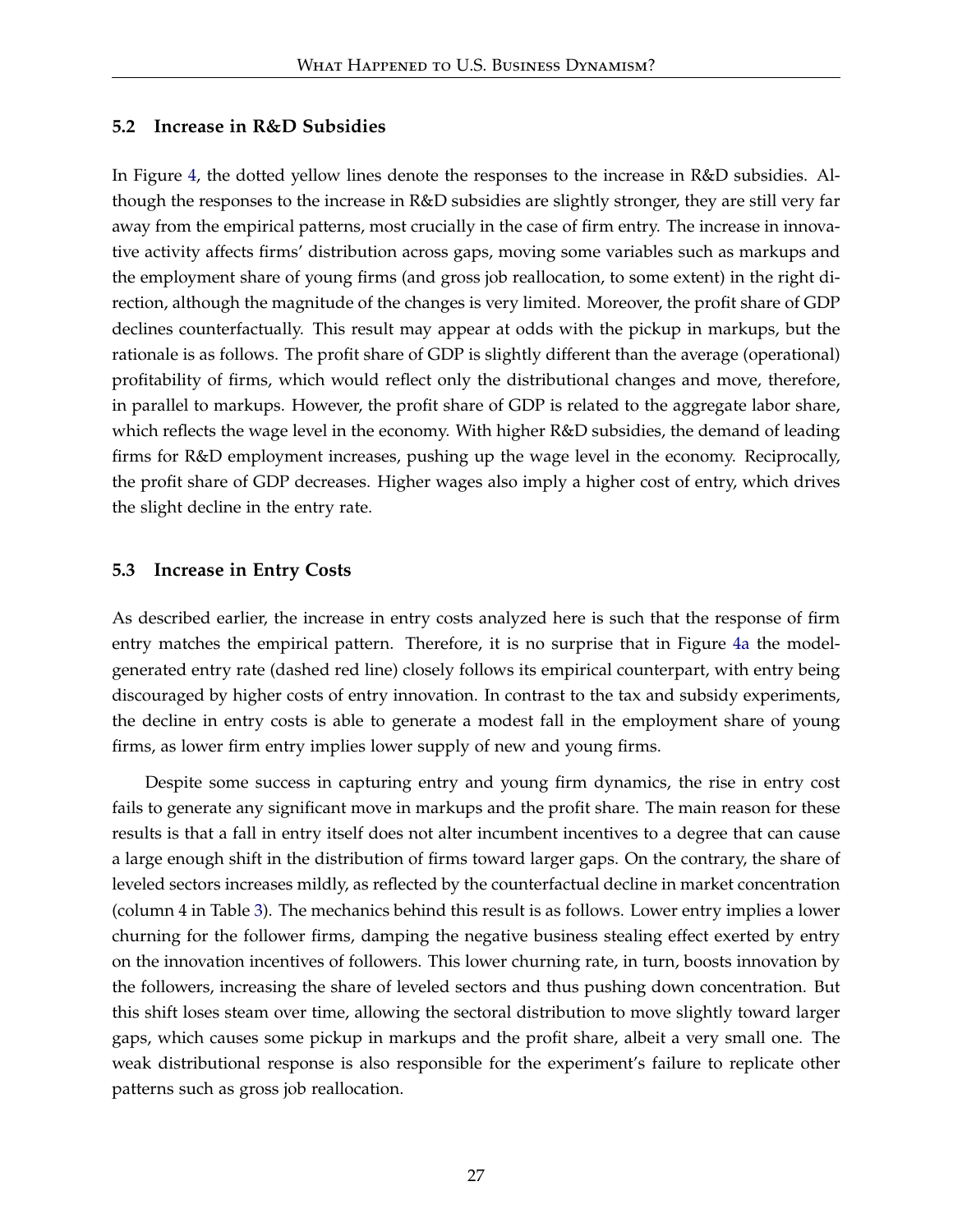### **5.4 Decline in Knowledge Diffusion**

Similar to the previous experiment, the pattern that we introduce for the decline in knowledge diffusion is such that the model response in firm entry matches the empirical pattern, with the lower catch-up probability decreasing the value of being a follower and thus the benefit for entry. In stark contrast to the previous experiments, however, the decline in knowledge diffusion succeeds in generating reasonable variations in all margins in correct directions (indicated by solid blue lines). Average markup and the profit share of GDP rise dramatically, while the decline in the employment share of young firms is the strongest. Moreover, as shown in the last column of Table [3,](#page-26-0) aggregate labor share decreases as well, a feature that all previous experiments miss. In addition, both gross job reallocation and the standard deviation of firm growth decline in line with the empirical regularities.

The crux of this experiment lies in the shift of the gap distribution to larger gaps induced by the decline in knowledge diffusion. The decline in *δ* decreases the intensity with which leaders of any lead find themselves in a neck-and-neck position, thus resulting in larger masses of product lines across relatively larger gap differences. This shift induces higher concentration, average markups, and profit share. Less catch-up also leads to less job reallocation and a fall in firm growth dispersion. Moreover, with lower knowledge diffusion, the process of new (and therefore young) firms, which start the business replacing followers, taking over production slows down, resulting in a lower employment share of young firms in the economy. Notice that the decline in this margin is larger than in the experiment of higher entry costs, even though the magnitude of the drop in the entry rate is almost the same in both experiments. A stronger response occurs in this exercise because of the additional negative effect of lower knowledge diffusion, decreasing the intensity with which young followers catch up with the leaders and eventually take over the production.

Overall, these model responses imply that a decline in knowledge diffusion stands out as a likely suspect behind the decline in U.S. business dynamism. In order to assess quantitatively whether this was actually the case, we next turn to the analysis where we let these four forces be jointly at play and quantify their relative importance.

### <span id="page-29-0"></span>**6 Investigation of Joint Forces**

The channels we consider here have been moving simultaneously over the years. For example, changes in corporate tax policies and the introduction of R&D subsidies were major policy changes that happened during the 1980s (see Appendix [A\)](#page-57-0). Although our previous analysis indicates that some channels may fail to account for several empirical trends, individual forces may have reinforced each other. Moreover, even though certain margins may have the potential to explain the shifts in the economy, the data may suggest only little changes in those margins, with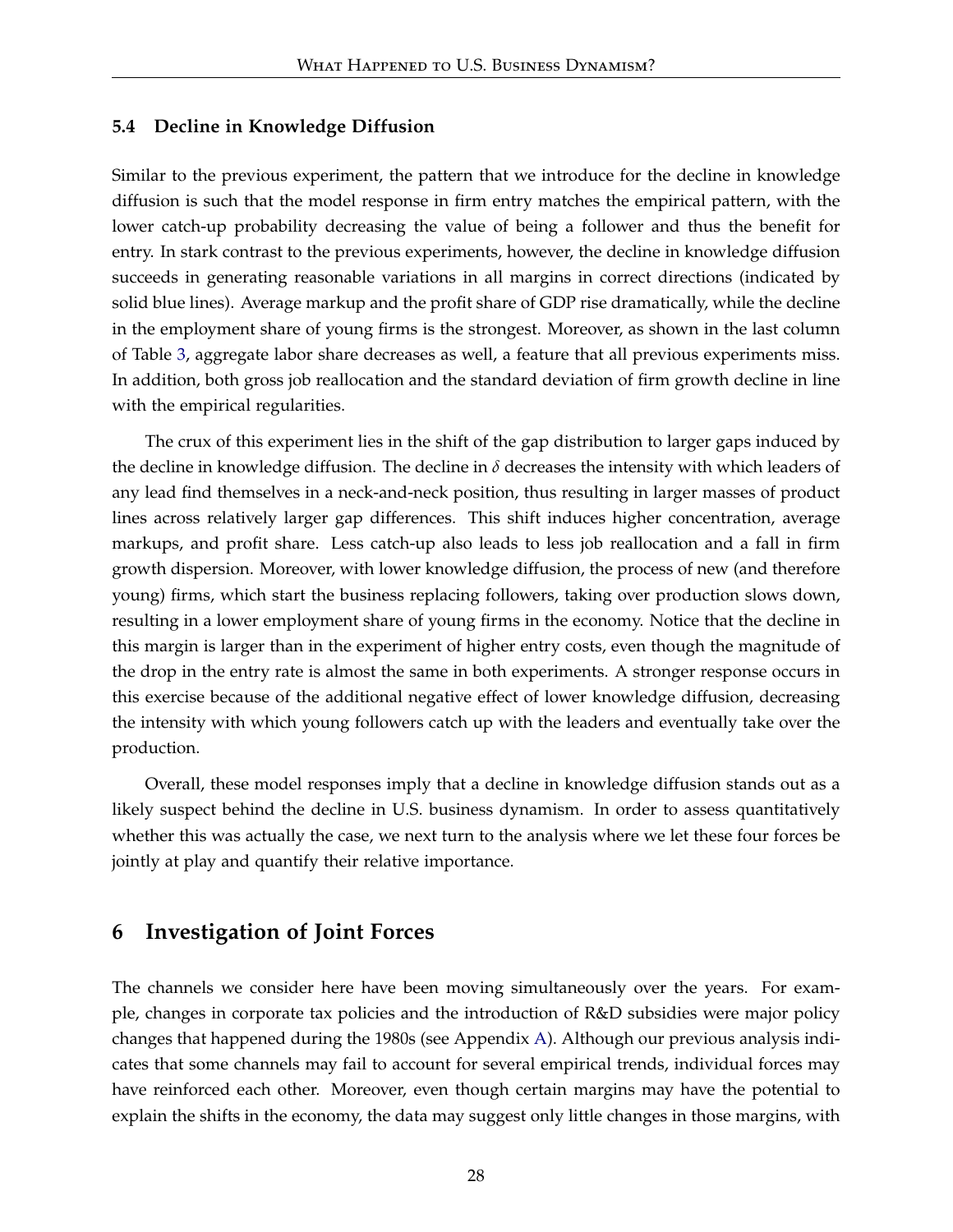limited effect on the economy. In this section, we present a decomposition exercise that carefully addresses these considerations.

In order to correctly gauge the contribution of each margin to the observed trends, we need to discipline their relative strength by the data. Therefore, we study the joint moves implied by the calibrated transition path of the model. We will first calibrate shock paths for each channel that will jointly allow the model to replicate salient empirical trends in the data. Then, by shutting down each channel one at a time, we will quantify the contribution of each specific force to the observed changes in U.S. business dynamism. In our analysis, we will also discuss the performance of the calibrated transition path with respect to changes that are not targeted by the calibration and now serve as out-of-sample validation tests.

#### <span id="page-30-0"></span>**6.1 Disciplining the Transition Path of the Model**

The transitional dynamics of our model, which capture the evolution of U.S. business dynamism from the early 1980s until the late 2000s, is shaped by changes in the four channels of interest. Eight additional parameters govern these changes:  $\theta^{tr} \equiv \{\tau_T, s_T, \tilde{\alpha}_T, \delta_T, \nu_\tau, \nu_s, \nu_{\tilde{\alpha}}, \nu_{\delta}\}.$  The first four denote the terminal values of parameters that govern the entry cost, knowledge diffusion intensity, corporate taxes, and R&D subsidies, respectively. The other four parameters denoted by *ν* determine the path of the changes in the first four parameters from their BGP levels to their terminal values. Precisely, we assume that the path of the change in a parameter value follows a simple functional form that ensures a smooth transition pattern. The key term of the parametric structure is  $\exp(-\frac{t}{T}\nu)$ , where *t* is the specific period during the transition and *T* is the terminal period, after which the parameters settle at their terminal values.<sup>[21](#page-30-1)</sup> Thus, the curvature parameters *ν* measure the speed of adjustment in the parameter values and are to be determined by the data. We consider a transition over three decades, setting  $T = 30^{22}$  $T = 30^{22}$  $T = 30^{22}$ 

Two of the terminal values,  $\tau_T$  and  $s_T$ , are set externally to the corresponding levels in the data. Corporate profit taxes in the United States decline to an average of about 20% in the 2000s. [Akcigit et al.](#page-51-4) [\(2018\)](#page-51-4) calculate that R&D subsidy rates in the United States rose to an average of about 20% in the post-1981 period. We also set  $v<sub>\tau</sub>$  and  $v<sub>s</sub>$  to unity, implying that they change

$$
\epsilon_t = \epsilon_0 + \frac{\exp(-\frac{t}{T}\nu_{\epsilon}) - 1}{\exp(\nu_{\epsilon}) - 1} (\epsilon_T - \epsilon_0)
$$

$$
\equiv \epsilon_0 + f(t; \nu) (\epsilon_T - \epsilon_0),
$$

<span id="page-30-2"></span><sup>22</sup> Notice that the transition does not necessarily mean that the model economy reaches its new BGP in *T* periods. The economy continues its convergence to the new BGP even after changing parameters reach their terminal values.

<span id="page-30-1"></span><sup>&</sup>lt;sup>21</sup> The exact functional form is such that, for any parameter  $\epsilon$  that changes during the transition, its value in period *t* is given by

with  $f(t; v) \in [0, 1]$  for all  $t \in [0, T]$ . Here,  $\epsilon_0$  denotes the value of the parameter in the calibrated initial BGP, and  $\epsilon_T$ is the terminal value. Notice that a value of *ν<sup>e</sup>* close to zero implies an almost linear change in *e*. Higher values of  $v_{\epsilon}$  imply an abrupt shift (increase or decline) in  $\epsilon$  initially, which then quickly reaches its terminal value, resembling a one-time shock in the limit. See Figure [5](#page-32-0) in this section and Figure [D.4](#page-62-2) (in Appendix [D\)](#page-62-1) for the calibrated paths of parameters over the transition period.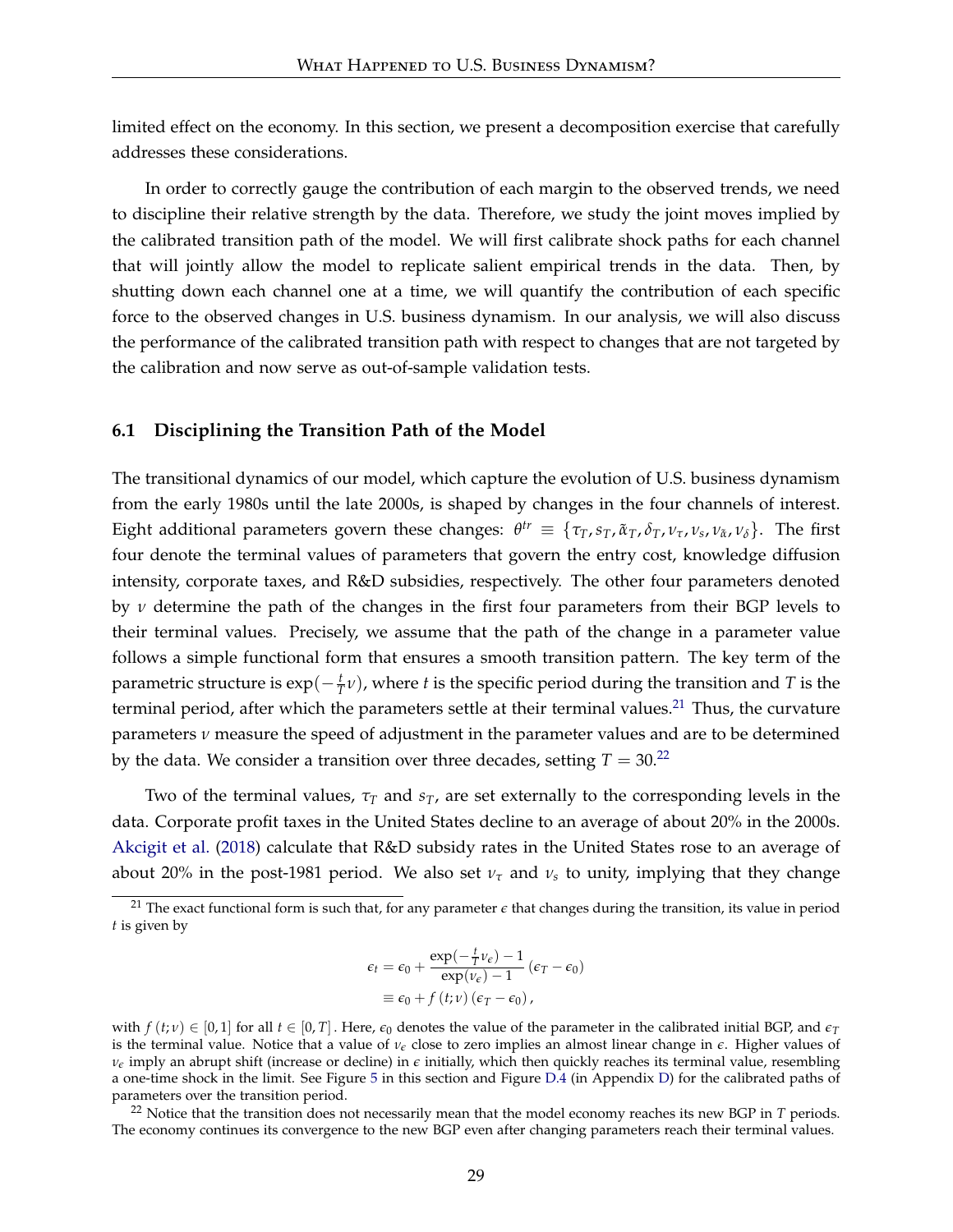almost linearly over the transition. We calibrate the remaining four parameters that pertain to the entry cost and knowledge diffusion, matching six data points. Four of these targets are the terminal values of the establishment entry rate, the average markup, the aggregate profit share, and the employment share of young firms, capturing the aggregate variations in U.S. business dynamism. These targets are particularly informative about the terminal parameter values *α<sup>T</sup>* and  $\delta_T$ . Moreover, we include two additional targets that help the calibrated model replicate the empirical trend in the establishment entry rate. These targets are the relative decline in entry after the first 10 and 20 years. Therefore, our calibration strategy forces the model to reflect not only the decline in entry, but also its time path. This feature, in turn, disciplines the transition path of the model economy, informing the calibration about  $\nu_{\alpha}$  and  $\nu_{\delta}$ .

We solve the transition path of the model using an iterative backward solution method. For brevity, we defer the details of the procedure to Appendix [C.](#page-60-1)

### **6.2 Parameter Values and the Model Fit**

<span id="page-31-0"></span>Table [4](#page-31-0) summarizes the calibrated parameters. Importantly, the comparison of the BGP and terminal values of *δ* and *α*˜ indicates a 60 percent increase in the entry cost and a 60 percent decline in the intensity of knowledge diffusion. Moreover, the calibrated curvature parameters *να*˜ and *ν<sup>δ</sup>* imply that *α*˜ changes almost linearly, while *δ* drops quickly and then slowly converges to its terminal value (Figure  $5$ ).<sup>[23](#page-31-1)</sup>

| Panel A: Externally calibrated |        |                      |                        |          | Panel B: Internally calibrated |
|--------------------------------|--------|----------------------|------------------------|----------|--------------------------------|
| Parameter                      | Value  | Description          |                        | Value    | Description                    |
| $\tau_T$                       | $20\%$ | Corporate income tax | $\tilde{\alpha}_T$     | 0.120    | R&D scale, entrants            |
| $S_{T}$                        | 20%    | R&D subsidy          | $\delta_T$             | $1.09\%$ | Exogenous catch-up             |
| $v_{\tau}$                     |        | Corporate income tax | $\nu_{\tilde{\alpha}}$ | 0.829    | R&D scale, entrants            |
| $\nu_s$                        |        | R&D subsidy          | $\nu_{\delta}$         | 5.012    | Exogenous catch-up             |

Table 4: List of parameter values

<span id="page-31-1"></span><sup>23</sup>See Figure [D.4](#page-62-2) in Appendix [D](#page-62-1) for the paths of *s* and *τ*.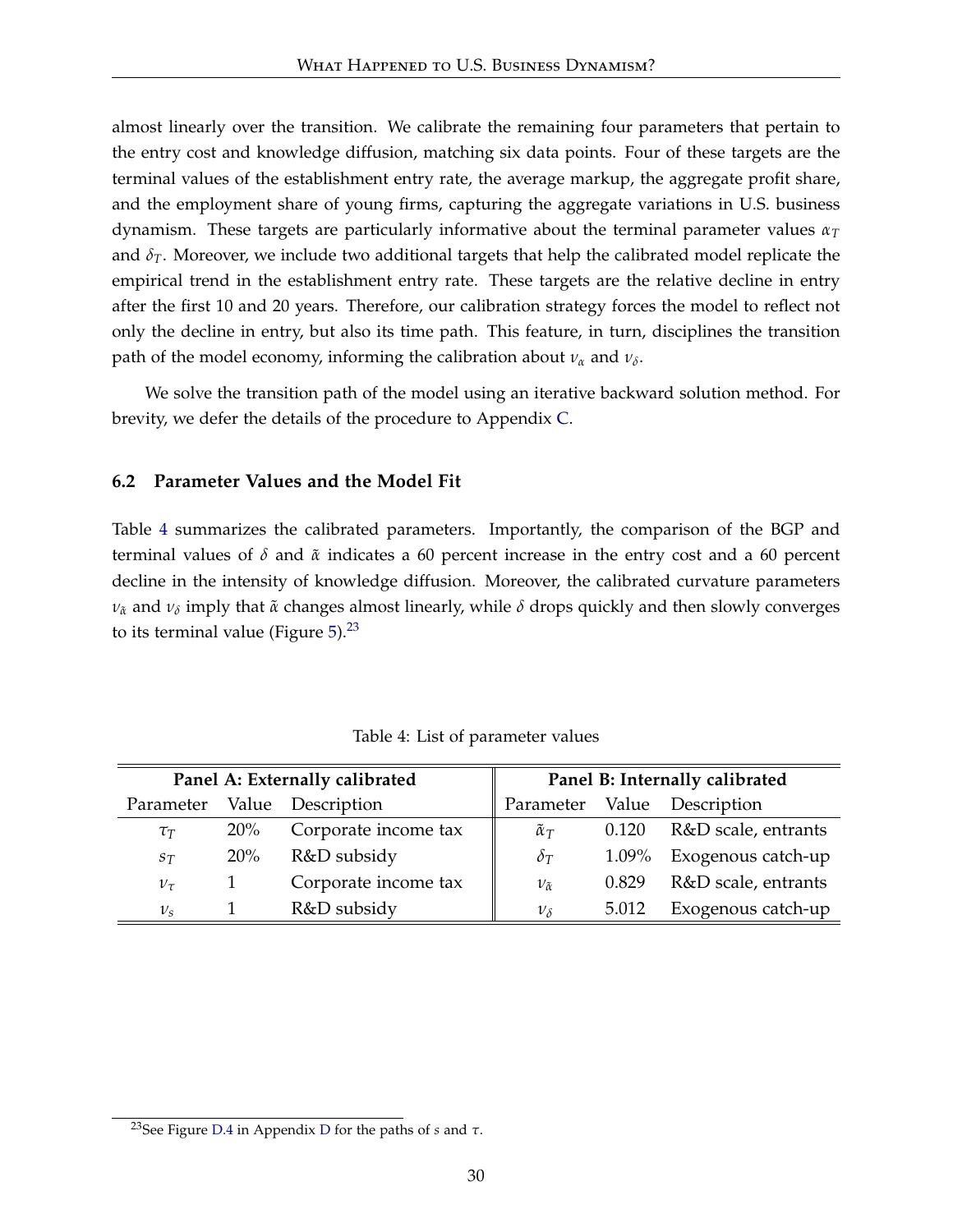<span id="page-32-0"></span>

Figure 5: Transition paths of *α*˜ and *δ*

The transition path mirrors very closely the dynamics of U.S. business dynamism, as depicted in Figure [6](#page-33-0) (overleaf). The figure superimposes the calibrated paths of variables used in the calibration with the actual data points. Notice that the calibration uses multiple data points only from the path of the entry rate; the other target variables provide information only on the terminal changes. The model's ability to match the empirical pattern of the entry rate is reassuring about the path of the parameter changes in the model. In addition, the transition paths of other variables are replicated quite successfully as well.

It is also worth noting that our calibration strategy does not condition on several other empirical regularities discussed in Section [2,](#page-6-0) which we now consider as out-of-sample tests for the calibrated economy. Table [5](#page-32-1) compares empirical changes in these margins with the modelgenerated responses. The model also replicates these moments quite successfully, except for the change in sales concentration and the widening of the productivity gap. The reason for the former is that, in this model, within-industry concentration can take only two levels: 1/2 in the

| Moment                              |        | Data Model |
|-------------------------------------|--------|------------|
| D1 $\Delta$ Labor Share             | $-8\%$ | $-5\%$     |
| $D2 \Delta$ Concentration           | 5%     | $1\%$      |
| <b>D3</b> $\Delta$ Job Reallocation | $-7\%$ | $-9\%$     |
| $D4 \Delta$ Firm Growth Dispersion  | $-8\%$ | $-11\%$    |
| <b>D5</b> $\Delta$ Productivity Gap | 25%    | 8%         |

<span id="page-32-1"></span>Table 5: Changes  $(\Delta)$  in untargeted moments during the transition

*Notes:* The changes reflect the total deviation between 1980 and 2010. The empirical magnitudes are taken from [Karabarbounis and Neiman](#page-55-3) [\(2013\)](#page-55-3) (D1), [Autor et al.](#page-51-7) [\(2017b\)](#page-51-7) (D2), [Decker et al.](#page-53-14) [\(2015\)](#page-53-14) (D3,D4), and [Andrews et al.](#page-51-11) [\(2016\)](#page-51-11) (D5). D1-D4 reflect changes in the United States, whereas D5 refers to the OECD average in manufacturing sector. D2 reflects the change in the concentration share of top four firms in the U.S. manufacturing sector.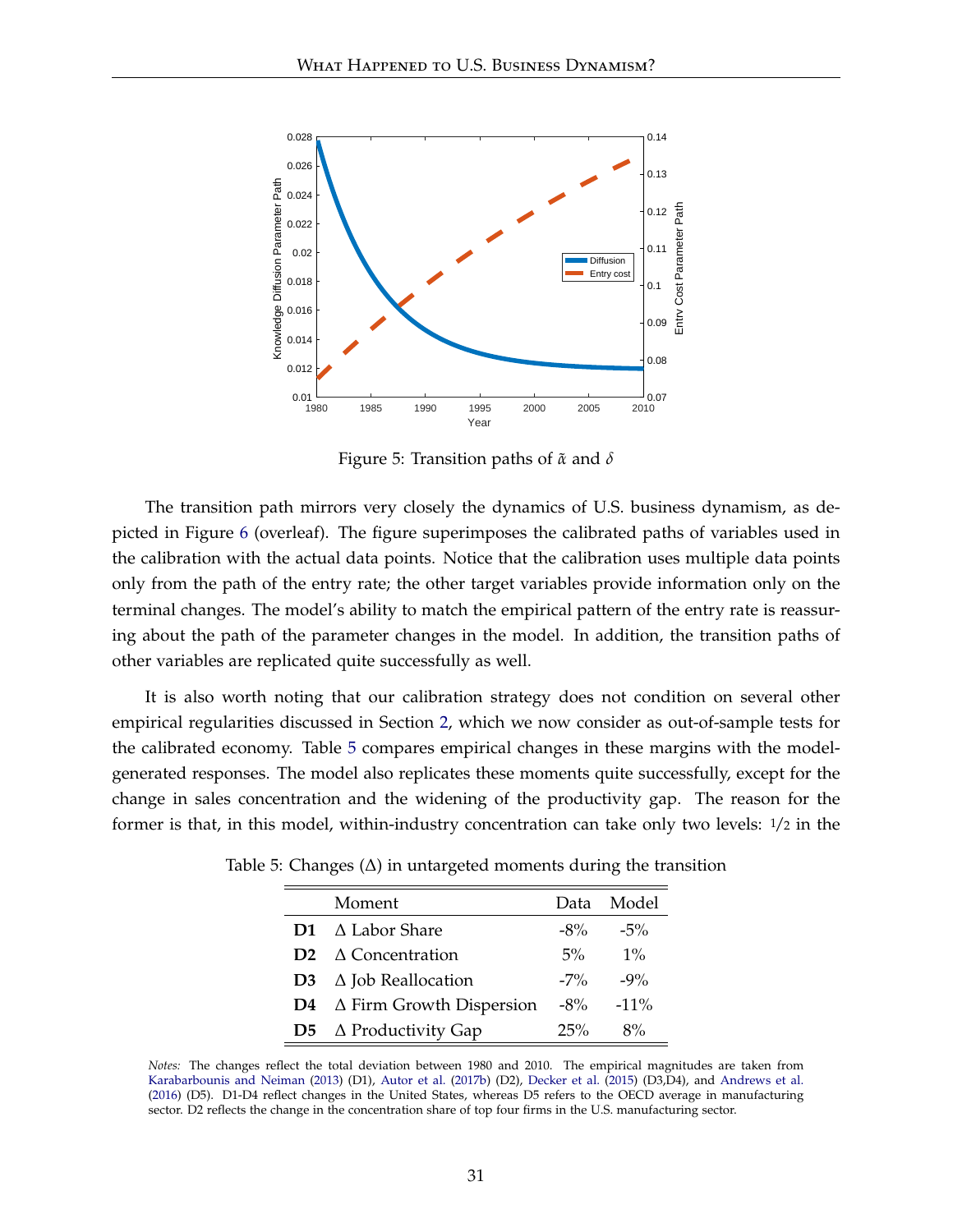leveled sector and 1 in all of the the unleveled sectors (see Section [4.1\)](#page-20-1).<sup>[24](#page-33-1)</sup> In this regard, the model generates richer heterogeneity in terms of markups and profit shares compared with sales concentration.

<span id="page-33-5"></span><span id="page-33-0"></span>

<span id="page-33-4"></span><span id="page-33-2"></span>Figure 6: Calibration Targets

<span id="page-33-3"></span>*Notes:* The calibration procedure targets the terminal points in Panels [6b,](#page-33-2) [6c,](#page-33-3) [6d](#page-33-4) and the decennial declines in entry in Panel [6a.](#page-33-5) Solid black lines show the model–generated paths when all four channels are moving.

Regarding the widening of the productivity gap between frontier and laggard firms, notice that the empirical magnitude is computed across the OECD countries, while we calibrate our model to the U.S. data. Our conclusion is that, to the extent that a similar widening happens in

<span id="page-33-1"></span><sup>&</sup>lt;sup>24</sup> A constant-elasticity-of-substitution aggregator in the final-good production can generate a richer heterogeneity in sales concentration but would also add complication to the computational analysis without further insight. Therefore, we decided to work with the current version of the model.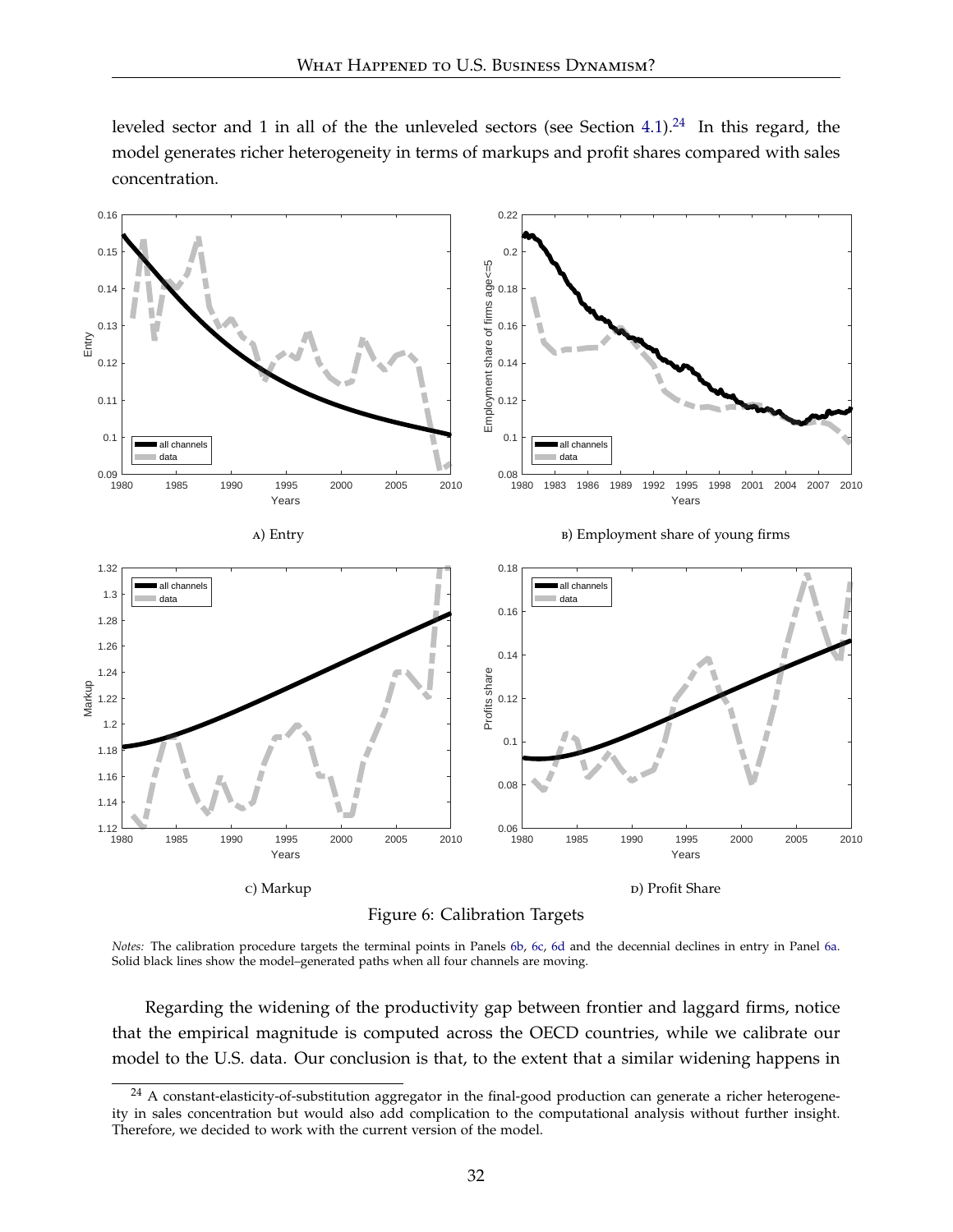the United States, which appears to be the case in light of the declining productivity dispersion shown in Figure [1b,](#page-10-2) this model captures such dynamics reasonably well.

#### <span id="page-34-1"></span>**6.3 Decomposition Results**

Finally, we turn to the counterfactual experiments, where we shut down each channel one at a time. Shutting down a specific channel means that the parameter governing the particular margin remains constant at the initial BGP level over the transition period. Therefore, each experiment obtains the hypothetical transition path that would have arisen had the specific channel remained unchanged over time. Then the resulting difference between the hypothetical path and the calibrated transition path provides a measure of the relative magnitude of the role played by the specific channel in driving the model responses. Figure [7](#page-34-0) illustrates the thought experiment decomposing the entry rate, with the solid black line denoting the calibrated path while other lines denote the hypothetical paths generated by the experiments. A quick glance at this figure reveals that the contributions of declining corporate income tax rates (purple crossed line) and increasing R&D subsidy rates (yellow line with short-long dashes) are quite limited. This result holds for most of the other trends, as summarized in Table [6,](#page-35-0) and is consistent with our findings in the previous section.

<span id="page-34-0"></span>

Figure 7: Decomposition of the entry decline

Denoting a variable of interest by *X*, its value at time *t* when all four channels move by  $X_t^4$ , and its hypothetical value when channel *i* is shut down by  $X_t^{4\setminus i}$ , we can express the contribution

*Notes:* The solid black line denotes the calibrated path. Each of the rest of the lines represent an experiment with one channel shut down.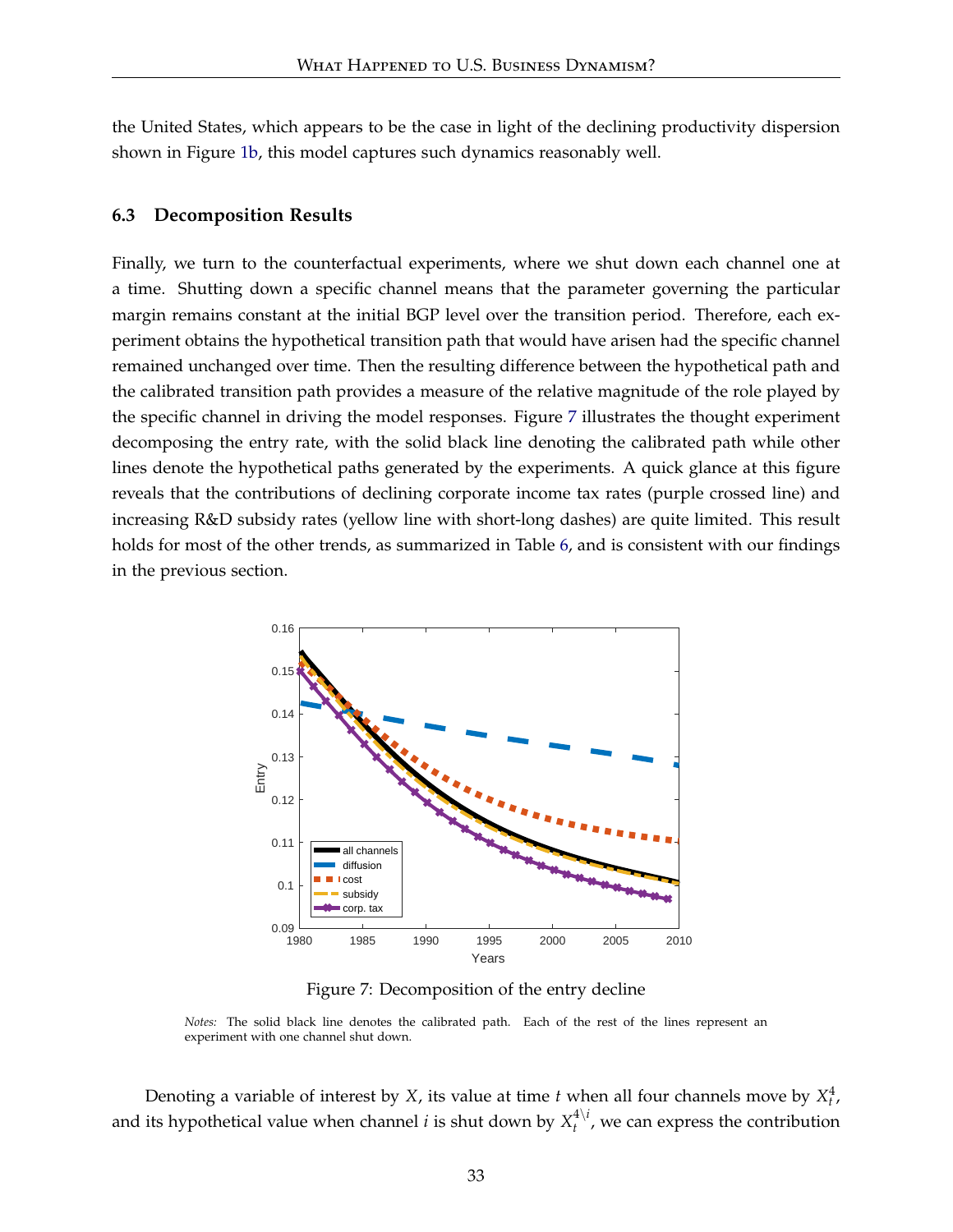of the channel *i* to the total deviation over the three decades as follows:

<span id="page-35-1"></span>
$$
contribution_{i} = \frac{X_{2010}^{4} - X_{2010}^{4 \backslash i}}{X_{2010}^{4} - X_{1980}^{4}}.
$$
\n(30)

Accordingly, Table [6](#page-35-0) presents the magnitudes of the decomposed contributions. In line with the findings of Section [5,](#page-24-0) the results decisively highlight that the largest contributions to the variations in model-generated variables stem from the slowdown in knowledge diffusion. Other channels account for a meaningful part of transitional dynamics only in a limited number of variables. For instance, the higher entry cost accounts for 18 percent of the decline in entry rate, corroborating the findings in the recent work by [Gutiérrez et al.](#page-54-15) [\(2019\)](#page-54-15). Its negative effect on entry generates 22 percent of the decline in job reallocation. However, given that the rest of the contributions rarely exceed 10 percent, we will focus our attention on the discussion of the knowledge diffusion channel to avoid repetition.

| Channel $i$   | Lower<br>corporate<br>tax | Higher<br>R&D<br>subsidies | Higher<br>entry<br>cost | Lower<br>knowledge<br>diffusion |
|---------------|---------------------------|----------------------------|-------------------------|---------------------------------|
| Entry         | $-8.2\%$                  | $-0.4\%$                   | 17.9%                   | 50.6%                           |
| Labor         | $-9.0\%$                  | $-7.7\%$                   | $3.6\%$                 | 78.7%                           |
| Markup        | $7.6\%$                   | 10.8%                      | $3.6\%$                 | 84.2%                           |
| Profit        | $-9.0\%$                  | $-7.7\%$                   | $3.6\%$                 | 78.7%                           |
| Concentration | $4.3\%$                   | 7.1%                       | $-7.2\%$                | $96.2\%$                        |
| Young firms   | $-13.2\%$                 | $-7.7\%$                   | $-1.3\%$                | 71.2%                           |
| Prod. gap     | 7.2%                      | $10.5\%$                   | $3.5\%$                 | 83.8%                           |
| Reallocation  | $-6.9\%$                  | $0.2\%$                    | 13.6%                   | 48.5%                           |
| Dispersion    | 32.7%                     | 29.2%                      | $-44.6%$                | 136%                            |

<span id="page-35-0"></span>Table 6: Quantitative experiment results (contributions as in equation [30\)](#page-35-1)

*Notes:* Percentage values measure the share of the contribution from the specific channel to the total model-generated deviation between 1980 and 2010. Negative values mean that adding the specific channel moves the model-generated variable in the opposite of the empirical counterpart. A value larger than 100% means that the difference between the hypothetical and empirical paths is larger than the observed variation.

### **6.3.1 Decline in Knowledge Diffusion**

The calibrated 60 percent decline in knowledge diffusion accounts for more than 70 percent of the variation in all but two variables, in which case the contribution is half of the total change. The results clearly demonstrate the major role a weaker knowledge diffusion plays in generating the trends in the aggregate variables. To summarize the mechanics briefly again, the effect operates through a direct and indirect channel. With knowledge diffusion slowing down, the direct effect is that market leaders are protected from being imitated. As a result, the technology gaps start widening, presenting market leaders a stronger market power. Market concentration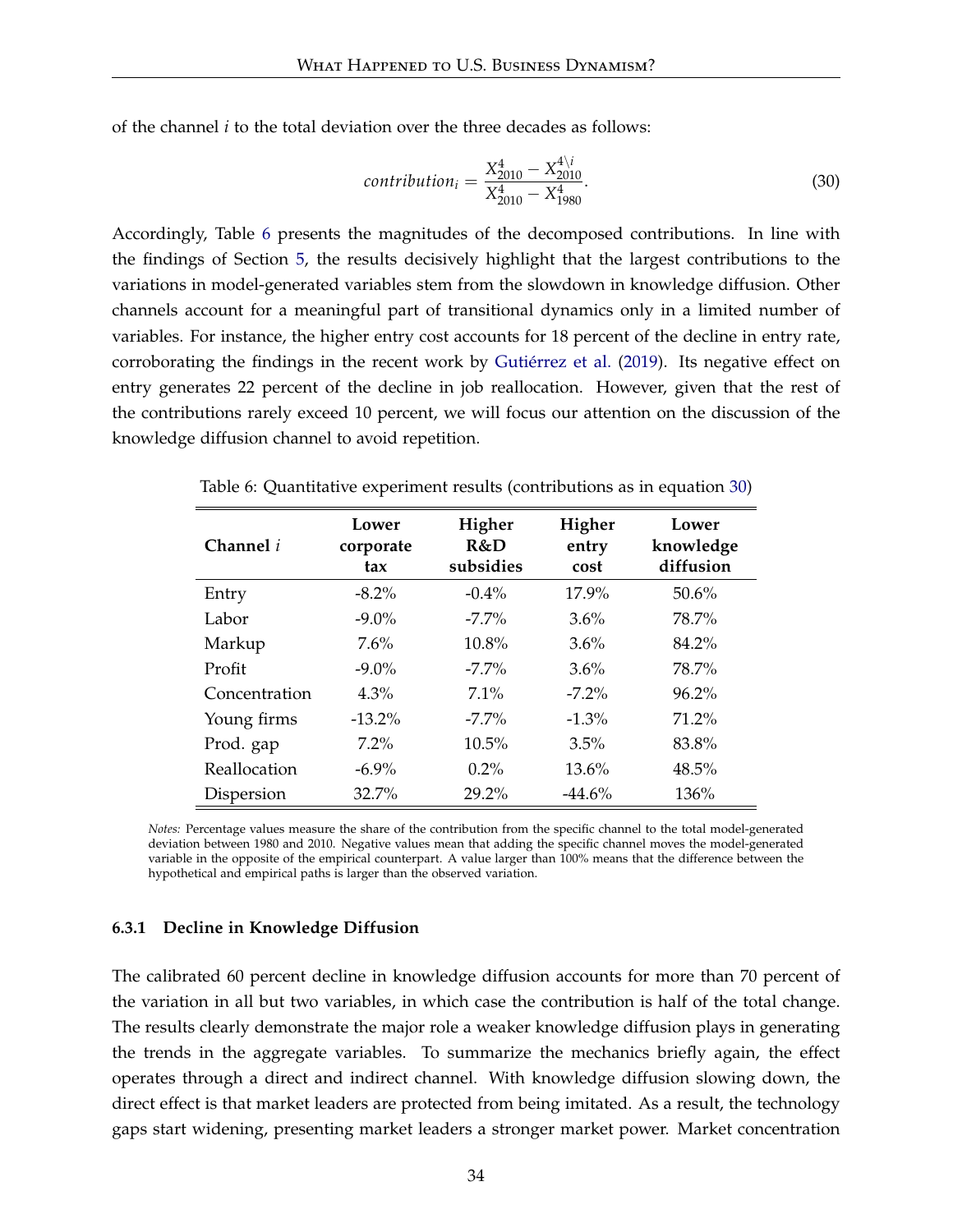and markups rise on average. Profit share of GDP increases, and labor share decreases. Larger gaps also discourage the followers, causing the productivity gap between them and the leaders to open up. The strengthening of leaders also discourages forward-looking entrants; hence, firm entry and the employment share of young firms go down. Discouraged followers and entrants exert smaller competitive pressure on market leaders; as a result, market leaders relax, and they experiment less. Hence, overall dynamism and experimentation decrease in the economy.

To sum up, our quantitative investigation in this section underscores the importance of potential distortions in knowledge diffusion in explaining the declining U.S. business dynamism. Section [9](#page-45-0) zeros in on this interesting theoretical mechanism and presents novel empirical evidence on the symptoms of a decline in the intensity of knowledge diffusion in the United States. Before delving into the empirical findings, we next discuss the welfare implications of our model and then conclude our quantitative exploration with the discussion of additional mechanisms, robustness exercises, and model extensions.

### <span id="page-36-0"></span>**7 Market Power and Welfare**

Our main goal in this paper is not normative but positive, and the model is designed accordingly. Yet our framework can potentially speak to the intriguing observation by [Syverson](#page-56-0) [\(2019\)](#page-56-0) on the ambiguous relationship between aggregate welfare and market power (when measured by market concentration). He points out that higher concentration can be associated with an increase or decrease in aggregate welfare, depending on the specific market structure or the source of higher concentration (pure market power or efficiency gains). In this section, we briefly elaborate on this relationship, analyzing the normative implications of our model.

The relationship between market power (manifested in higher average markup or concentration) and aggregate welfare is also ambiguous in our model. Consider a change in the intensity of knowledge diffusion. In one extreme, in which knowledge diffusion occurs almost with certainty, incumbents lose their market power immediately and thus have no incentive to innovate. This negative effect on innovation incentives essentially destroys the engine of aggregate growth in the economy. In the other extreme, in which knowledge diffusion almost never occurs, incumbents would open up their technological edge, leading to higher concentration and markups on average. Yet too many sectors may shift away from close competition—which, through an escapecompetition effect, provides a strong incentive to innovate—again damping innovation incentives and thus aggregate growth. Clearly, the two cases imply opposite shifts in market power and the nature of competition. However, in both cases, innovation incentives are reduced (because of too much or too little competition), generating a loss in aggregate growth, which in turn translates into lower welfare. Figure [8a](#page-37-0) indeed confirms this conjecture. The figure depicts aggregate welfare as a function of the knowledge diffusion parameter *δ* along the BGP (with other parameters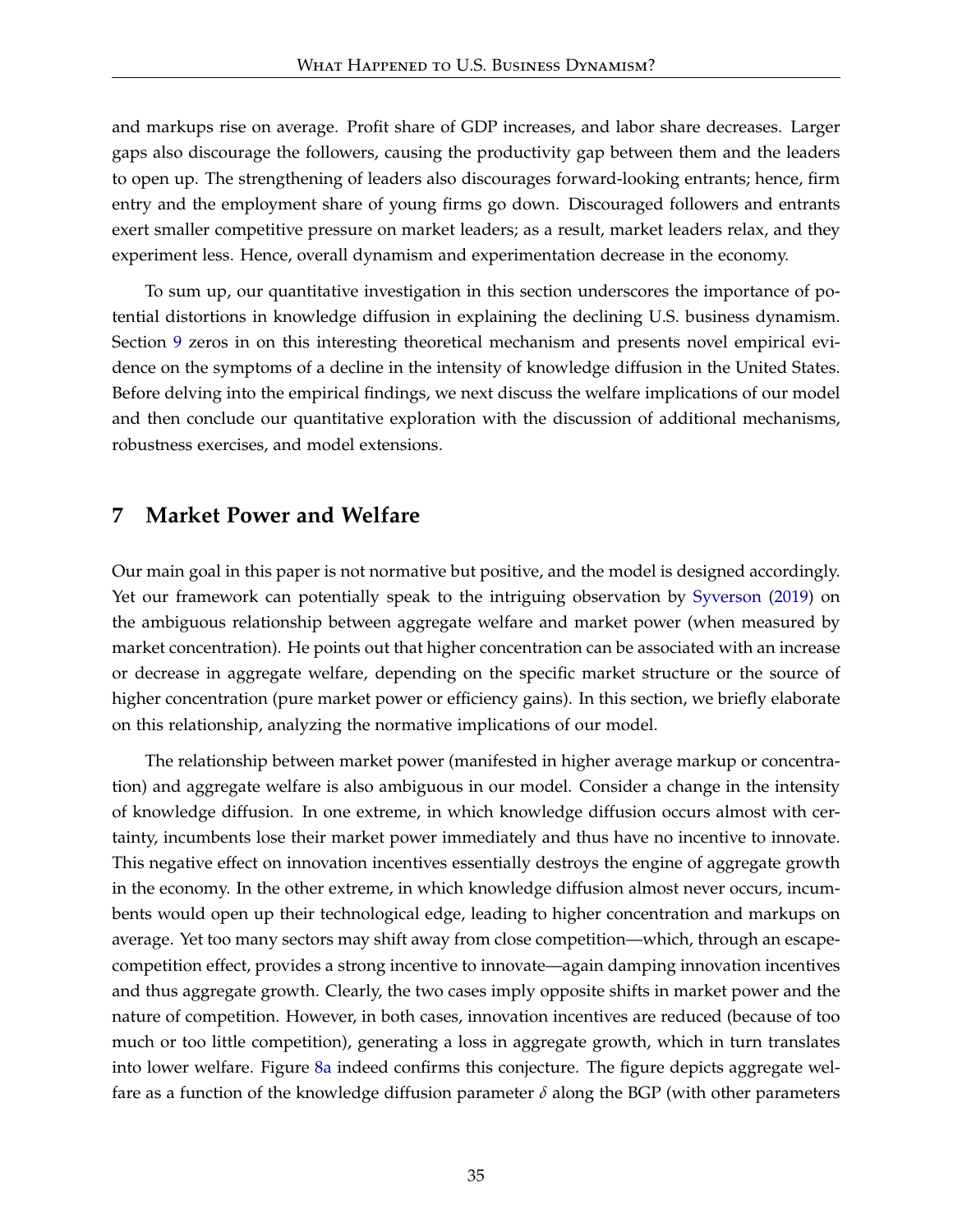

kept fixed).<sup>[25](#page-37-1)</sup> The graph presents an inverse-U shape, implying that a higher or lower intensity of diffusion may be welfare enhancing, depending on the initial diffusion intensity.

<span id="page-37-2"></span>

<span id="page-37-0"></span>*Notes:* The left panel compares the welfare across BGPs that are differentiated by the level of *δ*. The right panel shows the percentage deviation in consumption-equivalent welfare from the baseline over three decades in response to a shift in *δ* from the calibrated value. The values of *δ* on the horizontal axis can become larger than 1, as *δ* denotes a flow rate, with the implied probability of the diffusion event in a unit interval of time given by *δ*∆*t*.

In light of the preceding deliberation, we ask next whether, in the calibrated economy, a higher or lower knowledge diffusion is welfare improving in the transition. Figure [8b](#page-37-2) depicts the change in consumption-equivalent welfare as a function of the knowledge diffusion parameter *δ*. To generate this graph, we basically repeat the exercise in Section [5](#page-24-0) by introducing a change in  $\delta$  over the period of three decades. We then compute the change in consumption-equivalent welfare by comparing the resulting consumption path with the baseline one, i.e., the path that arises when there is no change in  $\delta$  from the calibrated value and the economy evolves along the calibrated BGP. In Figure [8b,](#page-37-2) we focus on a range of values around the calibrated level, and the horizontal axis refers to the terminal value of *δ*. The value zero on the vertical axis pinpoints the baseline economy at the calibrated *δ* value on the horizontal axis. The results imply that in the baseline case, higher knowledge diffusion increases the consumption-equivalent welfare, as the function is strictly increasing. Indeed, doubling *δ* would create a 0.7 percent higher welfare in consumption-equivalent terms over a 30-year period. Hence, while the model can generate a decrease or increase in welfare with higher market power—in the same vein as in [Syverson](#page-56-0) [\(2019\)](#page-56-0)—the calibrated economy happens to benefit from a higher degree of knowledge diffusion, which translates into a higher degree of competition and a lower level of average markup.

<span id="page-37-1"></span> $25$  For brevity, we present the derivation of welfare in Appendix [B.2.](#page-60-2)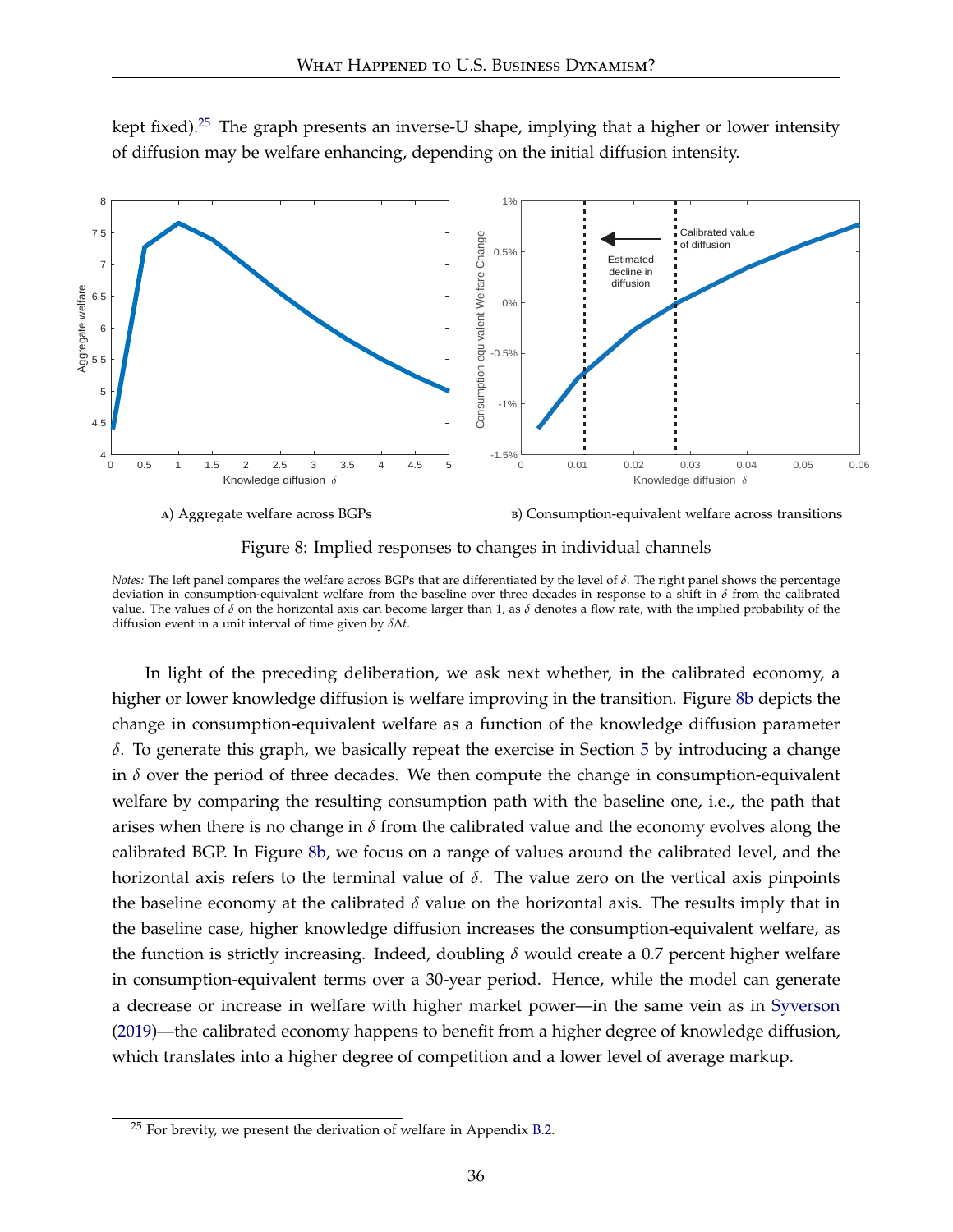### <span id="page-38-0"></span>**8 Alternative Mechanisms, Robustness, and Extensions**

In this section, we discuss the model implications of three additional channels—a decline in the interest rate, in research productivity, and in the market power of workers relative to firms in light of empirical trends. We then repeat the decomposition exercise from Section [6,](#page-29-0) which constitutes our main quantitative finding, under alternative specifications to gauge the robustness of our results. We end the section with a discussion of some model extensions.

### <span id="page-38-1"></span>**8.1 Alternative Mechanisms**

In our quantitative analysis, we focused on four prominent channels from the literature. Yet it is worth noting a few others that have been debated more recently with regard to their partial or direct link to some of the trends we consider here. These mechanisms are a secular decline in the interest rate [\(Eggertsson et al.,](#page-53-1) [2018;](#page-53-1) [Liu et al.,](#page-55-2) [2019\)](#page-55-2), a decline in research productivity (implying that ideas are getting harder to find; [Gordon,](#page-54-16) [2016,](#page-54-16) and [Bloom et al.,](#page-52-10) [2017\)](#page-52-10), and a decline in workers' market power relative to employers/firms [\(Bivens et al.,](#page-52-11) [2014;](#page-52-11) [Naidu et al.,](#page-55-13) [2018\)](#page-55-13). In this section, we shed some light on the potential of these alternative mechanisms to play a dominant role in jointly driving the empirical trends in consideration, repeating the exercise in Section [5.](#page-24-0) We introduce shock paths to the variables that govern the alternative mechanisms one at a time, and Table [7](#page-38-2) summarizes the results comparing them with our baseline findings. To preview, we find that while some of the alternative mechanisms considered here could have contributed to some empirical trends, each one of them generates counterfactual responses in other trends, which we review more in detail now.

<span id="page-38-2"></span>

|                           | Data<br>(1) | Lower<br>corporate<br>tax<br>(2) | Higher<br>R&D<br>subsidies<br>(3) | Higher<br>entry<br>cost<br>(4) | Lower<br>knowledge<br>diffusion<br>(5) | Declining<br>interest<br>rate<br>(6) | Ideas<br>getting<br>harder<br>(7) | Weaker<br>power of<br>workers<br>(8) |
|---------------------------|-------------|----------------------------------|-----------------------------------|--------------------------------|----------------------------------------|--------------------------------------|-----------------------------------|--------------------------------------|
| Concentration             |             | $\longleftrightarrow$            | $\longleftrightarrow$             | $\longleftrightarrow$          |                                        | $\longleftrightarrow$                |                                   | $\longleftrightarrow$                |
| Markups                   |             | $\longleftrightarrow$            | $\longleftrightarrow$             | $\longleftrightarrow$          |                                        | $\longleftrightarrow$                |                                   |                                      |
| Profit share              |             | $\longleftrightarrow$            |                                   | $\longleftrightarrow$          |                                        |                                      |                                   |                                      |
| Labor share               |             | $\longleftrightarrow$            | ↑                                 | $\longleftrightarrow$          |                                        |                                      |                                   |                                      |
| Frontier vs. laggard gap  |             | $\longleftrightarrow$            | $\longleftrightarrow$             | $\longleftrightarrow$          |                                        | $\longleftrightarrow$                |                                   |                                      |
| Entry                     |             |                                  | $\longleftrightarrow$             |                                |                                        |                                      |                                   |                                      |
| Young firms' empl. share  |             | $\longleftrightarrow$            |                                   | ◡                              |                                        | $\longleftrightarrow$                |                                   |                                      |
| Gross job reallocation    |             |                                  |                                   | $\longleftrightarrow$          |                                        |                                      |                                   |                                      |
| Dispersion of firm growth |             |                                  |                                   |                                |                                        |                                      |                                   |                                      |

Table 7: Qualitative experiment results for alternative mechanisms

*Notes:* Upward arrows indicate an increase in the variable of interest, downward arrows indicate a decline, and flat arrows indicate no or negligible change. If the absolute magnitude of the response of a variable is less than 20 percent of the actual change in the data, we denote it by a flat arrow.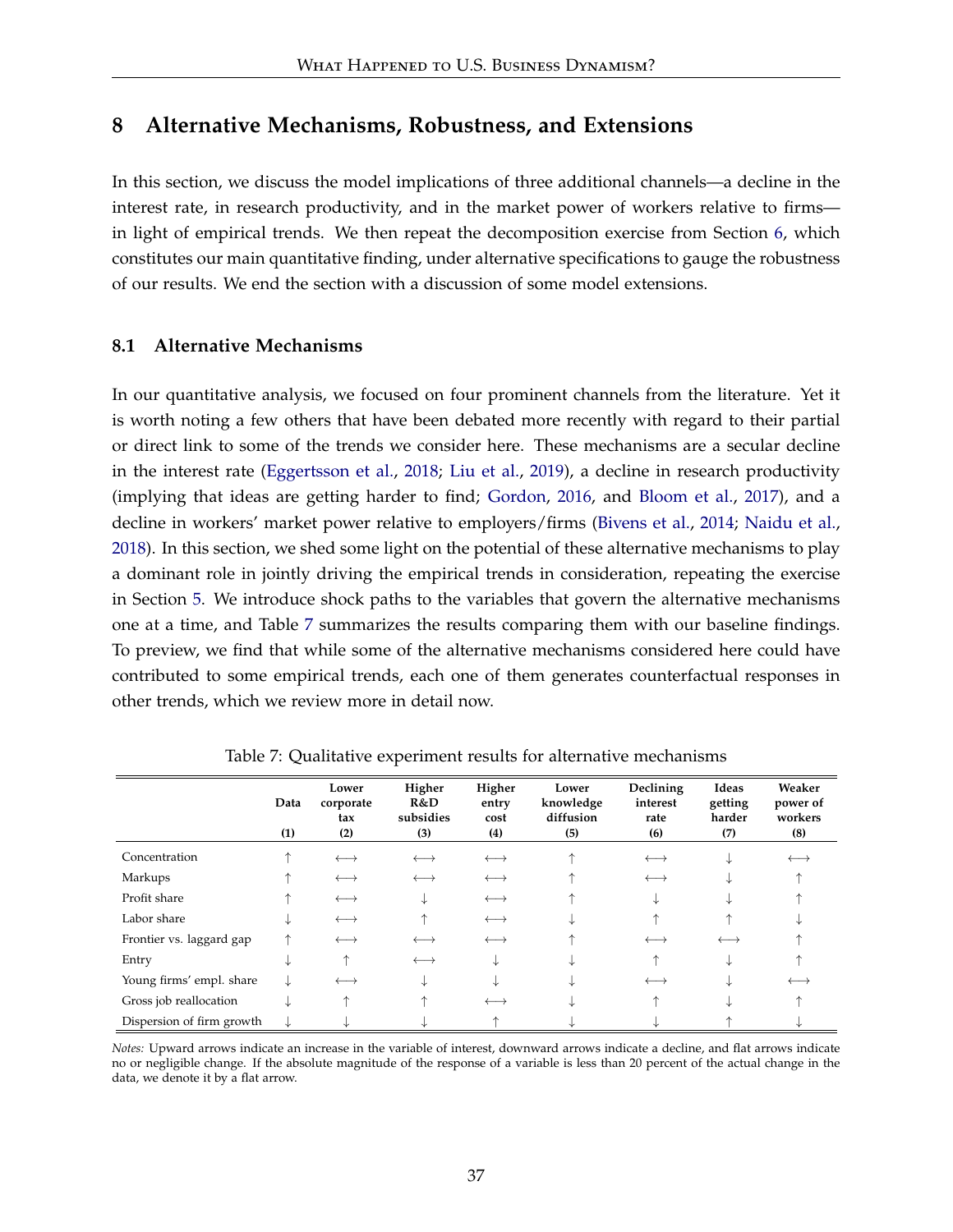#### **8.1.1 Declining Interest Rates**

A stark trend observed in the U.S. economy since the 1980s has been a secular decline in interest rates, with short-term nominal interest rates even hitting a zero lower bound in the aftermath of the Great Recession [\(Summers,](#page-56-6) [2014b\)](#page-56-6). This drastic shift has, of course, drawn the attention of many researchers, who have built a large body of work looking at the causes and implications of a low interest rate environment. Closer to our work, [Liu et al.](#page-55-2) [\(2019\)](#page-55-2) argued more recently that a decline in interest rates could be the reason behind the increase in measured market power and a decline in productivity growth, which the authors hypothesize in a basic Schumpeterian step-by-step innovation model. As the argument goes, lower interest rates increase the return on investment, but more strongly for market leaders, because those firms are the ones that generate positive profits. In this exercise, we assess the potential of this channel for driving the observed trends we consider here.

To generate an exogenous fall in the interest rate, we proceed along the lines proposed by [Liu et al.](#page-55-2) [\(2019\)](#page-55-2). In particular, we introduce a steady decline to the discount rate (*ρ*) over the transition, as we did with other parameters in Section [5.](#page-24-0) Recall that the household's optimization obtains

$$
r_t = g_t + \rho.
$$

The magnitude of the decline in  $\rho$  is about 4 percent, which generates an analogous fall in the interest rate over three decades, in line with the fall in the natural rate of interest since the 1980s [\(Williams,](#page-56-7) [2015\)](#page-56-7).<sup>[26](#page-39-0)</sup> Column 6 in Table [7](#page-38-2) shows that while this channel could have contributed (albeit by a narrow margin) to an increase in market power measured by average markups, its implication for firm entry appears to be at odds with the observed decline in the data. Indeed, similar to the implications of a drop in corporate tax rates, the decline in interest rates increases incumbent firm value and pushes up firm entry, in contrast to the data. Moreover, the quantitative effect of this channel on several other margins is quite muted. Therefore, we conclude that while the decline in interest rates might have contributed to some observed trends in the data, it is unlikely through the lens of our model that it has played a dominant role in jointly driving the trends in U.S. business dynamism.

#### **8.1.2 Ideas Getting Harder**

In an extensive work, [Gordon](#page-54-16) [\(2016\)](#page-54-16) argues that the U.S. economy has run out of low-hanging fruit ideas that are easier to obtain and yet have broad economic applications, implying a lower aggregate growth rate in the foreseeable future. In a similar vein, the intriguing work of [Bloom et](#page-52-10)

<span id="page-39-0"></span><sup>&</sup>lt;sup>26</sup>[Williams](#page-56-7) [\(2015\) applies the methodology established by the seminal work of](#page-52-10) [Laubach and Williams](#page-55-14) [\(2003\)](#page-55-14) to [estimate the natural rate of interest to more recent data to extend the series. His findings indicate a fall in the natural](#page-52-10) [rate of interest from around 4 percent in 1980 to about 2 percent right before the Great Recession and a further 2](#page-52-10) [percent drop over the next few years, with an outsized decline during the recession.](#page-52-10)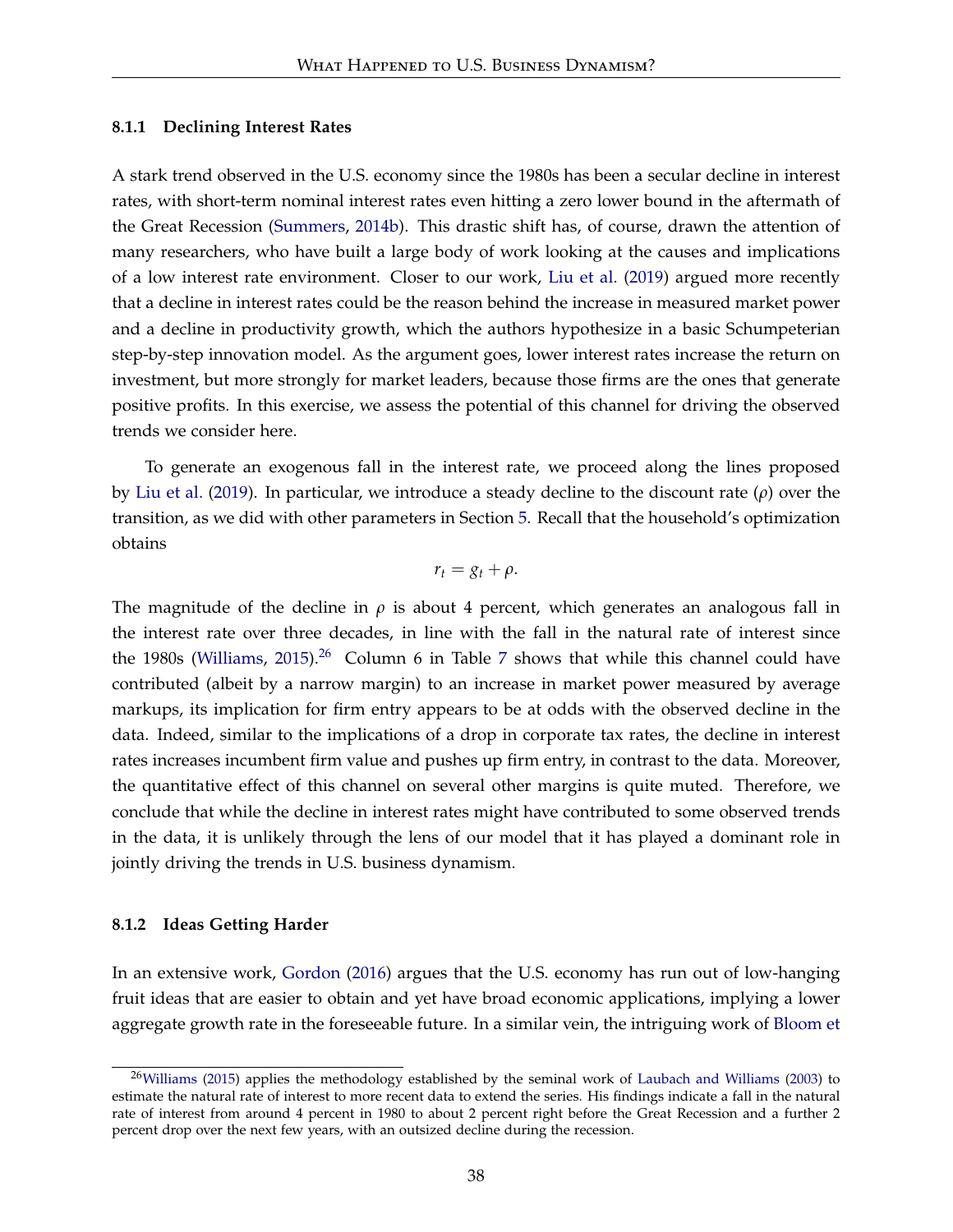[al.](#page-52-10) [\(2017\)](#page-52-10) contends that novel and productivity-enhancing ideas have become harder to generate, which manifests itself in a declining research productivity. The authors document, using both macro and firm-level data, that the idea output (measured by variables such as TFP growth) per researchers employed has been steadily falling over most of the past century. To reflect on the potential effects of this shift, we consider an increase in the cost of R&D for both entrant and incumbent firms via higher scale parameters (*α* and  $\tilde{a}$ ) in a similar exercise to the "higher entry cost" experiment in Section [5.](#page-24-0)

Recall that the R&D cost functions read as

$$
R_{ijt} = \alpha \frac{x_{ijt}^{\gamma}}{\gamma} w_t \quad \text{and} \quad \tilde{R}_{ijt} = \tilde{\alpha} \frac{\tilde{x}_{ijt}^{\gamma}}{\gamma} w_t.
$$

Effectively, higher scale parameters means that, in order to generate the same innovation rate, firms need to devote more resources, which translates into a decline in research productivity. Measurements by [Bloom et al.](#page-52-10) [\(2017\)](#page-52-10) imply an average decrease in research productivity over three decades by a factor of about 15 for Compustat firms and by a factor of about 6 for aggregate series. Accordingly, we consider an extreme 10-fold increase in the scale parameter of R&D cost in our exercise. The results indicate that such a drastic shift would be able to pull down firm entry and the employment share of young firms, as shown in column 7 of Table [7.](#page-38-2) However, a distortion on firms' innovative activity via this margin would counterfactually damp concentration or other measures of market power through the lens of the model. Therefore, this channel would not be able to jointly account for all of the trends we consider here, missing chiefly the changes in market power.

#### **8.1.3 Weaker Market Power of Labor**

The third alternative mechanism concerns a decline in workers' relative market power. Recent work [\(Bivens et al.,](#page-52-11) [2014;](#page-52-11) [Naidu et al.,](#page-55-13) [2018\)](#page-55-13) suggests that this decline could have depressed wage growth despite sizeable productivity gains, which would translate into a lower aggregate labor share.[27](#page-40-0) We capture the potential effect of this change via an exogenous rise in the step size (*λ*). Recall that operating profits  $\pi(m_{it}) = (1 - \lambda^{-m_{it}}) Y_t$  depend negatively on  $\lambda$  and the wage level is given as

$$
w_t = Q_t \lambda^{-\sum_{k=0}^{\bar{m}} k \mu_{kt}}.
$$

Therefore, a higher step size translates into higher operational profits of firms and to a (statically) lower labor share. The increase we introduce to  $\lambda$  is so as to match the decline in the aggregate labor share observed in the data. The last column of Table [7](#page-38-2) indicates again that this channel also fails to jointly generate the observed empirical trends. While it could have contributed to an

<span id="page-40-0"></span> $27$  The findings of recent work by [Bivens et al.](#page-52-12) [\(2017\)](#page-52-12) and [Farber et al.](#page-53-15) [\(2018\)](#page-53-15) indicate that a decline in unionization could have suppressed a broad-based wage growth. [Azar et al.](#page-51-13) [\(2017\)](#page-51-13) document an increase in monopsony power in labor markets.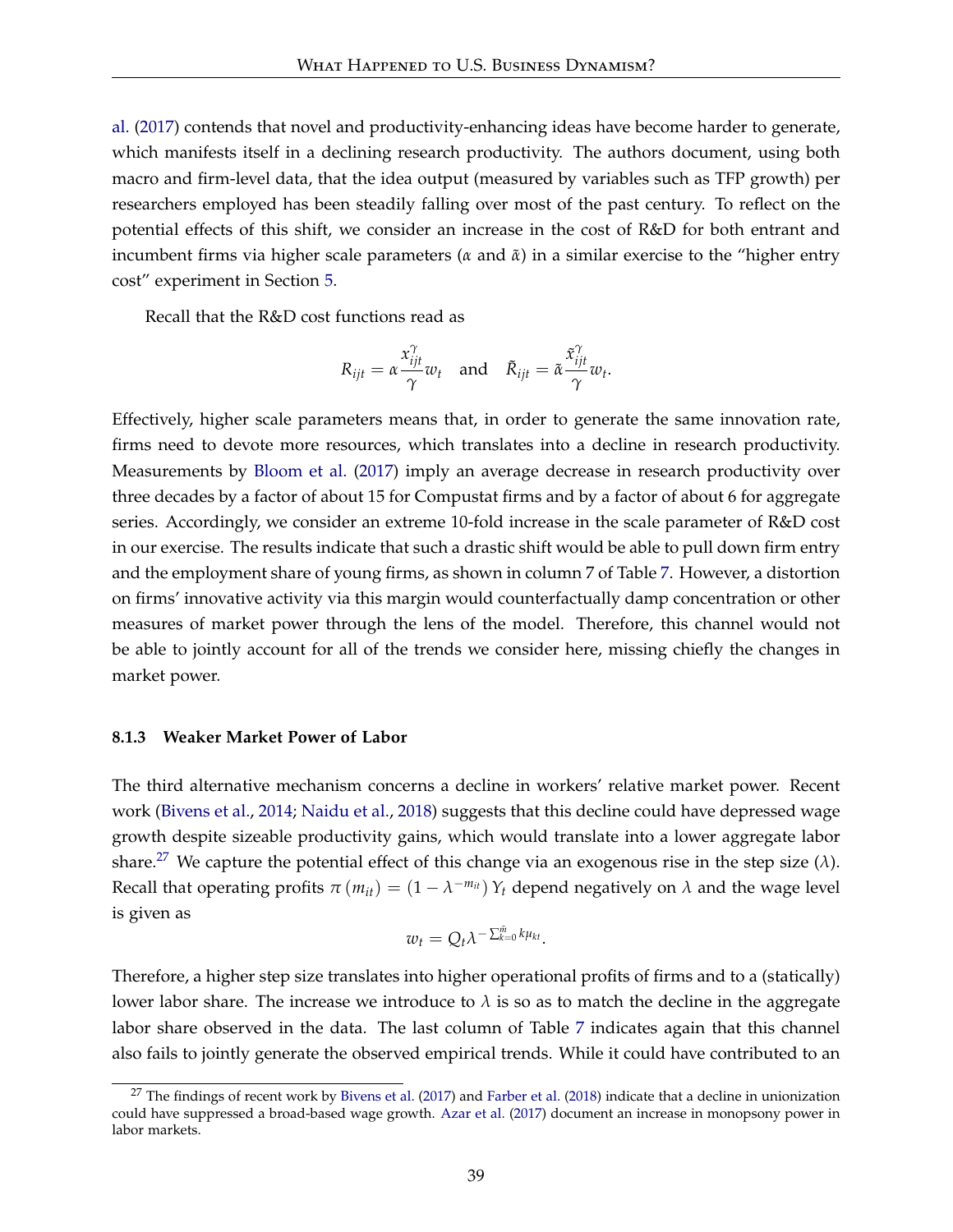intensification in market power and a decline in aggregate labor share, this time, the counterfactual implication is that it cannot generate a decline in the entry rate and the employment share of young firms (if anything, it increases entry).

In sum, when the moves we have observed in the U.S. business environment are considered jointly, our analysis suggests a limited effect from the alternative mechanisms analyzed in this section. However, it is essential to note that these mechanisms have most likely been crucial factors behind several other prominent trends in the economy, which are beyond the scope of the analysis in this paper. $^{28}$  $^{28}$  $^{28}$ 

### **8.2 Robustness**

This section assesses the robustness of our main quantitative results under five alternative specifications.

### **8.2.1 Untargeting Markup**

In the empirical literature, there is a lively debate about the magnitude of the change in markup levels. While [De Loecker and Eeckhout](#page-53-0) [\(2017\)](#page-53-0) find a drastic increase in markups, a number of other papers observe a less dramatic rise [\(Nekarda and Ramey,](#page-55-0) [2013;](#page-55-0) [Eggertsson et al.,](#page-53-1) [2018;](#page-53-1) [Hall,](#page-54-6) [2018\)](#page-54-6). Considering this empirical disagreement, we opted for a middle ground, including an average markup target when matching our model's transition path to the evolution of the U.S. economy. Now we go one step further and recalibrate the transition path, dropping the change in markups from the set of targets altogether. As in Section [6.3,](#page-34-1) we then recalculate the contribution of the knowledge diffusion channel to the model-generated responses. Table [8](#page-42-0) summarizes these decomposition results along with the findings from other robustness exercises that we discuss later. For brevity, we show only the effect for the knowledge diffusion channel, as in the last column of Table [6.](#page-35-0) The first column of Table [8](#page-42-0) shows the baseline results, and the second one shows the findings in this exercise. As revealed by the comparison of the first two columns, the effect under this specification is quantitatively very similar to the baseline. Therefore, we conclude that our quantitative results do not crucially depend on the magnitude of the increase in markups.

### **8.2.2 Revisiting Effective Corporate Tax Rates**

As discussed in Appendix [A,](#page-57-0) corporations take advantage of several regulatory loopholes to decrease their effective tax burden. Therefore, to the extent these practices became more common

<span id="page-41-0"></span> $28$ For instance, lower real interest rates raise concerns for financial stability [\(Summers,](#page-56-8) [2014a\)](#page-56-8). [Farber et al.](#page-53-15) [\(2018\)](#page-53-15) highlight the negative effect of declining unionization on income inequality.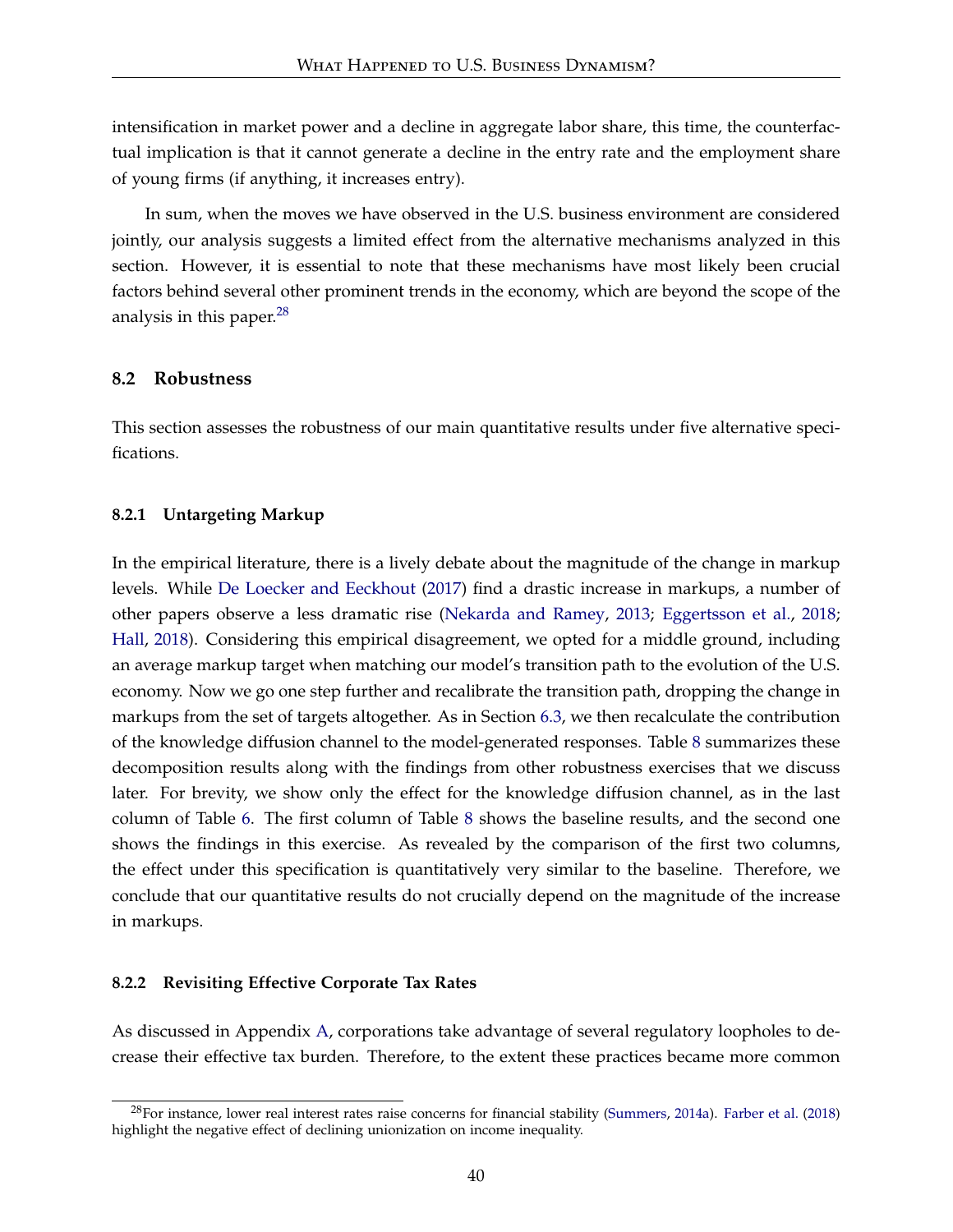<span id="page-42-0"></span>

|               | Untargeting<br>markup | <b>Baseline</b> | Zero tax | Low $\phi$ | High $\phi$ | Quadratic<br>R&D cost |
|---------------|-----------------------|-----------------|----------|------------|-------------|-----------------------|
|               | (1)                   | (2)             | (3)      | (4)        | (5)         | (6)                   |
| Entry         | 45.2%                 | $50.6\%$        | $50.0\%$ | 44.3%      | 1.0%        | $-0.4\%$              |
| Labor         | 78.2%                 | 78.7%           | 78.8%    | 74.1%      | 76.5%       | 69.5%                 |
| Markup        | 82.6%                 | 84.2%           | 77.3%    | 89.9%      | 50.4%       | 79.2%                 |
| Profit        | 78.2%                 | 78.7%           | 78.8%    | 74.1%      | 76.5%       | 69.5%                 |
| Concentration | 99.8%                 | 96.2%           | $85.0\%$ | 86.9%      | 150%        | 125%                  |
| Young firms   | 63.6%                 | 71.2%           | 73.9%    | 98.8%      | $-0.6\%$    | 35.7%                 |
| Prod. gap     | 82.3%                 | 83.8%           | 76.8%    | 89.5%      | 50.6%       | 78.4%                 |
| Reallocation  | 48.9%                 | 48.5%           | 43.6%    | 37.6%      | $35.0\%$    | $-58.6%$              |
| Dispersion    | 166%                  | 136%            | 117%     | 114%       | $7.7\%$     | 423%                  |

Table 8: Robustness analysis for decomposition results: knowledge diffusion channel

*Notes:* Percentage values measure the share of the contribution from the knowledge diffusion channel to the total model-generated deviation between 1980 and 2010. Negative values mean that adding the knowledge diffusion channel moves the model-generated variable in the opposite of the empirical counterpart. A value larger than 100% means that the difference between the hypothetical and empirical paths is larger than the observed variation.

in recent decades, there might be a concern as to whether the decline in average effective corporate tax rates has been more dramatic than what we have penciled into our calibration based on national accounts data. In that case, we would artificially restrict the potential role the changes in corporate tax rates could actually play in driving model-based responses. To alleviate this concern, we consider an extreme case where we assume that corporate tax rates decline to 0 percent over the transition period. Setting  $\tau_T = 0$  and keeping the rest of the parameters determined by the initial BGP fixed, we reran our transition calibration. Column 3 in Table [8](#page-42-0) shows the decomposition results based on the new transition path. Again, the quantitative magnitudes are quite similar to the baseline decomposition, corroborating our original findings that exhibit the significant contribution of a decline in knowledge diffusion to the model-based dynamics.

### **8.2.3 Alternative Values for Drastic Innovation**

In the model, drastic innovation and knowledge diffusion both lead to a quick catch-up of follower firms. By decoupling the two channels, we allow firms the chance to endogenously generate drastic innovations even when there are distortions to the knowledge diffusion channel. In this way, we avoid assigning an artificially large importance to knowledge diffusion and grant a fair treatment to other potential channels of interest. However, having two similar sources of quick catch-up may raise questions about their identification. Reassuringly, the sensitivity analysis in Section [4.3](#page-23-1) demonstrates that exogenous knowledge diffusion has a much stronger effect on margins such as markups and profits than the endogenous drastic innovation channel does. Yet we still find worth discussing the robustness of our quantitative results to alternative values of  $φ$ . To this end, we recalibrate the transition of the model under the assumption of a low and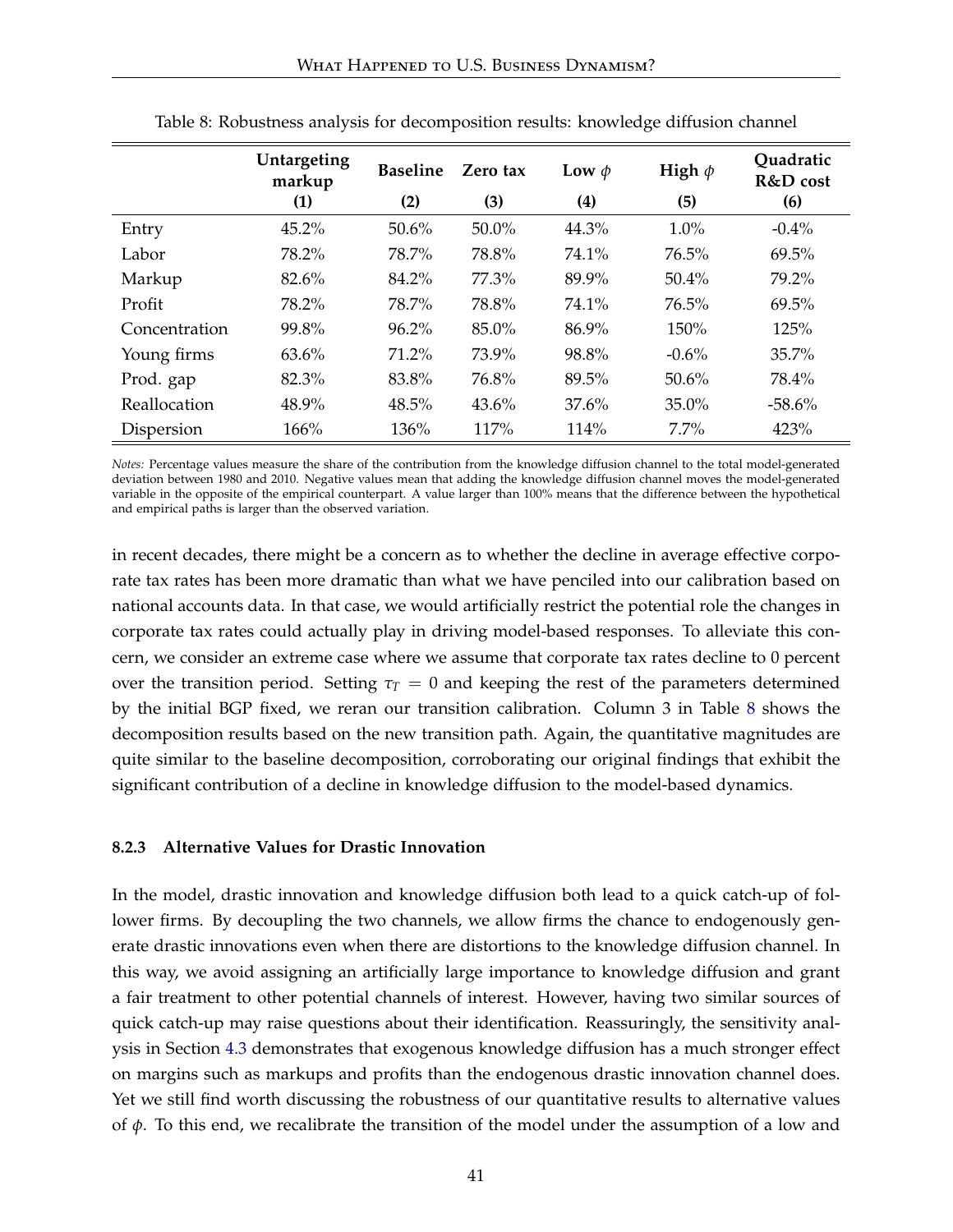a high value of *φ* (keeping other parameters fixed) and regenerate our decomposition results in these alternative environments.

We start with the discussion of low-*φ* case. Setting *φ* to one-tenth of the original value while keeping other parameters listed in Table [1](#page-23-0) fixed, we recalibrate the parameters that define the transition path of the model. Next, we recompute the quantitative effect of the recalibrated decline in knowledge diffusion intensity. The results, shown in the fourth column of Table [8,](#page-42-0) demonstrate that the original findings still go through: The knowledge diffusion channel has a very high power in explaining the transition path of the model variables.

Next, we repeat the same exercise with a high value of *φ*, which we set to about 42 percent, 10 times the baseline value. This extreme value implies that almost half of the innovations generated by followers are of a drastic nature and leaves very little scope for the exogenous knowledge diffusion in the model. The fifth column of Table [8](#page-42-0) presents the results based on the recalibrated transition path in this specification. The significant finding is that in this case, the knowledge diffusion channel contributes very little to variations in entry-related margins (in particular, the entry rate and the employment share of young firms). These margins are now almost fully explained by a calibrated increase in the entry cost (not shown). This finding is perhaps expected given the extremely limited scope for the diffusion channel in this specification. But a more striking observation is that even in this constrained specification, the knowledge diffusion channel has the most significant power in driving the increase in market concentration, markups, and aggregate profit share and the reciprocal decline in aggregate labor share. The common denominator of these margins is that they crucially depend on the shifts in the distribution of sectors across technology gaps. Therefore, this exercise shows that even in this case, the changes in knowledge diffusion are the main driver of such distributional shifts in the economy.

### **8.2.4 R&D Elasticity**

In quantitative Schumpeterian growth literature, a commonly used value for the labor elasticity of R&D expenditure is 0.5, implying a quadratic R&D cost function (see [Acemoglu et al.,](#page-51-14) [2018,](#page-51-14) for a discussion). Therefore, we next repeat our decomposition exercise under the assumption of quadratic R&D cost functions. To this end, we recalibrate the transition path, setting  $\gamma = \tilde{\gamma} = 2$ while keeping other calibrated parameters listed in Table [1](#page-23-0) fixed. The last column in Table [8](#page-42-0) presents the results. Similar to the exercise with a higher drastic innovation probability, we observe that while the explanatory power of a decline in knowledge diffusion becomes negligible (most of the entry decline is driven by higher entry cost), the channel retains its significance in accounting for changes in variables such as aggregate profit share and average markup.

A seemingly confusing finding is that a decline in knowledge diffusion plays a considerable role in driving the decline in young firms' employment share despite its negligible effect on firm entry. The reason is that, in fact, the decline in knowledge diffusion does not fail to generate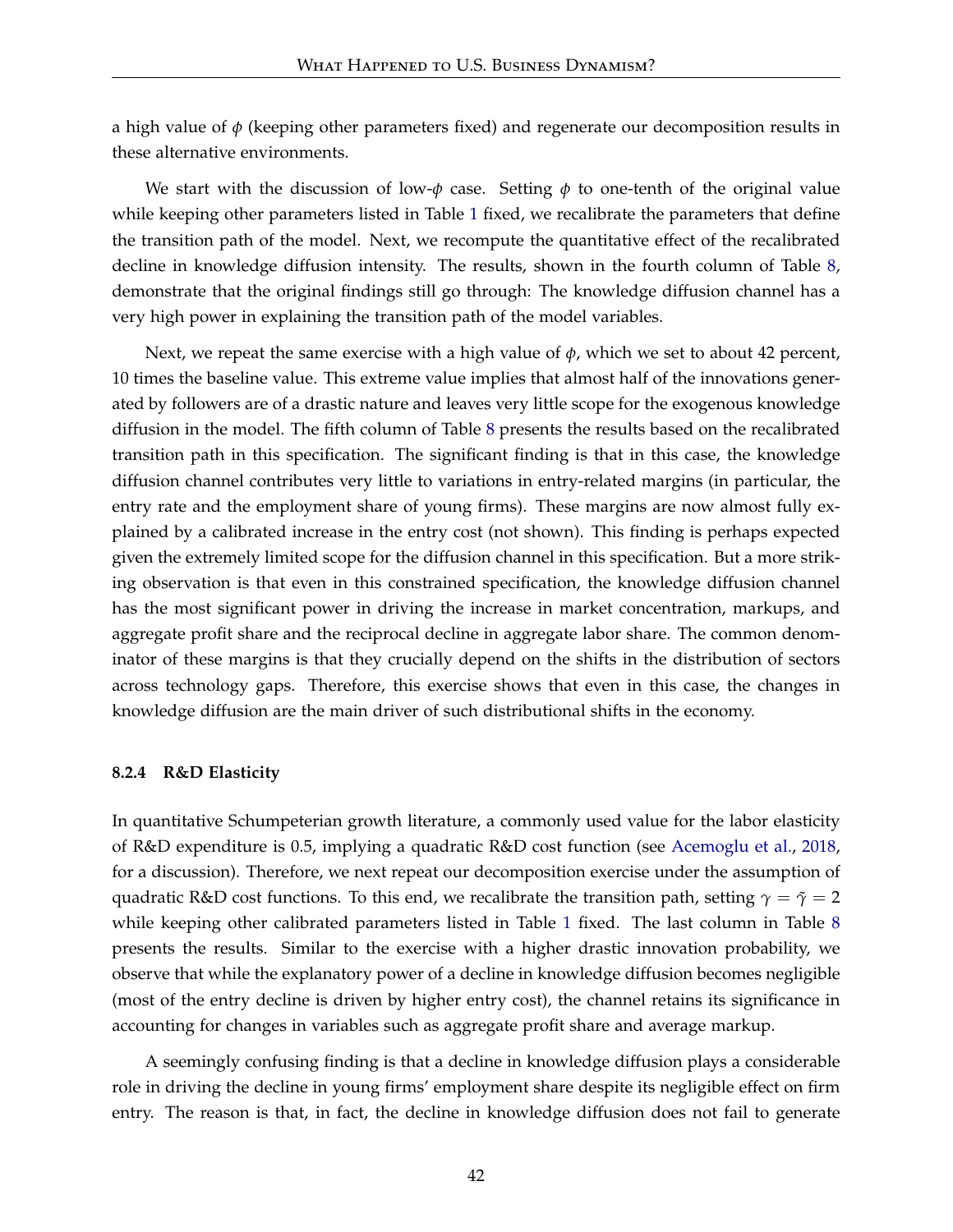meaningful action in firm entry (as opposed to the exercise with a high *φ*). While lower *δ* provides an additional force that drives down firm entry, it also causes an initial jump in this variable, implying a steeper decline over the transition.<sup>[29](#page-44-0)</sup> Therefore, shutting down the diffusion channel implies a smaller magnitude for the decline in firm entry; but because the initial jump is also removed, the terminal value of firm entry barely changes. Therefore, we obtain a seemingly negligible contribution from the knowledge diffusion channel, as shown in Table [8](#page-42-0) (see also equation [30\)](#page-35-1). Nevertheless, the ability of this channel to generate meaningful dynamics still manifests itself in other variables such as the employment share of young firms.

### **8.3 Model Extensions**

In this study, we focus on 10 empirical regularities and aim at analyzing them in a comprehensive but parsimonious setting. Yet the model is flexible enough to incorporate other features that can prove useful in future research. One such extension could be the generalization of the market structure in intermediate-good production. Currently, Bertrand competition among intermediate-good producers implies that only one firm produces the particular good. As a result, the concentration measure (HHI) takes two values  $(1/2 \text{ or } 1)$ . A straightforward generalization would be to use a constant-elasticity-of-substitution production function at the industry level à la [Aghion et al.](#page-51-1) [\(2001\)](#page-51-1), which would make both firms produce in each product line. Accordingly, one would obtain more heterogeneity in terms of concentration. However, this extension would complicate the computation of the model, especially over the transition (a key contribution of the study), without adding much further insight, as the key mechanism of the model would remain intact. Therefore, we stuck to the current version of the model.

Another possible extension relates to the labor share distribution of firms. [Autor et al.](#page-51-7) [\(2017b\)](#page-51-7) and [Kehrig and Vincent](#page-55-15) [\(2018\)](#page-55-15) argue that most of the labor share decline at the industry level stems from the relocation of activity to low-labor-share, highly productive firms (rather than a widespread decline in firms' labor share). Accordingly, they find that the labor share distribution of firms has barely changed. $30$  On the one hand, our model is consistent with the empirical observation that low-labor-share firms capture a higher share of economic activity as market concentration increases. On the other hand, the model does not generate a stable labor share distribution.<sup>[31](#page-44-2)</sup> To reflect on these empirical findings, the model can be extended by assigning heterogeneous research productivity types to firms.<sup>[32](#page-44-3)</sup> In this study, we did not take that route, because it would come at a significant loss in tractability—an essential feature for our structural analysis of transitional dynamics. While the aforementioned regularities are a few from many

<span id="page-44-0"></span><sup>&</sup>lt;sup>29</sup> This initial response stems from the increase in leader's value, incentivizing firm entry, especially to leveled sectors. As the elasticity of R&D cost function is lower in this exercise, the initial response of firm entry to the change in incumbent firms' value is also more pronounced.

<span id="page-44-2"></span><span id="page-44-1"></span> $30$  The evidence is more decisive for the manufacturing sector.

<sup>&</sup>lt;sup>31</sup> Indeed, the distribution shifts toward lower-labor-share firms in lockstep with increasing concentration and average markups in the model.

<span id="page-44-3"></span> $32$ [Aghion et al.](#page-51-9) [\(2019\)](#page-51-9) consider such type heterogeneity to analyze labor share dynamics of incumbent firms.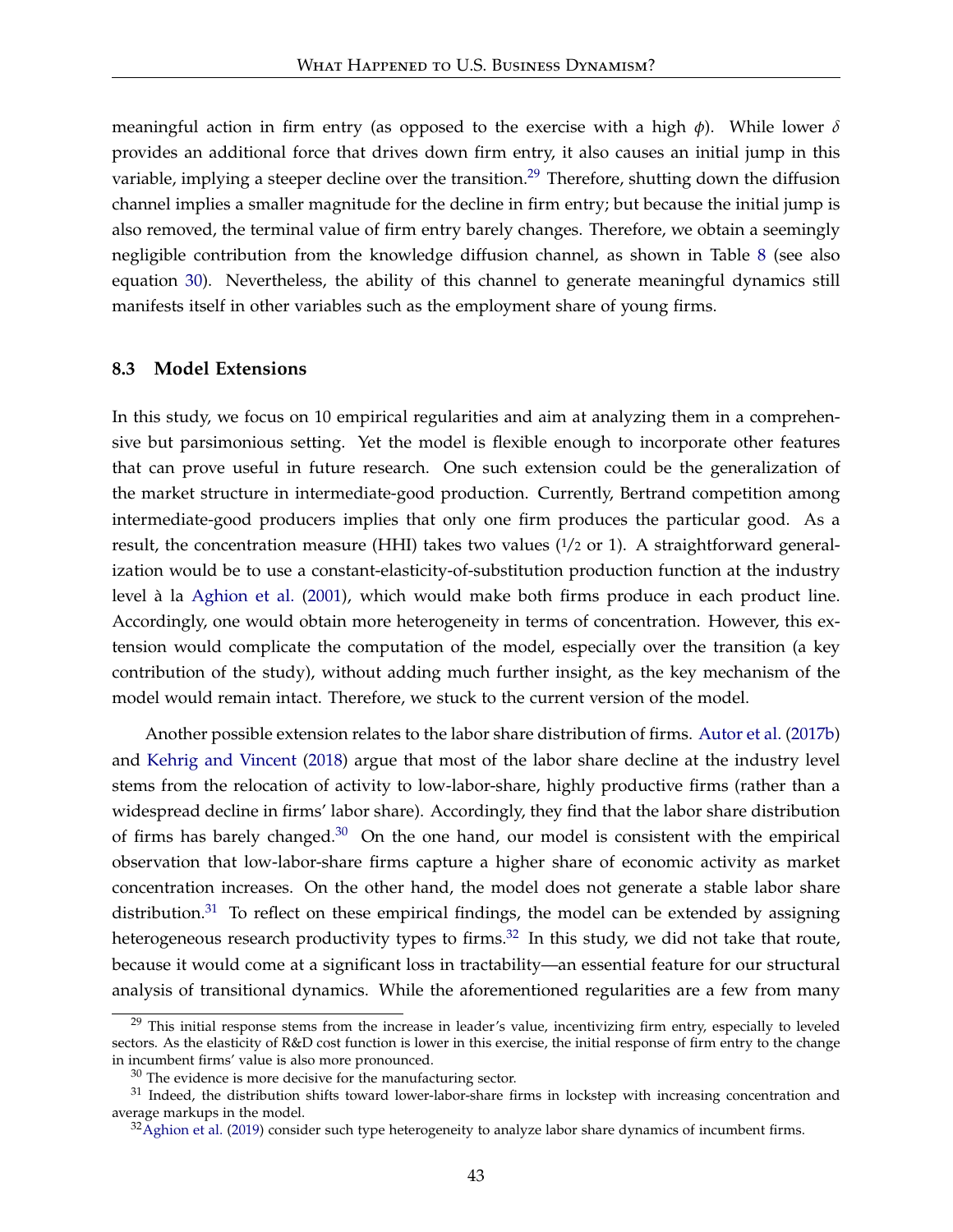other empirical trends that could be added to the extensive set analyzed here, notice that they are not crucial for our main quantitative results (the pecking order among potential drivers in terms of their power in explaining observed trends in the economy). This corollary holds because the inconsistency is not specific to the dynamics created by a particular channel, but it is rather a model feature. Therefore, we proceed with the current parsimonious framework and leave these additional considerations to future research.

### <span id="page-45-0"></span>**9 New Evidence for Future Research: U.S. Patent Trends**

In Section [6,](#page-29-0) we established that a decline in knowledge diffusion is the dominant culprit behind the observed market power and business dynamism trends in the United States. A natural followup question is, what caused a decline in knowledge diffusion? Providing a decisive answer to this question is beyond the scope of the analysis presented here. Nevertheless, we think it is worth reflecting briefly on this question in light of some new empirical evidence, which may prove useful in guiding future research in this direction.

In [Akcigit and Ates](#page-51-5) [\(2019\)](#page-51-5), we elaborate on several candidates that could justify a decline in knowledge diffusion—use of tacit knowledge and data in production, outsourcing of production processes, and regulations, to name a few. We extend the discussion here by providing new evidence on the use (or abuse) of patents in the United States. Patent and reassignment data from the U.S. Patent and Trademark Office (USPTO) provide a fertile ground for investigating patterns of knowledge diffusion, as firms rely heavily on patent protection to shield themselves from imitators. A decline in imitators' ability to copy and learn from market leaders' technology due to heavier, and especially strategic, use of patents by the leaders would limit the flow of knowledge between firms and lead to a reduction in the intensity of knowledge diffusion. Therefore, we now turn our attention to the changes in the use of patents in the U.S. economy across time.

### **Patent Concentration and Post-1980 Trends**

As we reviewed in Section [2,](#page-6-0) many indicators of business dynamism suggest a declining trend since the 1980s along with rising market concentration. We first investigate if there has been a concomitant change in patenting concentration. To answer this question, Figure [9a](#page-46-0) looks at the share of patents registered by the top 1 percent of innovating firms with the largest patent stocks. The ratio exhibits a dramatic increase. While in the early 1980s about 35 percent of patents were registered by the top 1 percent of firms sitting on the largest patent stocks, this ratio reached almost 50 percent in three decades.<sup>[33](#page-45-1)</sup> In addition, the share of patents registered by new entrants (firms that patent for the first time) exhibits the opposite trend: Notwithstanding the

<span id="page-45-1"></span> $33$ Notice that the increase in this ratio has been larger than the rise in market concentration (see [Autor et al.,](#page-51-7) [2017b\)](#page-51-7).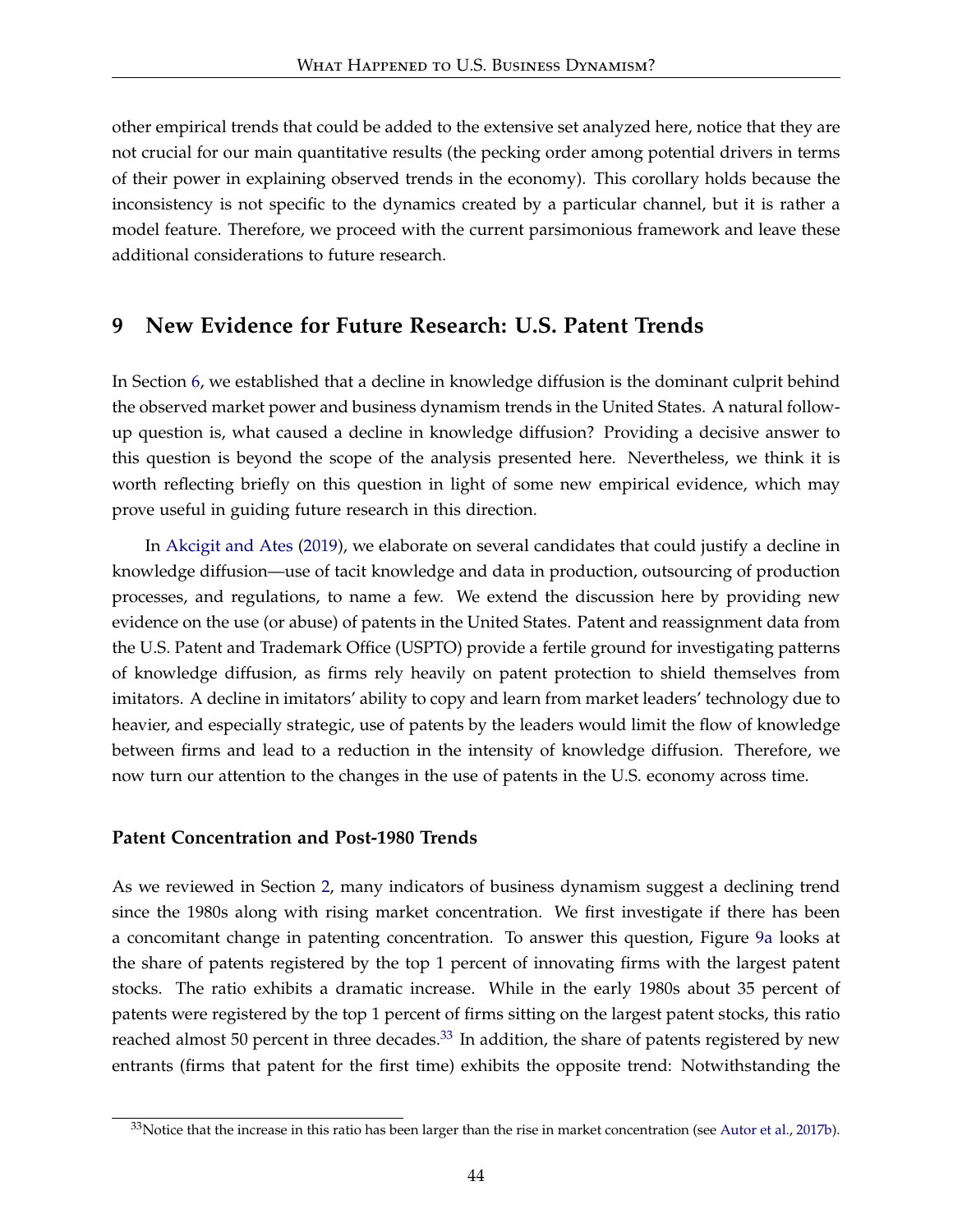<span id="page-46-0"></span>



<span id="page-46-1"></span>b) Entrants' Patent Share over Time

Figure 9: Registry of Patents



small pickup in the early 1980s, there has been a dramatic secular decline in the entrants' share since then, with the ratio falling more than 50 percent in 25 years (Figure [9b\)](#page-46-1).

A common practice that market leaders follow is to buy patents in the market to strengthen their intellectual property arsenals. This way, leaders can create a dense web of patents or "patent thickets" [\(Shapiro,](#page-56-9) [2001\)](#page-56-9), which makes it difficult for competitors to get close to the market leader's technology domain and potentially leapfrog. To investigate related patterns, we make use of patent reassignment data, which keep detailed records of all transactions of patents be-

<span id="page-46-2"></span>

<span id="page-46-3"></span>b) Share of Small Buyers over Time

Figure 10: Reassignment of Patents

Source: Authors' own calculation using U.S. Patent and Trademark Office data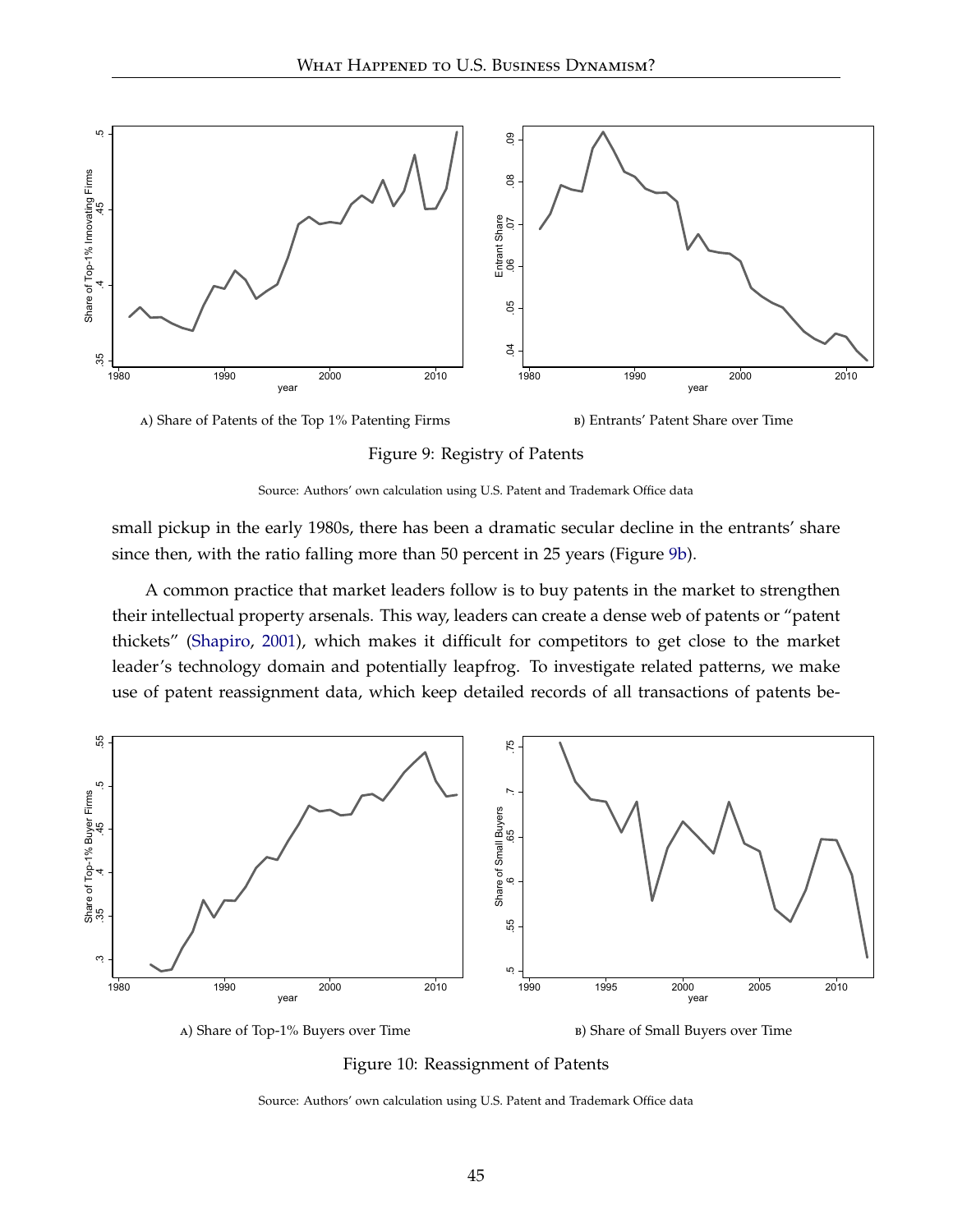tween entities. As in patent registries, we observe stark trends in patent reassignments since the 1980s. Figure [10a](#page-46-2) focuses on the purchasing trends of the top 1 percent of firms with the largest patent portfolios. The figure reveals that while 30 percent of the transacted patents were reassigned to the firms with the largest patent stocks in the 1980s, the share went up to 55 percent by 2010. This drastic increase has crowded out small players in the market, as illustrated in Figure [10b.](#page-46-3) The figure shows the likelihood of a patent to be assigned to a small firm, conditional on that patent being transacted from another small firm and recorded.<sup>[34](#page-47-0)</sup> In the past two decades, the fraction of transacted patents that are reassigned to small firms has dropped dramatically from 75 percent to almost 50 percent, implying a shift of ownership from the hands of small firms to large ones.

These figures reveal that concentration in patent production and reassignment has surged, and firms with the largest patent (knowledge) stock have further expanded their intellectual property arsenals. Given that patents are exclusively used to prevent competitors from using the patent holders' technology, these trends can imply that the heavy use of patents by market leaders might have caused the decline in knowledge diffusion from the best to the rest. Furthermore, empirical evidence shows that the decline in business dynamism has accelerated after 2000, especially in some high-tech sectors [\(Decker et al.,](#page-53-8) [2016b\)](#page-53-8). A closer look at the patent data reveals corroborating evidence on the potential strategic use of patents, which we elaborate next.

#### **Strategic Use of Patents and Post-2000 Trends**

In this part, we investigate whether firms produce strategic patents, which help the firm build thickets around its core business to ensure that technologies are not easily copied and challenged by others. To this end, we make use of patent records, which contain a lot of information about the potential use of specific patent files. Two pieces of information are especially useful for our purposes: citations and text of claims. We start with the analysis of the former.

Either firms can explore new areas of research to expand into new fields, or they can focus on their existing technologies and try to build a protective wall around them. [Akcigit and Kerr](#page-51-15) [\(2018\)](#page-51-15) dub the former exploratory patents as "external" and the more exploitative ones as "internal" patents. If a firm's aim is mostly protecting its core technology, the new internal patent will cite many patents from the firm's existing portfolio. In contrast, if a firm's aim is expanding into new fields, more citations will be made in that case to patents that are not in the firm's portfolio. In this regard, the fraction of self-citations is informative about how internal a patent is and how likely it is that a patent serves to build a thicket. Figure [11a](#page-48-0) explores the self-citation dynamics over time. The striking observation is that while until 2000 patents were becoming more explorative in nature based on our earlier interpretation, this trend reverses completely around 2000, and patents become more exploitative and internal since then.

<span id="page-47-0"></span><sup>&</sup>lt;sup>34</sup> The designation as a "small business concern" derives from the USPTO's U.S. Patent Grant Maintenance Fee Events database, which records information on patent renewals.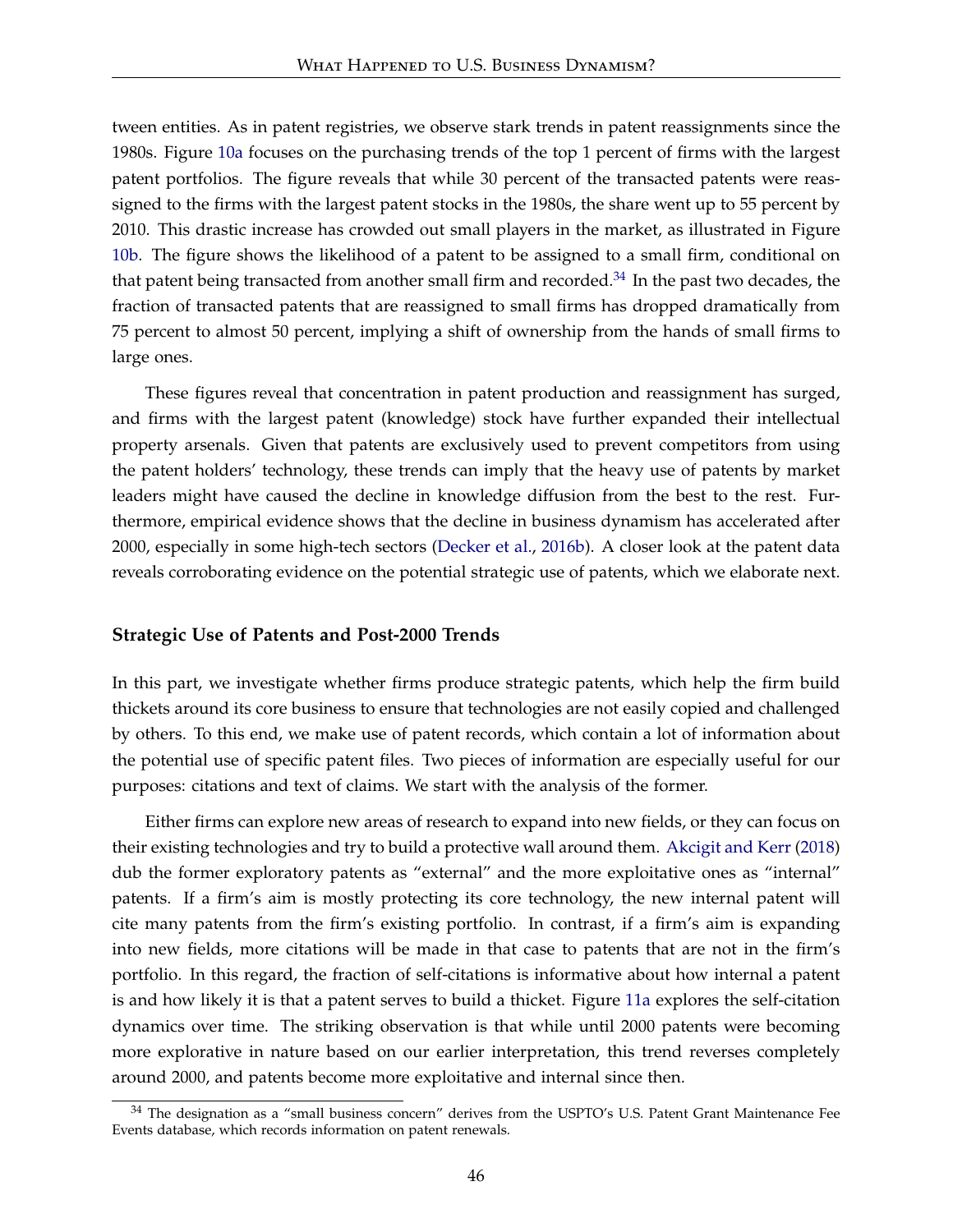<span id="page-48-0"></span>

<span id="page-48-1"></span>Figure 11: Self-citation and Claim Length Patterns

Source: Authors' own calculation using U.S. Patent and Trademark Office data

Another interesting piece of information on a patent file is the length of its claims. If a firm is introducing a novel technology that makes a broad contribution to the field, the relevant patent would be expected to have a relatively short claim, reflecting the broader scope. However, if a patent is making a marginal contribution to an already crowded area, then the claims are likely to be much longer and also much narrower in scope. Therefore, the length of the claim could show us how broad or narrow the contributions are. Figure [11b](#page-48-1) shows the evolution of average patent claim length over time. Intriguingly, patent claims were getting shorter until 2000, suggesting that patents were becoming broader in scope, which completely reversed again around 2000. Since then, claim length has been increasing steadily, indicating that patents are getting narrower in scope and also less original.

These post-2000 observations likely imply that patents have recently been used to crowd existing technology fields with incremental additional information, limiting the scope for spillovers to competitors. Intriguingly, the timing of these dramatic changes coincides with the period when business dynamism has slowed down even more. While several measures of business dynamism have indicated a slowdown in most sectors of the U.S. economy since the 1980s, the decline in the high-tech sector has become most visible in the 2000s [\(Decker et al.,](#page-53-8) [2016b\)](#page-53-8). As shown in Figure [12,](#page-49-1) the dispersion of firm growth in high-tech sectors started to decline steadily around 2000. [Decker et al.](#page-53-8) [\(2016b\)](#page-53-8) document that other measures of business dynamism, such as gross job reallocation, reverberate with this post-2000 pattern, again especially in high-tech sectors. In this regard, our post-2000 findings tell a coherent story with these empirical regularities, suggesting a concurrent slowdown in knowledge diffusion and business dynamism.

To sum up, these results constitute strong suggestive evidence that the concentration and use of patents, or intellectual property more broadly, have dramatically changed over time. Patent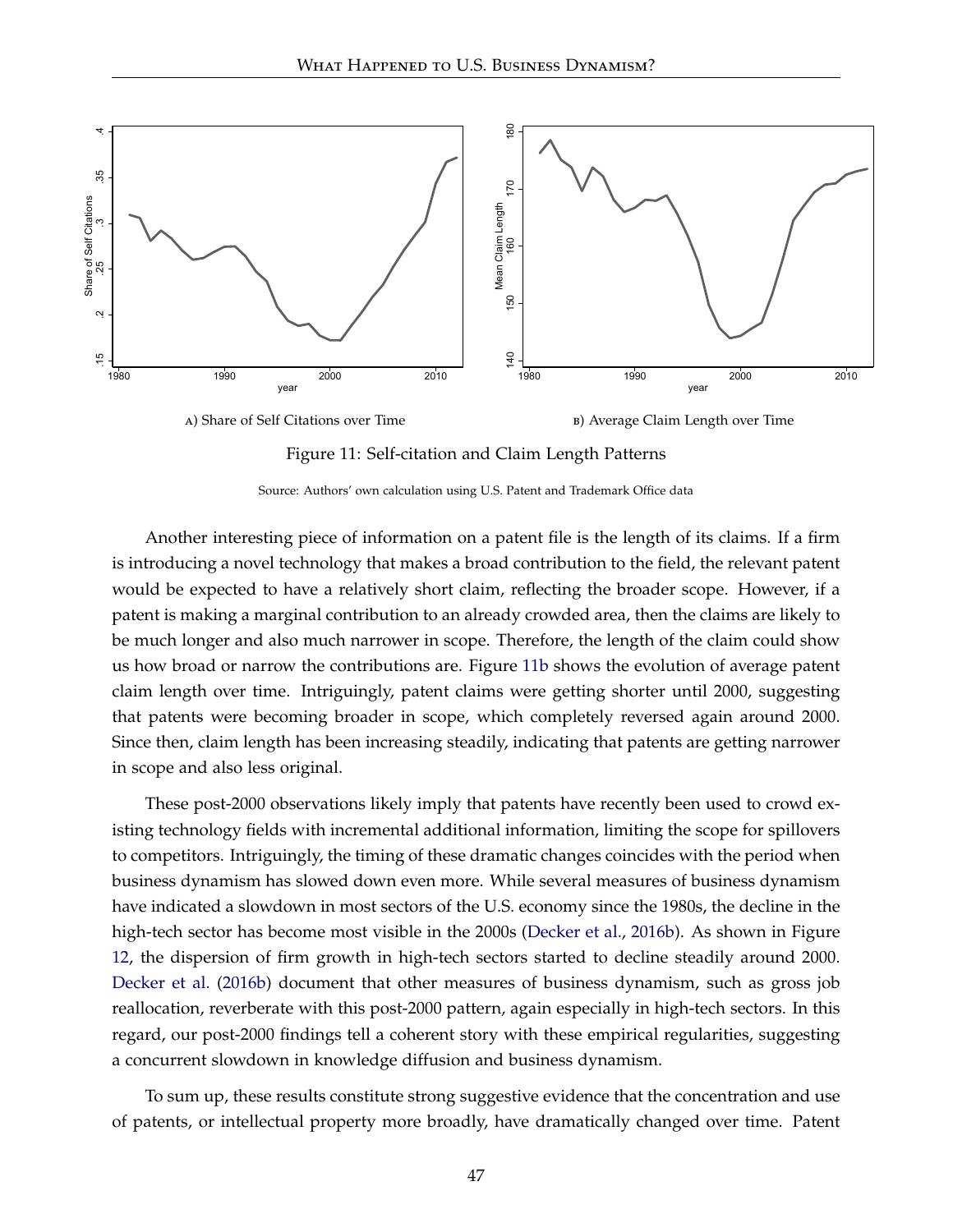<span id="page-49-1"></span>

Figure 12: 90-50 Differential in High Tech Sector

*Notes:* Taken from [Decker et al.](#page-53-8) [\(2016b\)](#page-53-8). Similar patterns are documented for the 50-10 differential, for the balanced sample of continuers, and gross job reallocation in the Information sector.

concentration has been trending up since the 1980s, and the nature of patents produced started to shift around 2000 toward more internal and narrower in scope, indicating a more strategic use of patents. These observations are broadly consistent with declining knowledge diffusion from the technology frontier to followers and have likely contributed to declining business dynamism through the lens of our model.

### <span id="page-49-0"></span>**10 Conclusion**

In this paper, we shed light on the heated debate about rising market concentration and declining business dynamism using a micro-founded structural model of endogenous firm dynamics. The key mechanism of the framework is the strategic innovation decisions of firms in response to the degree of competition they face, which reflects their technological position relative to their competitors. The resulting best–versus–the–rest dynamics help the model jointly account for several prominent empirical trends that the U.S. economy has observed over the past several decades. This structural framework allows us to assess the importance of four relevant channels that could have contributed to the observed regularities. We accomplish this analysis in two quantitative exercises in which we carefully account for the responses of aggregate variables of interest over the transitional period. Both exercises highlight the dominant role of a slowdown in knowledge diffusion from the frontier firms to the follower ones in explaining empirical trends. This result hinges on the trickle-down effect of slower knowledge diffusion on firm entry as well as the compositional dynamics arising from the less frequent catching–up of followers with the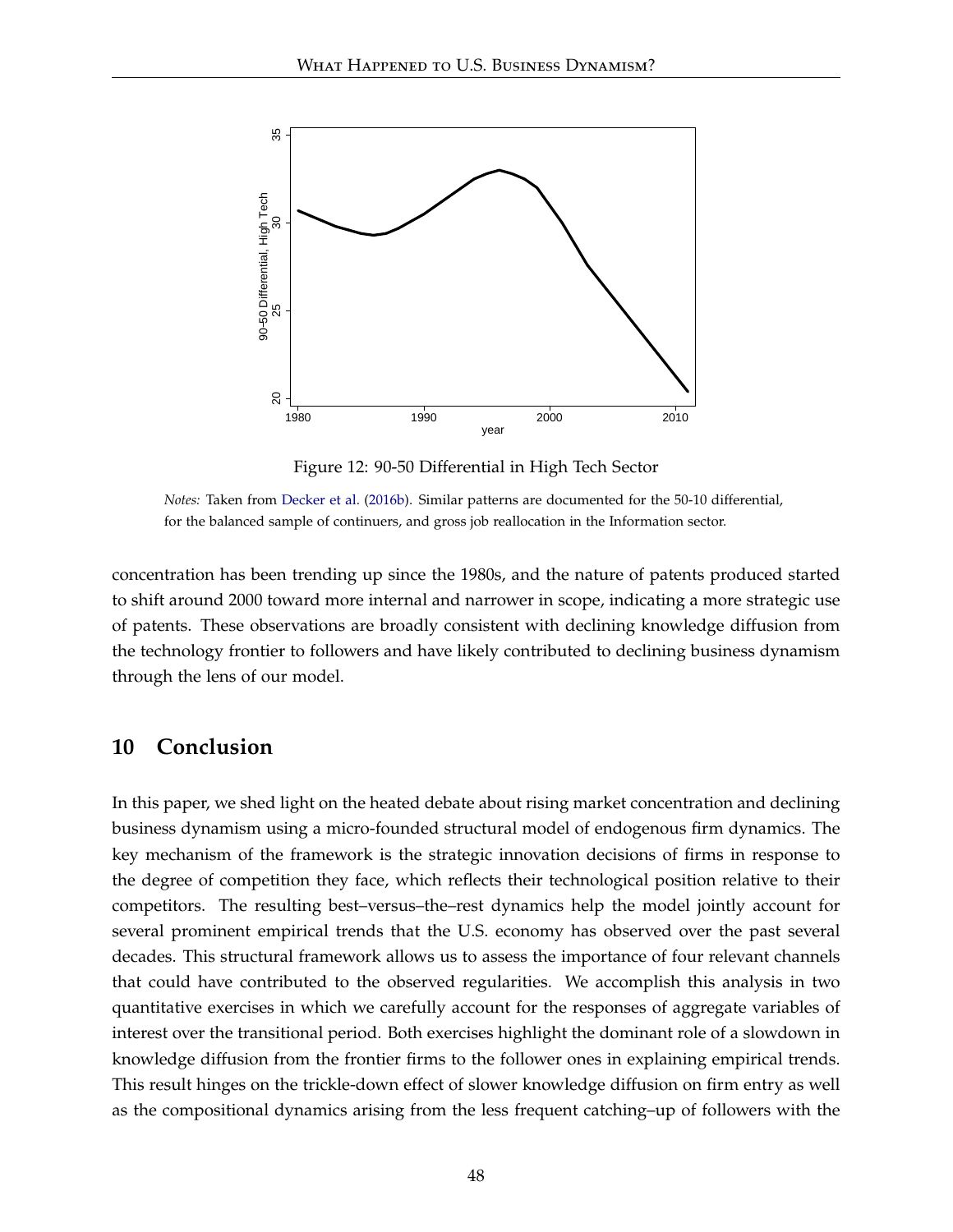market leaders, distorting competition dynamics.

In their extensive study, [Andrews et al.](#page-51-11) [\(2016\)](#page-51-11) show a widening productivity gap between frontier and laggard firms, which the authors interpret to indicate declining knowledge diffusion. In parallel, our complementary empirical investigation presents new evidence on the potential symptoms of slower knowledge diffusion from the U.S. patent data. In particular, we document a higher concentration of patent ownership through both production and acquisition of new patents, echoing the broader patterns of market concentration. Moreover, we observe an increasingly more strategic use of patents in the post-2000 era, as indicated by their increasingly internal nature. These changes have likely contributed to the decline in business dynamism, with the flow of knowledge or spillovers to competitors becoming more constrained over time.

The findings of this paper also present a direction for both future research and policy design. As discussed previously, several channels could have distorted the diffusion of knowledge. A short list of candidates include globalization, regulations, the changing nature of production and the increasing use of data. In addition, our empirical investigation points to an intensified use of patents to deter knowledge spillovers and potential competition. Opening the black box of the nature of knowledge diffusion and determining the drivers of its slowdown are vital topics for future research in this direction. To that end, in an ongoing work [\(Akcigit et al.,](#page-51-16) [2019\)](#page-51-16), we study the link between globalization and knowledge diffusion in the OECD countries. Our current findings show that the diffusion of knowledge shows a great degree of heterogeneity across firms and has become stronger among multinational firms while getting weaker among domestic ones. In terms of policy, the results suggest that the appropriate response to revive business dynamism should focus on post-entry distortions that impede competition between leader and follower firms. Such competition policy would not only affect incumbent firms, but also incentivize business entry through positive trickle-down effects.

Finally, our work emphasizes the importance of a comprehensive approach that links microlevel changes in market primitives to macro outcomes in analyzing the drivers of prominent empirical trends in the U.S. economy. The distinction between market primitives and the observed outcomes is essential in that it helps us avoid enforcing a certain relationship between macro outcomes that might be related in various ways—a criticism by [Syverson](#page-56-0) [\(2019\)](#page-56-0)—and get to the root of those outcomes. While each one of candidate mechanisms can potentially speak to some specific trends, a comparative study of all these channels in light of all empirical regularities allows us to determine the relative quantitative bite of these channels and to identify the potential common cause. We believe that such quantitative comparison is vital for academic work to guide policy decisions.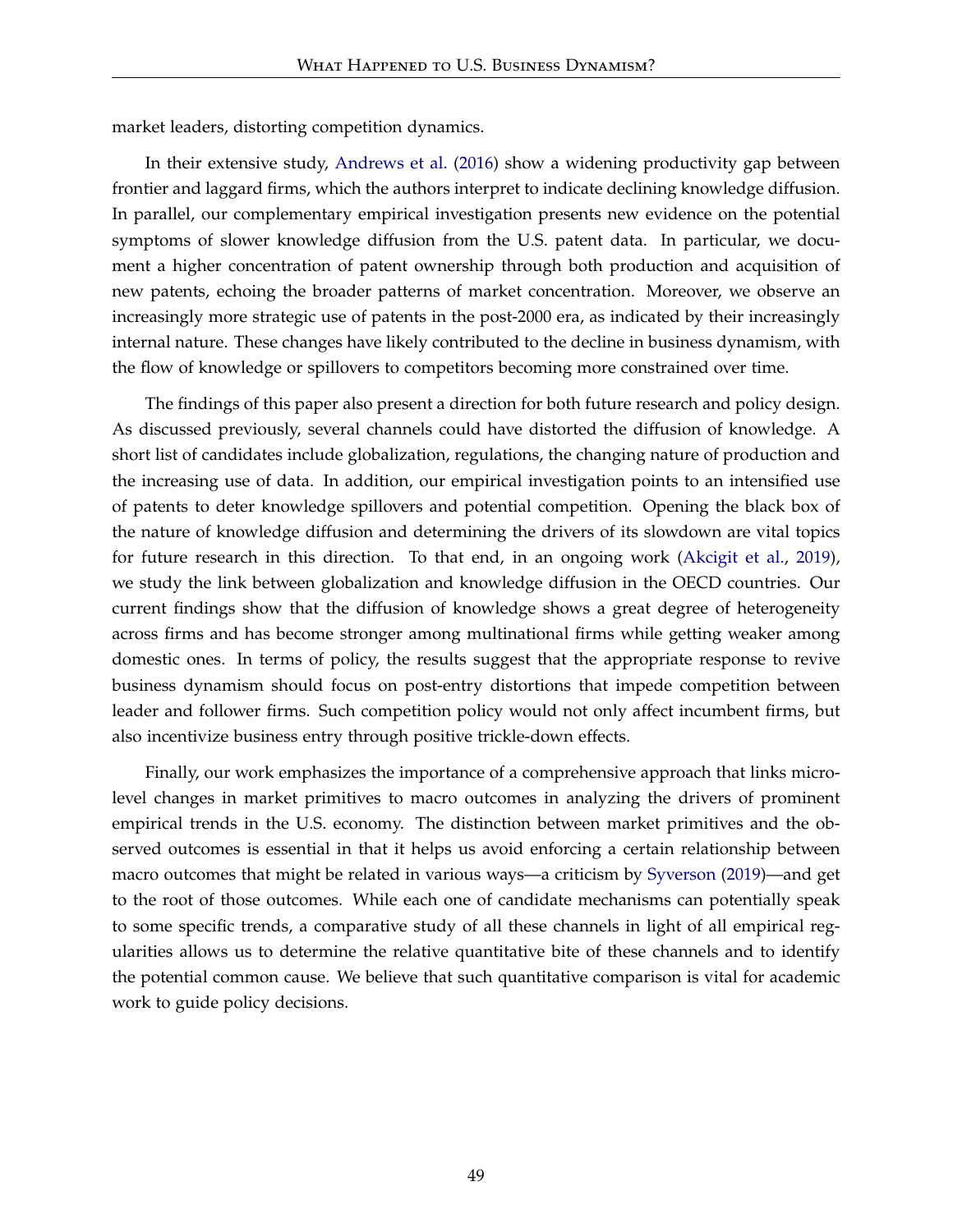## **References**

- <span id="page-51-8"></span>**Acemoglu, Daron and Pascual Restrepo**, "Robots and Jobs: Evidence from US Labor Markets," 2017. National Bureau of Economic Research Working Paper 23285.
- <span id="page-51-3"></span>**and Ufuk Akcigit**, "Intellectual Property Rights Policy, Competition and Innovation," *Journal of the European Economic Association*, 2012, *10* (1), 1–42.
- <span id="page-51-12"></span>**, , Douglas Hanley, and William Kerr**, "Transition to Clean Technology," *Journal of Political Economy*, 2016, *124* (1), 52–104.
- <span id="page-51-14"></span>**, , Harun Alp, Nicholas Bloom, and William Kerr**, "Innovation, Reallocation, and Growth," *American Economic Review*, 2018, *108* (11), 3450–3491.
- <span id="page-51-9"></span>**Aghion, Philippe, Antonin Bergeaud, Timo Boppart, Peter J. Klenow, and Huiyu Li**, "A Theory of Falling Growth and Rising Rents," 2019. mimeo.
- <span id="page-51-0"></span>**, Christopher Harris, and John Vickers**, "Competition and Growth with Step-by-step Innovation: An Example," *European Economic Review*, 1997, *41* (3-5), 771–782.
- <span id="page-51-1"></span>**, , Peter Howitt, and John Vickers**, "Competition, Imitation and Growth with Step-by-Step Innovation," *Review of Economic Studies*, 2001, *68* (3), 467–492.
- <span id="page-51-2"></span>**, Nick Bloom, Richard Blundell, Rachel Griffith, and Peter Howitt**, "Competition and Innovation: An Inverted-U Relationship," *Quarterly Journal of Economics*, 2005, *120* (2), 701–728.
- <span id="page-51-5"></span>**Akcigit, Ufuk and Sina T. Ates**, "Ten Facts on Declining Business Dynamism and Lessons from Endogenous Growth Theory," 2019. National Bureau of Economic Research Working Paper 25755.
- <span id="page-51-15"></span>**and William R. Kerr**, "Growth through Heterogeneous Innovations," *Journal of Political Economy*, 2018, *126* (4), 1374–1443.
- <span id="page-51-4"></span>**, Sina T. Ates, and Giammario Impullitti**, "Innovation and Trade Policy in a Globalized World," 2018. National Bureau of Economic Research Working Paper 24543.
- <span id="page-51-16"></span>**, , and Sebnem Kalemli-Ozcan**, "Diverging Productivity of the Best and the Rest: The Role of Globalization," 2019. mimeo.
- <span id="page-51-10"></span>**Andrews, Dan, Chiara Criscuolo, and Peter N. Gal**, "Frontier Firms, Technology Diffusion and Public Policy," 2015. OECD Productivity Working Paper No. 2.
- <span id="page-51-11"></span>**, , and** , "The Best versus the Rest: The Global Productivity Slowdown, Divergence across Firms and the Role of Public Policy," 2016. OECD Productivity Working Paper 5/2016.
- <span id="page-51-17"></span>**Appelbaum, Binyamin**, "Corporate Tax Code Proves Hard to Change," *The New York Times*, 2011. https://www.nytimes.com/2011/01/28/us/politics/28tax.html?\_r=1, accessed on 1/28/2019.
- <span id="page-51-6"></span>**Autor, David, David Dorn, Lawrence F. Katz, Christina Patterson, and John Van Reenen**, "Concentrating on the Fall of the Labor Share," *American Economic Review*, 2017, *107* (5), 180–85.
- <span id="page-51-7"></span> $\lambda$ ,  $\lambda$ ,  $\lambda$ ,  $\lambda$ ,  $\lambda$ , and  $\lambda$ , "The Fall of the Labor Share and the Rise of Superstar Firms," 2017. National Bureau of Economic Research Working Paper 23396.
- <span id="page-51-13"></span>**Azar, José, Ioana Marinescu, and Marshall I. Steinbaum**, "Labor Market Concentration," 2017. National Bureau of Economic Research Working Paper 24147.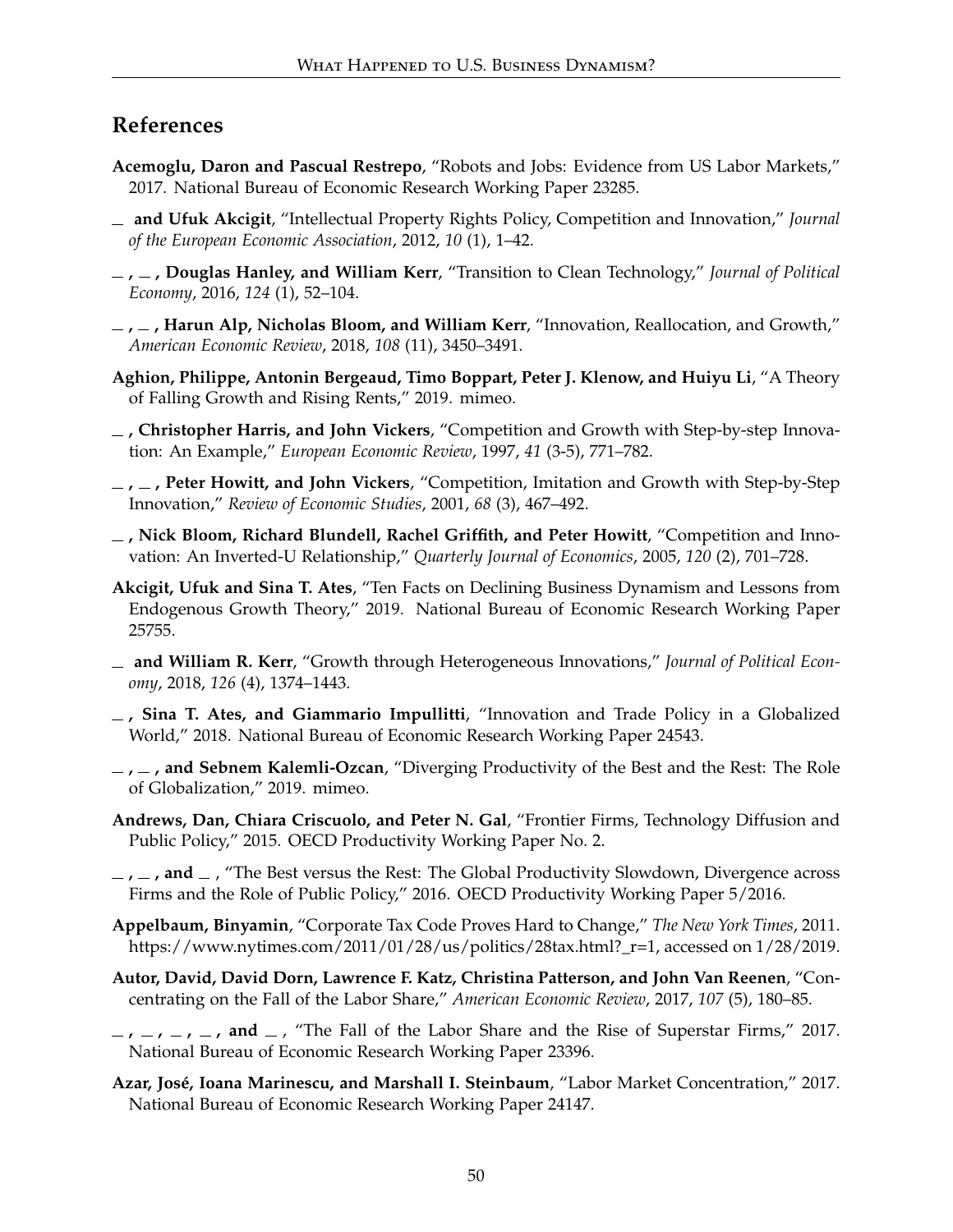- <span id="page-52-2"></span>**Bajgar, Matej, Giuseppe Berlingieri, Sara Calligaris, Chiara Criscuolo, and Jonathan Timmis**, "Industry Concentration in Europe and North America," 2019. OECD Productivity Working Papers No. 18.
- <span id="page-52-7"></span>**Baker, Jonathan B.**, "Economics and Politics: Perspectives on the Goals and Future of Antitrust," *Fordham Law Review*, 2012, *81*, 2175.
- <span id="page-52-1"></span>**Barkai, Simcha**, "Declining Labor and Capital Shares," 2017. mimeo.
- <span id="page-52-8"></span>**Bessen, James E.**, "Accounting for Rising Corporate Profits: Intangibles or Regulatory Rents?," 2016. Law & Economics Paper Series 16-18, Boston University School of Law.
- <span id="page-52-4"></span> $\sim$ , "Information Technology and Industry Concentration," 2017. Law & Economics Paper Series 17–41, Boston University School of Law.
- <span id="page-52-11"></span>**Bivens, Josh, Elise Gould, Lawrence Mishel, and Heidi Shierholz**, "Raising America's Pay: Why It's Our Central Economic Policy Challenge," 2014. Economic Policy Institute. Washington, D.C.
- <span id="page-52-12"></span>**, Lora Engdahl, Elise Gould, Teresa Kroeger, Celine McNicholas, Lawrence Mishel, Zane Mokhiber, Heidi Shierholz, Marni von Wilpert, Valerie Wilson, and Ben Zipperer**, "How Today's Unions Help Working People: Giving Workers the Power to Improve Their Jobs and Unrig the Economy," 2017. Economic Policy Institute. Washington, D.C.
- <span id="page-52-10"></span>**Bloom, Nicholas, Charles I. Jones, John Van Reenen, and Michael Webb**, "Are Ideas Getting Harder to Find?," 2017. National Bureau Economic Research Working Paper 23782.
- <span id="page-52-5"></span>**Boehm, Christoph E., Aaron Flaaen, and Nitya Pandalai-Nayar**, "Multinationals Offshoring, and the Decline of U.S. Manufacturing," 2017. Center for Economic Studies, U.S. Census Bureau, Working Papers 17-22.
- <span id="page-52-6"></span>**Bravo-Biosca, Albert, Chiara Criscuolo, and Carlo Menon**, "What Drives the Dynamics of Business Growth?," 2013. OECD Science, Technology and Industry Policy Papers No. 1.
- <span id="page-52-0"></span>**Budd, Christopher, Christopher Harris, and John Vickers**, "A Model of the Evolution of Duopoly: Does the Asymmetry between Firms Tend to Increase or Decrease?," *Review of Economic Studies*, 1993, *60* (3), 543–573.
- <span id="page-52-3"></span>**Calligaris, Sara, Chiara Criscuolo, and Luca Marcolin**, "Mark-ups in the Digital Era," 2018. OECD Working Paper 2018-10.
- <span id="page-52-15"></span>**Congressional Budget Office**, "Federal Support for Research and Development," 2007. Washington, D.C. https://www.cbo.gov/publication/18750.
- <span id="page-52-13"></span> $\sim$ , "International Comparisons of Corporate Income Tax Rates," 2017. Washington, D.C. https://www.cbo.gov/publication/52419.
- <span id="page-52-9"></span>**Cooley, Thomas F. and Edward C. Prescott**, "Economic Growth and Business Cycles," in Thomas F Cooley, ed., *Frontiers of Business Cycle Research*, Princeton University Press, 1995, pp. 1–38.
- <span id="page-52-14"></span>**Crain, Nicole V. and W. Mark Crain**, "The Impact of Regulatory Costs on Small Firms," 2010. Washington, D.C.: Office of Advocacy, U.S. Small Business Administration https://www.sba.gov/advocacy/impact-regulatory-costs-small-firms.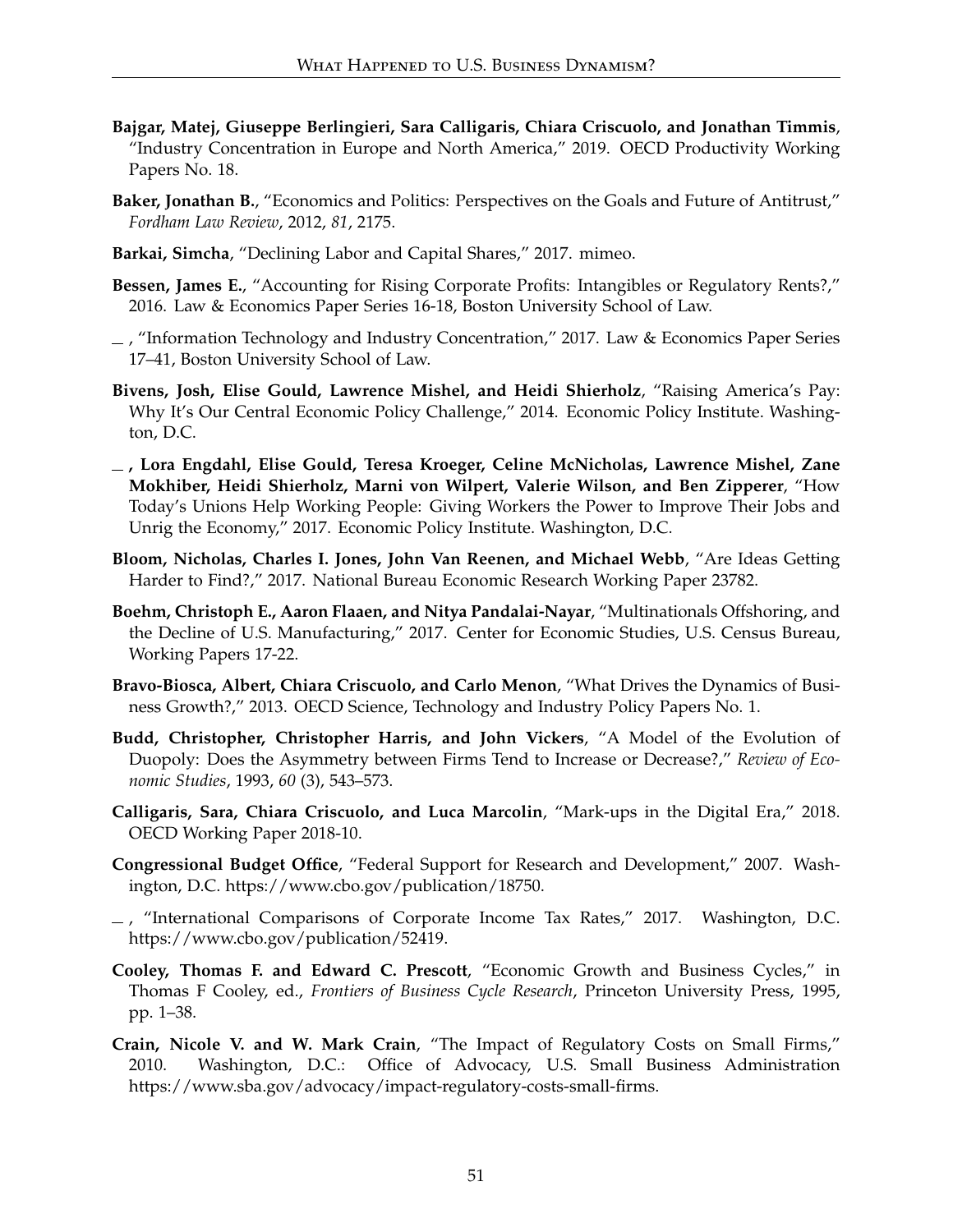- <span id="page-53-3"></span>**Crouzet, Nicolas and Janice Eberly**, "Understanding Weak Capital Investment: The Role of Market Concentration and Intangibles," 2018. Jackson Hole Economic Policy Symposium.
- <span id="page-53-11"></span>**Cunningham, Colleen, Song Ma, and Florian Ederer**, "Killer Acquisitions," *Academy of Management Proceedings*, 2018, (1).
- <span id="page-53-10"></span>**Davis, Steven J. and John C. Haltiwanger**, "Dynamism Diminished: The Role of Housing Markets and Credit Conditions," 2019. National Bureau of Economic Research Working Paper 25466.
- <span id="page-53-13"></span>**Davis, Steven, John Haltiwanger, and Scott Schuh**, *Job Creation and Destruction*, Cambridge, MA: MIT Press, 1996.
- <span id="page-53-0"></span>**De Loecker, Jan and Jan Eeckhout**, "The Rise of Market Power and The Macroeconomic Implications," 2017. National Bureau of Economic Research Working Paper 23687.
- <span id="page-53-2"></span>**and** , "Global Market Power," 2018. National Bureau of Economic Research Working Paper 24768.
- <span id="page-53-7"></span>**De Ridder, Maarten**, "Market Power and Innovation in the Intangible Economy," 2019. Cambridge-INET Working Paper 2019/08.
- <span id="page-53-5"></span>**Decker, Ryan A., John C. Haltiwanger, Ron S. Jarmin, and Javier Miranda**, "Changing Business Dynamism and Productivity: Shocks vs. Responsiveness," 2018. National Bureau Economic Research Working Paper 24236.
- <span id="page-53-14"></span>**, John Haltiwanger, Ron S. Jarmin, and Javier Miranda**, "Where Has All The Skewness Gone? The Decline In High-Growth (Young) Firms In The US," 2015. National Bureau of Economic Research Working Paper 21776.
- <span id="page-53-9"></span> $\alpha$ ,  $\beta$ ,  $\gamma$ ,  $\alpha$ , **and**  $\beta$ , "Declining Business Dynamism: What We Know and the Way Forward," *American Economic Review: Papers & Proceedings*, 2016, *106* (5), 203–07.
- <span id="page-53-8"></span> $\lambda$ ,  $\lambda$ ,  $\lambda$ , **and**  $\lambda$ , "Where Has All The Skewness Gone? The Decline in High-Growth (Young) Firms in The US," *European Economic Review*, 2016, *86*, 4–23.
- <span id="page-53-12"></span>**Decker, Ryan, John Haltiwanger, Ron Jarmin, and Javier Miranda**, "The Role of Entrepreneurship in US Job Creation and Economic Dynamism," *Journal of Economic Perspectives*, 2014, *28*  $(3)$ , 3–24.
- <span id="page-53-6"></span>**Diez, Federico, Daniel Leigh, and Suchanan Tambunlertchai**, "Global Market Power and Its Macroeconomic Implications," 2018. International Monetary Fund Working Papers 18/137.
- <span id="page-53-1"></span>**Eggertsson, Gauti B., Jacob A. Robbins, and Ella Getz Wold**, "Kaldor and Piketty's Facts: The Rise of Monopoly Power in the United States," 2018. National Bureau of Economic Research Working Paper 24287.
- <span id="page-53-4"></span>**Elsby, Michael, Bart Hobijn, and Aysegul Sahin**, "The Decline of the U.S. Labor Share," 2013. Federal Reserve Bank of San Francisco, Working Paper 2013-27.
- <span id="page-53-15"></span>**Farber, Henry S., Daniel Herbst, Ilyana Kuziemko, and Suresh Naidu**, "Unions and Inequality Over the Twentieth Century: New Evidence from Survey Data," 2018. National Bureau of Economic Research Working Paper 24587.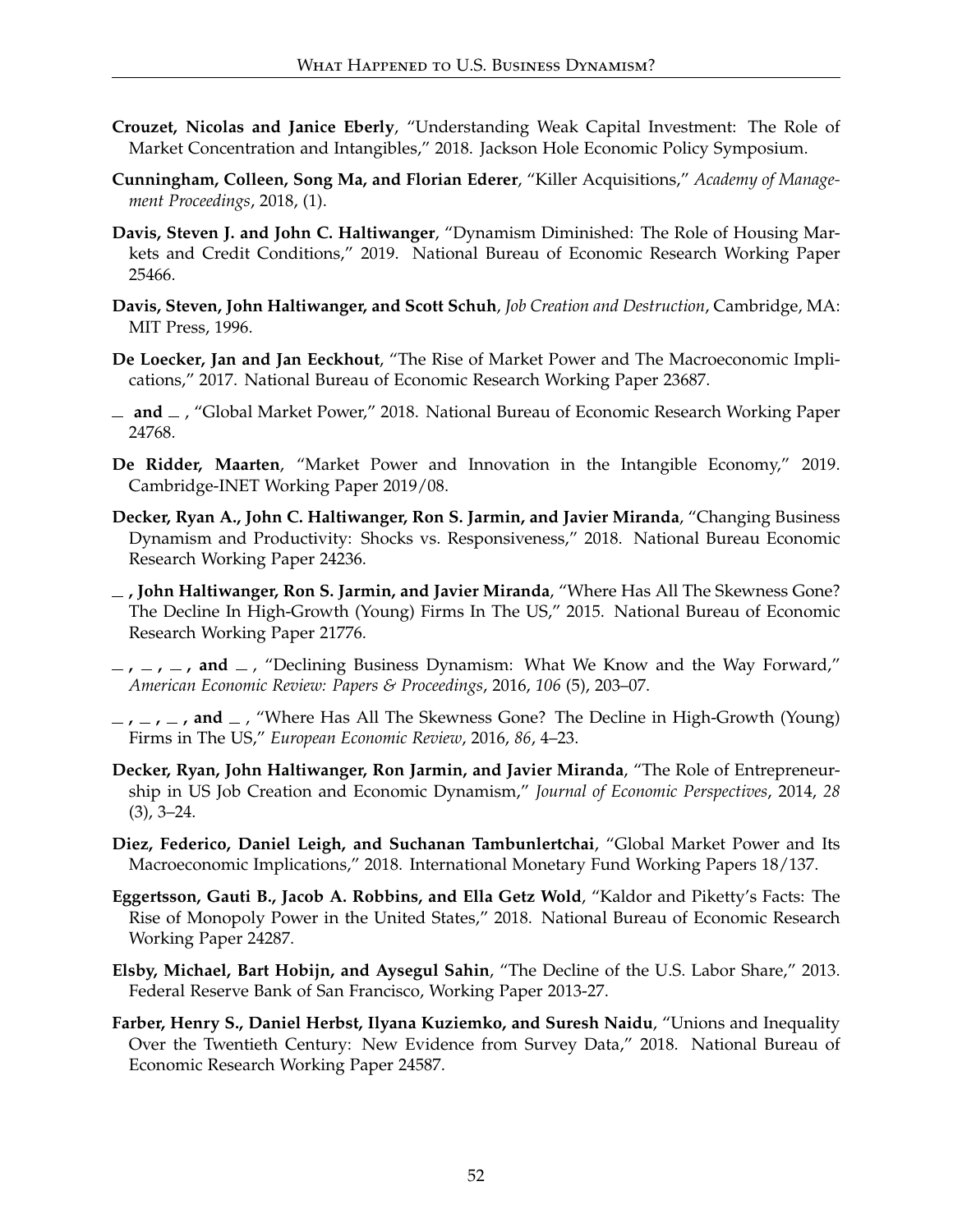- <span id="page-54-7"></span>**Farhi, Emmanuel and François Gourio**, "Accounting for Macro-Finance Trends: Market Power, Intangibles, and Risk Premia," 2018. National Bureau of Economic Research Working Paper 25282.
- <span id="page-54-14"></span>**Fernald, John G.**, "A Quarterly, Utilization-Adjusted Series on Total Factor Productivity," 2012. Federal Reserve Bank of San Francisco, Working Paper Series 2012–19.
- <span id="page-54-2"></span>**Furman, Jason and Laura Giuliano**, "New Data Show That Roughly One-Quarter of U.S. Workers Hold an Occupational License," 2016. https://obamawhitehouse.archives.gov/blog/2016/06/17/new-data-show-roughly-onequarter-us-workers-hold-occupational-license.
- <span id="page-54-12"></span>**and Peter Orszag**, "Slower Productivity and Higher Inequality: Are They Related?," 2018. Working Paper 2018-4, Peterson Institute for International Economics.
- <span id="page-54-16"></span>**Gordon, Robert J.**, *The Rise and Fall of American Growth: The U.S. Standard of Living since the Civil War*, Princeton University Press, 2016.
- <span id="page-54-11"></span>**Gourio, François, Todd Messer, and Michael Siemer**, "What Is the Economic Impact of the Slowdown in New Business Formation?," *Chicago Fed Letter*, 2014, (Sep).
- <span id="page-54-17"></span>**Gravelle, Jane**, "Historical Effective Marginal Tax Rates on Capital Income," 2004. Congressional Research Service RS21706, Library of Congress.
- <span id="page-54-9"></span>**Grossman, Gene M., Elhanan Helpman, Ezra Oberfield, and Thomas Sampson**, "The Productivity Slowdown and the Declining Labor Share: A Neoclassical Exploration," 2017. National Bureau of Economic Research Working Paper 23853.
- <span id="page-54-3"></span>**Grullon, Gustavo, Yelena Larkin, and Roni Michaely**, "Are U.S. Industries Becoming More Concentrated?," 2017. mimeo.
- <span id="page-54-4"></span>**Gutiérrez, Germán and Thomas Philippon**, "Investment-less Growth: An Empirical Investigation," 2016. National Bureau of Economic Research Working Paper 22897.
- <span id="page-54-5"></span>**and** , "Declining Competition and Investment in the U.S.," 2017. National Bureau of Economic Research Working Paper 23583.
- <span id="page-54-10"></span>**and** , "Fading Stars," 2019. National Bureau of Economic Research Working Paper 25529.
- <span id="page-54-15"></span>**, Callum Jones, and Thomas Philippon**, "Entry Costs and the Macroeconomy," 2019. National Bureau of Economic Research Working Paper 25609.
- <span id="page-54-6"></span>**Hall, Robert E.**, "New Evidence on Market Power, Profit, Concentration, and the Role of Mega-Firms in the U.S. Economy," 2018. Standofrd University, mimeo.
- <span id="page-54-13"></span>**Haltiwanger, John, Ron S. Jarmin, and Javier Miranda**, "Who Creates Jobs? Small versus Large versus Young," *The Review of Economics and Statistics*, 2013, *95* (2), 347–361.
- <span id="page-54-0"></span>**Harris, Christopher and John Vickers**, "Perfect Equilibrium in a Model of a Race," *Review of Economic Studies*, 1985, *52* (2), 193–209.
- <span id="page-54-1"></span>**and** , "Racing with Uncertainty," *Review of Economic Studies*, 1987, *54* (1), 1–21.
- <span id="page-54-8"></span>**Hopenhayn, Hugo, Julian Neira, and Rish Singhania**, "From Population Growth to Firm Demographics: Implications for Concentration, Entrepreneurship and the Labor Share," 2018. National Bureau of Economic Research Working Paper 25382.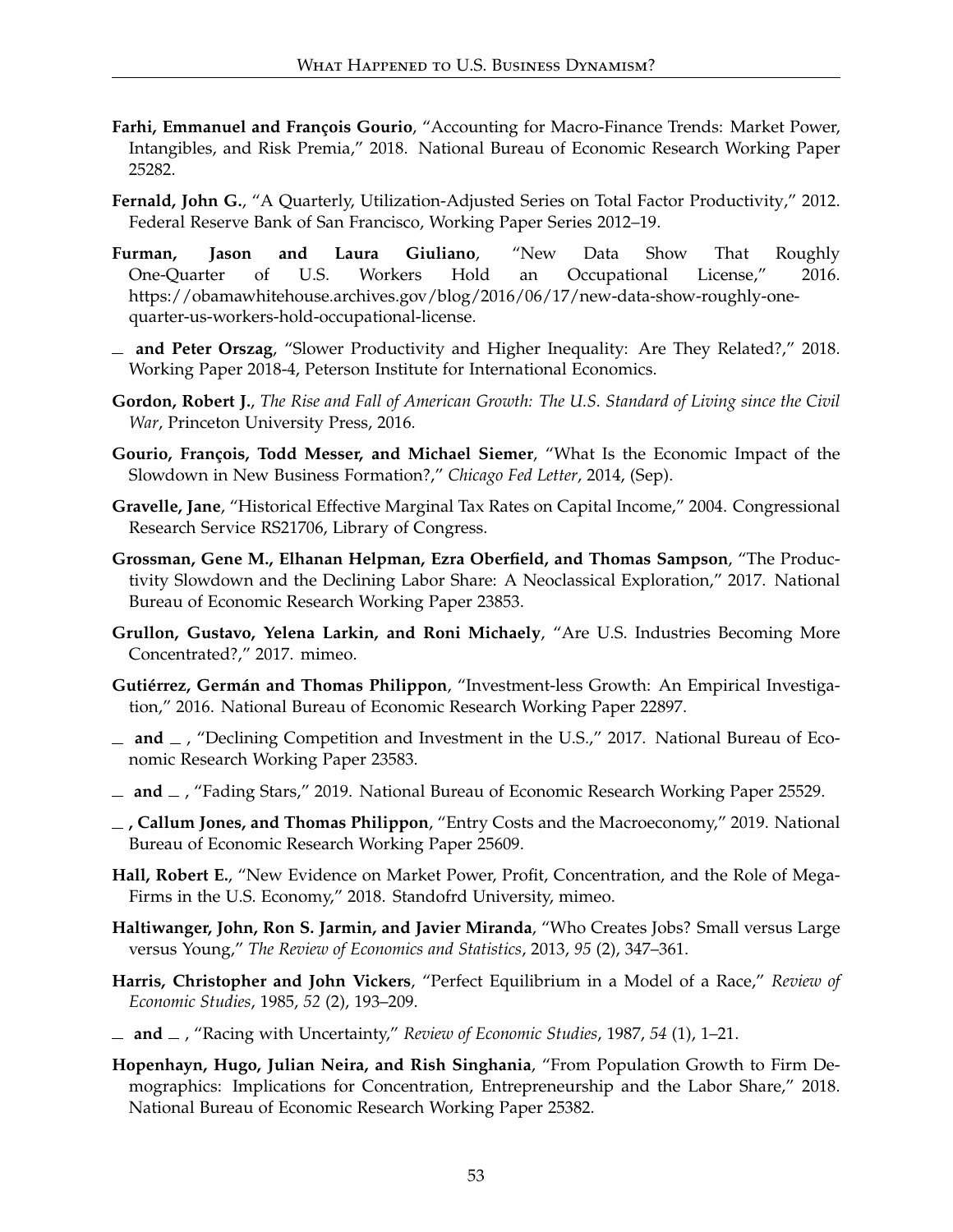- <span id="page-55-1"></span>**Kalemli-Ozcan, Sebnem, Bent Sorensen, Carolina Villegas-Sanchez, and Vadym Volosovych**, "How to Construct Nationally Representative Firm Level Data from ORBIS Global Database and What Do We Learn from Representativeness?," 2019. mimeo.
- <span id="page-55-3"></span>**Karabarbounis, Loukas and Brent Neiman**, "The Global Decline of the Labor Share," *Quarterly Journal of Economics*, 2013, *129* (1), 61–103.
- <span id="page-55-9"></span>**Karahan, Fatih, Benjamin Pugsley, and Aysegul Sahin**, "Demographic Origins of the Startup Deficit," 2016. New York Fed, mimeo.
- <span id="page-55-5"></span>**Kaymak, Baris and Immo Schott**, "Corporate Tax Cuts and the Decline of the Labor Share," 2018. Society for Economic Dynamics, 2018 Meeting Papers 943.
- <span id="page-55-15"></span>**Kehrig, Matthias and Nicolas Vincent**, "The Micro-Level Anatomy of the Labor Share Decline," 2018. National Bureau of Economic Research Working Paper 25275.
- <span id="page-55-10"></span>**Khan, Lina M.**, "Amazon's Antitrust Paradox," *Yale Law Journal*, 2016, *126*, 710–805.
- <span id="page-55-18"></span>**Klapper, Leora and Inessa Love**, "The Impact of Business Environment Reforms on New Firm Registration," 2010. World Bank Impact Evaluation series no. IE 49, Policy Research working paper no. WPS 5493.
- <span id="page-55-17"></span>**, Luc Laeven, and Raghuram Rajan**, "Entry Regulation as a Barrier to Entrepreneurship," *Journal of Financial Economics*, 2006, *82* (3), 591–629.
- <span id="page-55-6"></span>**Klette, Tor Jakob and Samuel Kortum**, "Innovating Firms and Aggregate Innovation," *Journal of Political Economy*, 2004, *112* (5), 986–1018.
- <span id="page-55-16"></span>**Kocieniewski, David**, "G.E.'s Strategies Let It Avoid Taxes Altogether," *The New York Times*, 2011. https://www.nytimes.com/2011/03/25/business/economy/25tax.html?pagewanted=all, accessed on 1/28/2019.
- <span id="page-55-12"></span>**Kortum, Samuel**, "Equilibrium R&D and the Patent–R&D Ratio: U.S. Evidence," *The American Economic Review*, 1993, *83* (2), 450–457.
- <span id="page-55-14"></span>**Laubach, Thomas and John C. Williams**, "Measuring the Natural Rate of Interest," *Review of Economics and Statistics*, 2003, *85* (4), 1063–1070.
- <span id="page-55-4"></span>**Lawrence, Robert Z.**, "Recent Declines in Labor's Share in U.S. Income: A Preliminary Neoclassical Account," 2015. National Bureau of Economic Research Working Paper 21296.
- <span id="page-55-2"></span>**Liu, Ernest, Atif Mian, and Amir Sufi**, "Low Interest Rates, Market Power, and Productivity Growth," 2019. Becker Friedman Institute Working Papers Series 2019-09.
- <span id="page-55-11"></span>**Lynn, Barry C.**, *Cornered: The New Monopoly Capitalism and The Economics of Destruction*, John Wiley & Sons Hoboken, NJ, 2010.
- <span id="page-55-13"></span>**Naidu, Suresh, Eric A. Posner, and Glen Weyl**, "Antitrust Remedies for Labor Market Power," *Harv. L. Rev.*, 2018, *132*, 536.
- <span id="page-55-0"></span>**Nekarda, Christopher J. and Valerie A. Ramey**, "The Cyclical Behavior of the Price-Cost Markup," 2013. National Bureau of Economic Research Working Paper 19099.
- <span id="page-55-8"></span>**OECD**, "Market Concentration - Note by the BIAC," 2018. Hearing on Market Concentration.
- <span id="page-55-7"></span> $\sim$ , "Market Concentration - Note by the United States," 2018. Hearing on Market Concentration.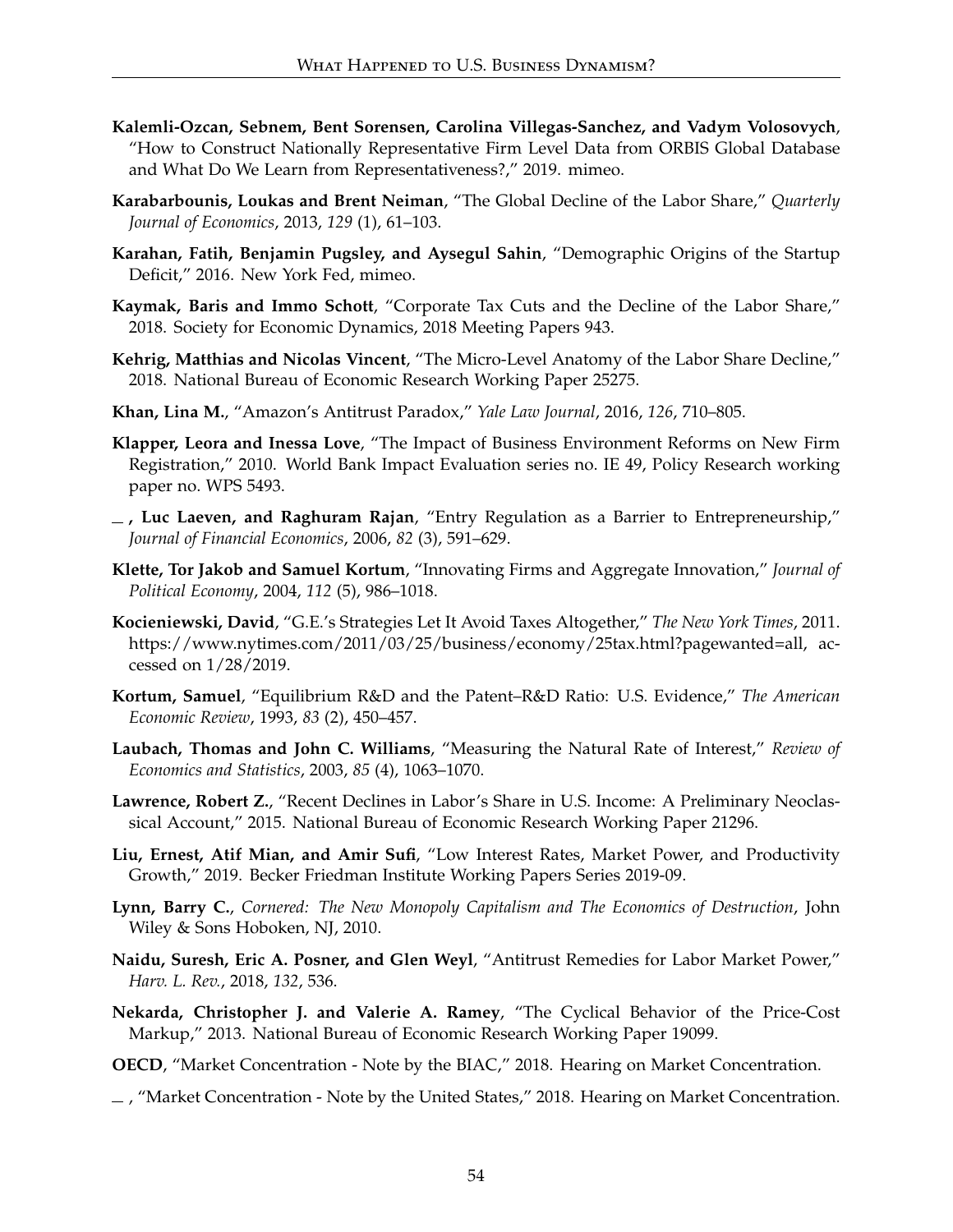- <span id="page-56-4"></span>**Pugsley, Benjamin W., Peter Sedláˇcek, and Vincent Sterk**, "The Nature of Firm Growth," 2018. Center for Economic Studies, U.S. Census Bureau, Working Paper 18-30.
- <span id="page-56-3"></span>**Rossi-Hansberg, Esteban, Pierre-Daniel Sarte, and Nicholas Trachter**, "Diverging Trends in National and Local Concentration," 2018. National Bureau of Economic Research Working Paper 25066.
- <span id="page-56-9"></span>**Shapiro, Carl**, "Navigating the Patent Thicket: Cross Licenses, Patent Pools, and Standard Setting," in "Innovation Policy and the Economy, Volume 1" NBER Chapters, National Bureau of Economic Research, Inc., October 2001, pp. 119–150.
- <span id="page-56-8"></span>**Summers, Laurence H.**, "Reflections on the 'New Secular Stagnation Hypothesis'," in Richard Baldwin and Coen Teulings, eds., *Secular Stagnation: Facts, Causes and Cures*, CEPR Press London, A VoxEU.org eBook, 2014, pp. 27–38.
- <span id="page-56-6"></span>**Summers, Lawrence H.**, "US Economic Prospects: Secular Stagnation, Hysteresis, and the Zero Lower Bound," *Business Economics*, 2014, *49* (2), 65–73.
- <span id="page-56-1"></span>**Syverson, Chad**, "Market Structure and Productivity: A Concrete Example," *Journal of Political Economy*, 2004, *112* (6), 1181–1222.
- <span id="page-56-2"></span>, "Product Substitutability and Productivity Dispersion," *The Review of Economics and Statistics*, 2004, *86* (2), 534–550.
- <span id="page-56-0"></span>, "Macroeconomics and Market Power: Facts, Potential Explanations, and Open Questions," *Brookings Institution Report*, January 2019. Accessed January 21, 2019. https://www.brookings.edu/research/macroeconomics-and-market-power-facts-potentialexplanations-and-open-questions/.
- <span id="page-56-5"></span>**The Economist**, "Regulating the Internet Giants: The World's Most Valuable Resource Is No Longer Oil, but Data," May 2017.
- <span id="page-56-11"></span>**Tyson, Laura and Greg Linden**, "The Corporate R&D Tax Credit and US Innovation and Competitiveness: Gauging the Economic and Fiscal Effectiveness of the Credit," 2012. Washington: Center for American Progress.
- <span id="page-56-10"></span>**U.S. Bureau of Economic Analysis**, "Corporate Profits after Tax (without IVA and CCAdj) [CP] and Federal Government: Tax Receipts on Corporate Income [FCTAX]," 2019. retrieved from FRED, Federal Reserve Bank of St. Louis; https://fred.stlouisfed.org/graph/?g=aWA accessed on 1/26/2019.
- <span id="page-56-12"></span>**U.S. Chamber of Commerce Foundation**, "The Regulatory Impact on Small Businesses: Complex. Cumbersome. Costly.," 2017. Washington, D.C.
- <span id="page-56-7"></span>**Williams, John C.**, "The Decline in the Natural Rate of Interest," *Business Economics*, 2015, *50* (2), 57–60.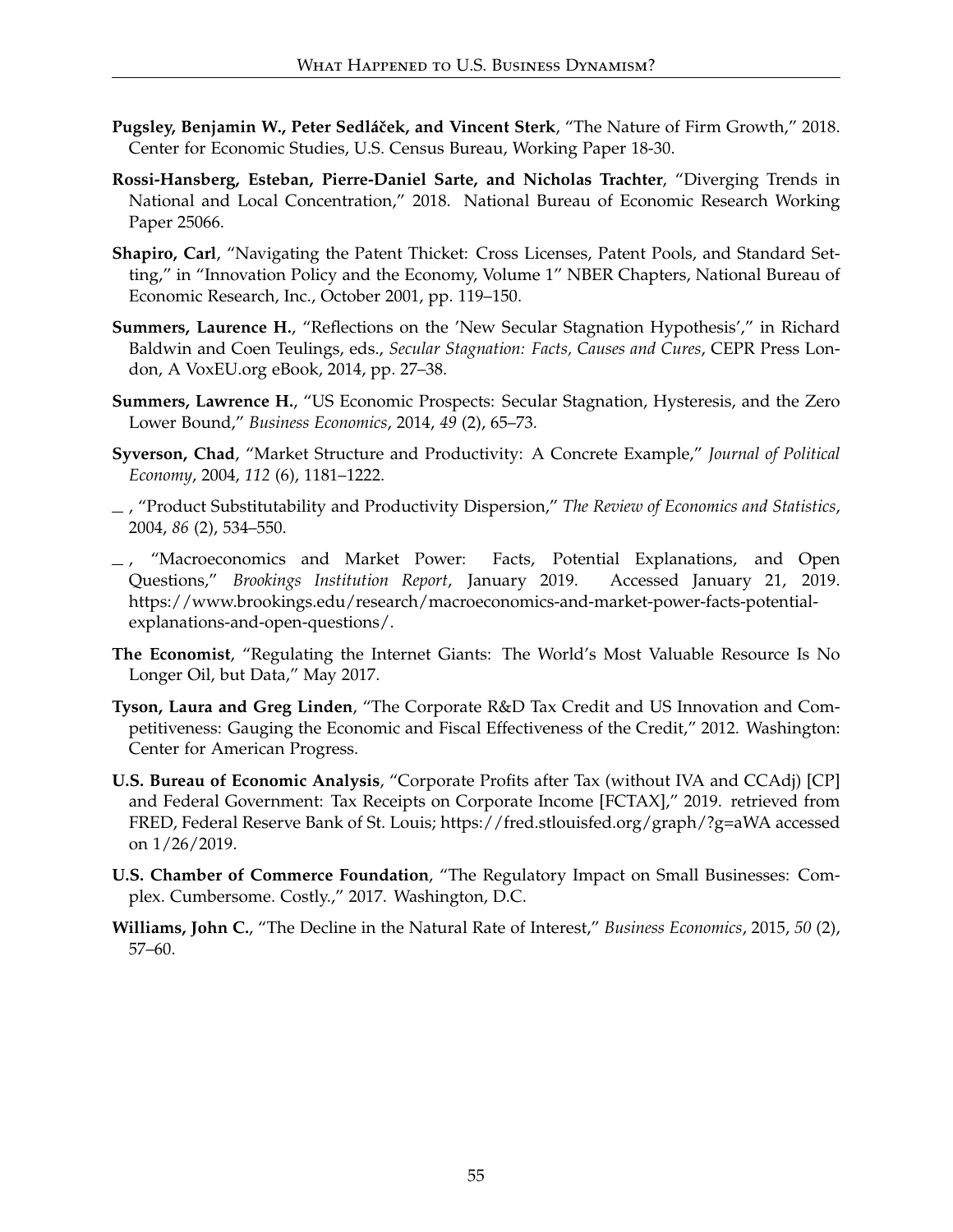# **Appendices**

### <span id="page-57-0"></span>**A Some Notable Changes in the U.S. Economy**

In the past several decades, there have been some notable (regulatory) changes in the United States that have shaped the channels that we consider as potential drivers of declining business dynamism and rising market concentration. In this section, we briefly discuss these changes with a focus on the corporate tax rates, R&D subsidies, and entry costs (see Section [9](#page-45-0) in the main text for the changes in the knowledge diffusion margin).

The U.S. tax system experienced two major overhauls in the 1980s with the passage of the Economic Recovery Act of 1981 and the Tax Reform Act of 1986. Although the United States has notoriously sustained the highest statutory corporate income tax rates among the developed countries until recently, the Tax Reform Act actually decreased this rate substantially in 1986, as shown by the solid black line in Figure [A.1.](#page-57-1) Moreover, despite high statutory rates, the effective tax rates that determine the actual corporate tax bill paid by the firms are known to be much lower due to various tax benefits. According to the estimates of the CBO, the effective rate was about 19 percent in 2012, almost 20 percent below the statutory rate [\(Congressional](#page-52-13) [Budget Office,](#page-52-13) [2017\)](#page-52-13).<sup>[35](#page-57-2)</sup> Indeed, the average effective rates were lower in the period after 1980

<span id="page-57-1"></span>

Figure A.1: Effective Corporate Tax Rate in the U.S.

*Notes:* Statutory tax rates are obtained from Internal Revenue Service Statistics of Income Historical Table 24 and show the value for the top bracket. Statutory tax rates have been at least the level shown in the graph for corporate income brackets above USD75,000. Effective corporate tax rate is calculated as Tax Receipts on Corporate Income/(Corporate Profits After Tax (without IVA and CCAdj)+Federal Government's Tax Receipts on Corporate Income) using Federal Reserve Economic Data [\(U.S. Bureau of Economic Analysis,](#page-56-10) [2019\)](#page-56-10). Effective corporate tax rates on capital income is taken from Congressional Research Service report RS21706 [\(Gravelle,](#page-54-17) [2004\)](#page-54-17).

<span id="page-57-2"></span><sup>&</sup>lt;sup>35</sup> For instance, while trucking companies paid 30 percent, biotech companies paid less than 5 percent of their income as tax in 2009 [\(Appelbaum,](#page-51-17) [2011\)](#page-51-17). Even more, some companies such as General Electric not only did not pay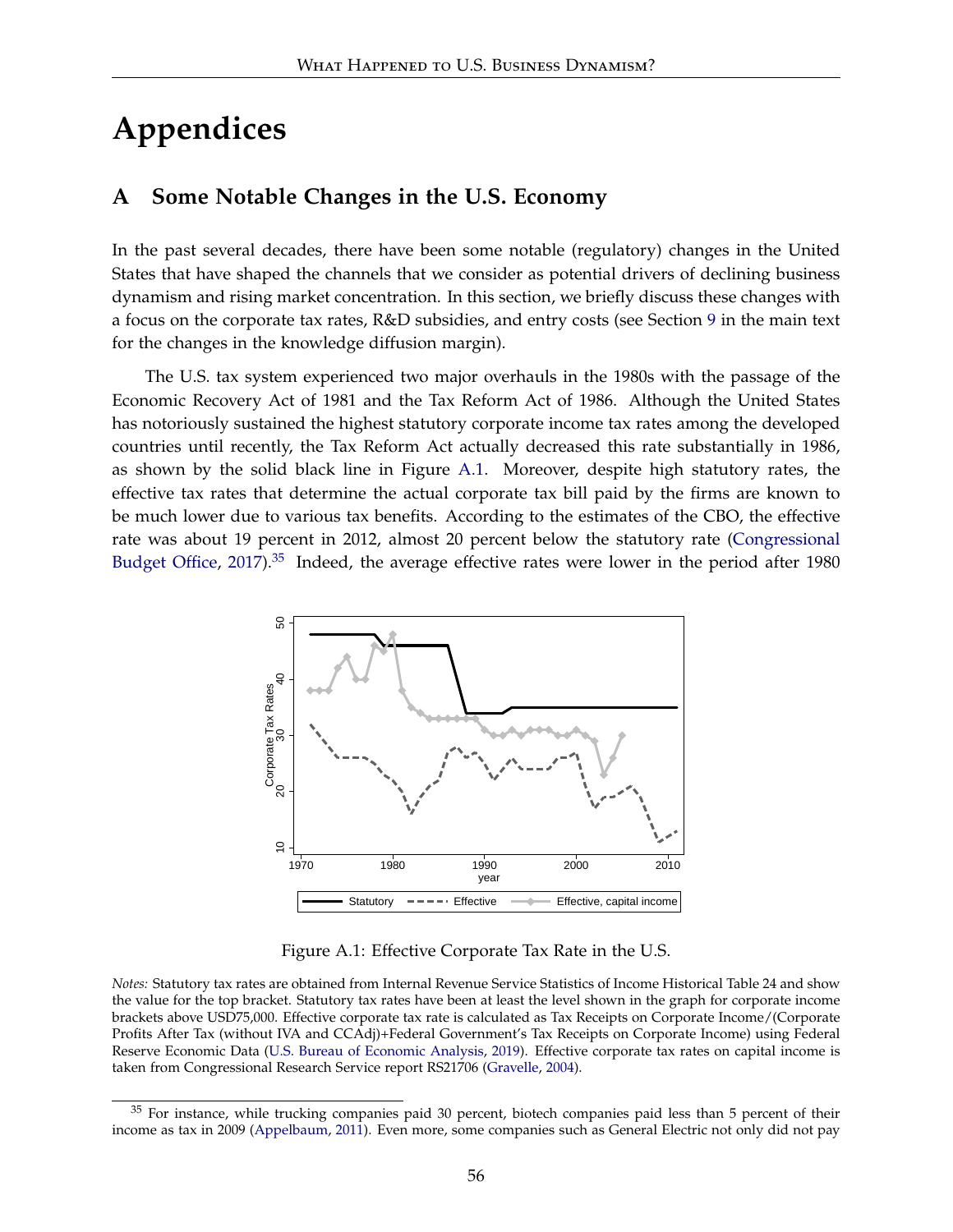than the previous two decades and have fallen further strongly after 2000 (dashed line). Finally, the effective corporate tax rate on capital income has declined as well, as depicted by the marked solid line.

Probably a less-known change has occurred in the R&D support provided by the U.S. government. In 1981, the government introduced a federal R&D tax credit for the first time. Starting in 1982 with Minnesota, several states followed suit by introducing their own state-level R&D tax credits. Figure [A.2](#page-58-0) summarizes these changes. The gray bar denotes the introduction of the federal tax credit, and the subsequent bars show the total number of U.S. states with a provision of R&D tax credits, along with their names. This substantial support for R&D boosted firms' investment in innovative activity [\(Akcigit et al.,](#page-51-4) [2018\)](#page-51-4), which is especially true for large established incumbents—the recipients of the bulk of R&D tax credit claims [\(Tyson and Linden,](#page-56-11) [2012\)](#page-56-11)—given that firms need to generate taxable profits to claim the credit.<sup>[36](#page-58-1)</sup> Figure [A.2](#page-58-0) also shows that there were significant changes in both R&D expenditure of firms and domestic innovative activity following these aggressive policy changes. Average R&D intensity of publicly traded U.S. firms nowing these aggressive policy changes. Average K&D intensity of publicty traded U.S. firms<br>showed a dramatic increase (solid line). Moreover, after an expected delay, the annual share of patents registered by U.S. residents in total patent applications increased as well (dashed line).

<span id="page-58-0"></span>

Figure A.2: Federal and State-level R&D Tax Credit in the U.S.<br>.

#### Source: [Akcigit et al.](#page-51-4) [\(2018\)](#page-51-4).

Market economies are regulated to level the playing field for competing firms and encourage a more dynamic business environment. Yet too much regulation could slow the economy by simply distorting the incentives to invest and grow. "Overregulation" has become a growing concern among policy circles, especially with its potentially larger burden on small businesses [\(Crain and](#page-52-14)

[any taxes, they even claimed positive tax benefits \(Kocieniewski,](#page-52-14) [2011\)](#page-55-16).

<span id="page-58-1"></span> $36$  [In fact, the nonrefundability feature of the U.S. R&D tax credits is subject to major criticism, along with the](#page-52-14) [lack of preferential rates for small firms, which contrasts with schemes in other major economies such as France](#page-52-14) [and the United Kingdom \(Congressional Budget Office,](#page-52-14) [2007;](#page-52-15) [Tyson and Linden,](#page-56-11) [2012\)](#page-56-11). These features are especially [important for the efficiency of tax credits in supporting the innovative activity of highly dynamic small and young](#page-52-14) [firms, which are usually the firms that are constrained by the high cost of R&D capital.](#page-52-14)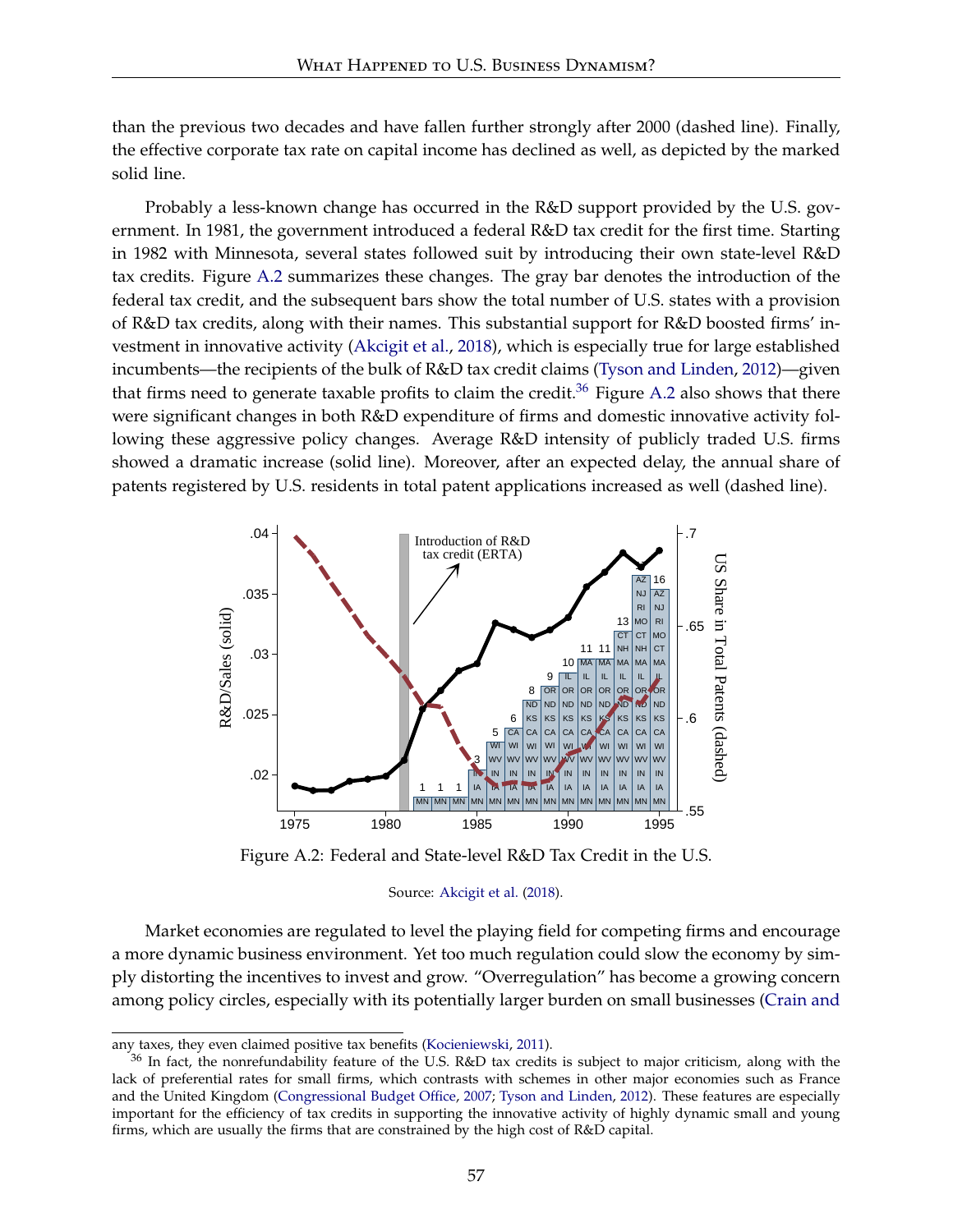[Crain,](#page-52-14) [2010;](#page-52-14) [U.S. Chamber of Commerce Foundation,](#page-56-12) [2017\)](#page-56-12), and the current U.S. administration is working hard to scale back the regulatory framework.<sup>[37](#page-59-0)</sup> The detrimental effect of higher entry barriers, and regulations in particular, on business entry has also been documented by the academic literature [\(Klapper et al.,](#page-55-17) [2006;](#page-55-17) [Klapper and Love,](#page-55-18) [2010\)](#page-55-18). In more recent work, [Gutiérrez](#page-54-15) [et al.](#page-54-15) [\(2019\)](#page-54-15) stress the importance of higher entry costs in terms of the regulatory framework in driving the decline in business entry and competition.

The level of regulatory burden in the economy is hard to measure. However, the length of the Federal Register, where all new rules, executive orders, and other legal notices are published, gives a clue about how the regulatory burden has evolved in the United States. Figure [A.3](#page-59-1) plots the number of pages in the Federal Register over time. The increase in the amount of flow of new regulations lends some support to the argument that regulatory burden on U.S. businesses has grown, which could reasonably be expected to have weighed on entrants and small businesses. In this sense, this regulatory shift could have had some detrimental impact on the business dynamism. In light of this debate, we also investigate changes in the cost of entry in our quantitative analysis.

<span id="page-59-1"></span>

Figure A.3: The Number of Pages in the Federal Register of the U.S.

*Notes:* Data is obtained from Regulatory Studies Center.

<span id="page-59-0"></span><sup>37</sup> See the *Wall Street Journal* article ["The Trump Regulatory Game Plan."](https://www.wsj.com/articles/the-trump-regulatory-game-plan-1513210177)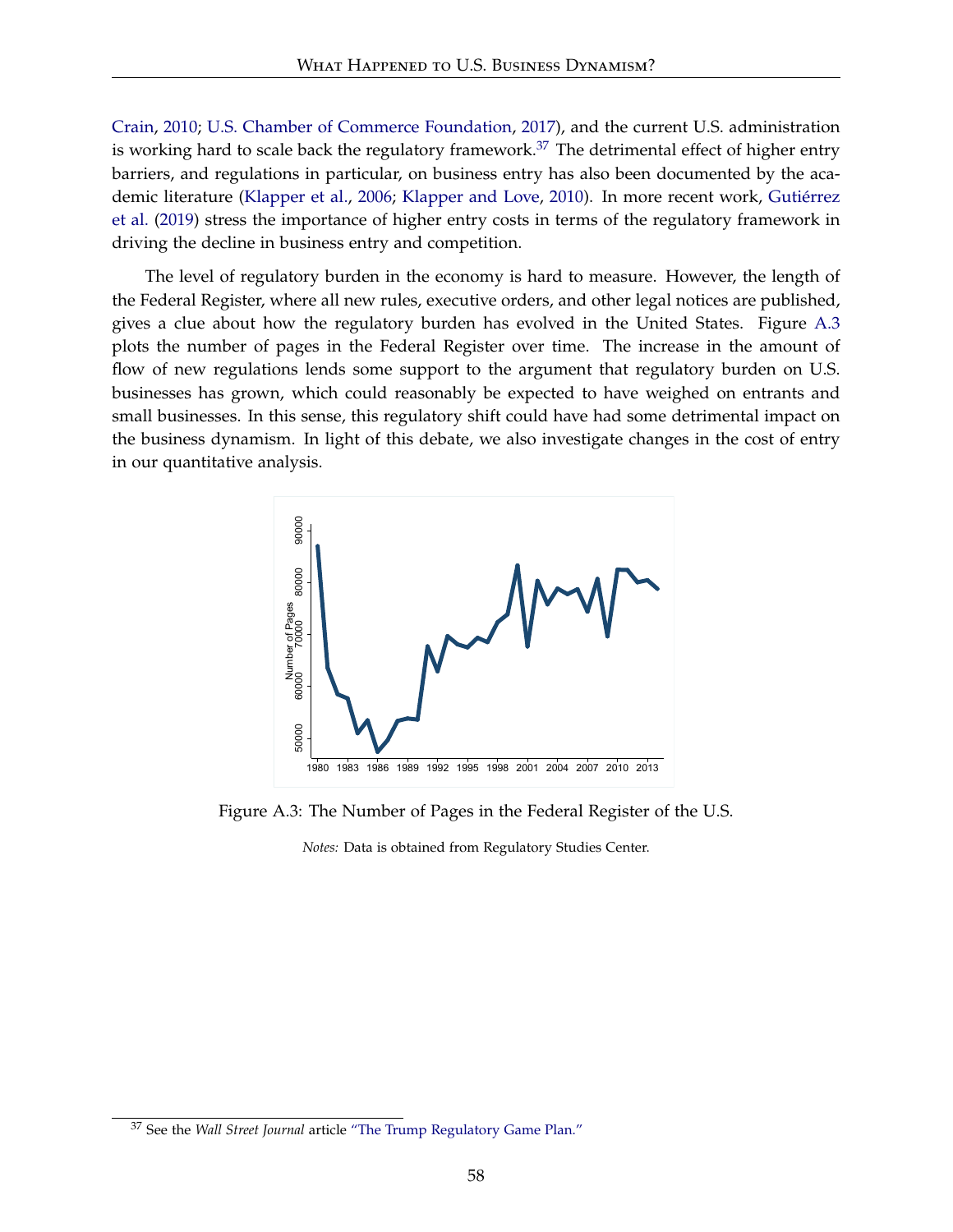### **B Additional Analytical Derivations**

### <span id="page-60-0"></span>**B.1** Evolution of  $\mu_{mt}$

$$
\frac{\mu_{\bar{m}t+\Delta t} - \mu_{\bar{m}t}}{\Delta t} = x_{\bar{m}-1t}\mu_{\bar{m}-1t} - (x_{-\bar{m}t} + \tilde{x}_{-\bar{m}t} + \delta)\mu_{\bar{m}t}
$$
(B.1)

$$
\frac{\mu_{1t+\Delta t} - \mu_{1t}}{\Delta t} = (2x_{0t} + \tilde{x}_{0t})\mu_{0t} + ((1 - \phi)x_{-2t} + (1 - \tilde{\phi})\tilde{x}_{-2t})\mu_{2t} - (x_{1t} + x_{-1t} + \tilde{x}_{-1t} + \delta)\mu_{1t}
$$
\n(B.2)

$$
\frac{\mu_{0t+\Delta t} - \mu_{0t}}{\Delta t} = \sum_{k=1}^{\bar{m}} (\phi_f x_{-kt} + \phi_e \tilde{x}_{-kt} + \delta) \mu_{kt} + ((1 - \phi) x_{-1t} + (1 - \tilde{\phi}) \tilde{x}_{-1t}) \mu_{1t} - (2x_{0t} + \tilde{x}_{0t}) \mu_{0t}
$$
\n(B.3)

### <span id="page-60-2"></span>**B.2 Welfare**

In the model economy, aggregate welfare over horizon  $T$  calculated at time  $t_0$  is given by

$$
\mathbb{W}_{t_0}^c = \int_{t_0}^{t_0+T} \exp(-\rho (s-t)) \log C_{cs} ds.
$$

In Section [7,](#page-36-0) we report the difference in consumption-equivalent welfare between a counterfactual and the baseline economy using the following relationship:

$$
\int_{t_0}^{t_0+T} \exp(-\rho (s-t_0)) \log C_{cs}^{new} ds = \int_{t_0}^{t_0+T} \exp(-\rho (s-t_0)) \log \left( (1+\varsigma) C_{cs}^{base} \right) ds. \tag{B.4}
$$

If a parameter change generates a new income sequence  $C_{ct}^{new}$  between  $t_0$  and  $t_0 + T$  satisfying the above relationship, we say that the representative household in the counterfactual economy has a *ς*% higher (lower) consumption-equivalent welfare over horizon *T*, with *ς* > 0 (*ς* < 0). In other words, when  $\varsigma > 0$  ( $\varsigma < 0$ ), the representative consumer in the baseline economy would need to receive  $\zeta$ % higher (lower) income at each point in time between  $t_0$  and  $t_0 + T$  in order to obtain the same level of welfare it would have in the counterfactual scenario.

### <span id="page-60-1"></span>**C Solution Algorithm**

Before the discussion of the calibration results, a brief description of our solution algorithm is in order. The algorithm builds on the one developed by [Akcigit et al.](#page-51-4) [\(2018\)](#page-51-4), who construct an open-economy version of the model considered here. Our aim to find the transition path that emerges as the result of endogenous responses of firms to changes in parameters. We solve a discretized version of the system. The solution algorithm assumes that the economy is initially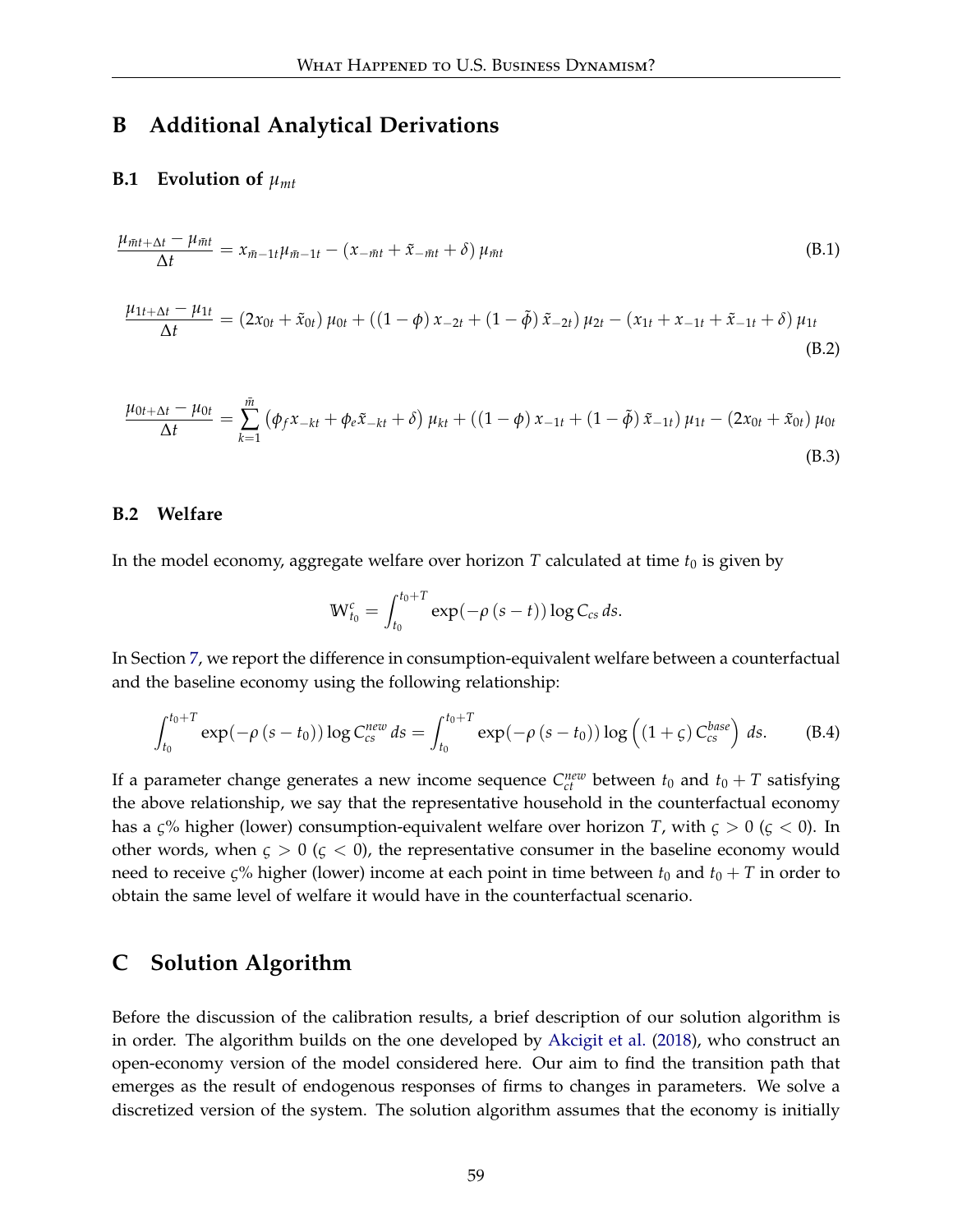in the BGP and that the shocked parameter values converge to their new BGP value in *T* periods, where each period is divided into eight sub-periods. Notice that, due to the endogenous firm decisions and the resulting endogenous adjustments in aggregate variables, the convergence of the economy the new BGP takes longer, which we assume to happen  $T_{bgp} > T$  periods. The algorithm is an iterative backward solution method (see [Acemoglu et al.,](#page-51-12) [2016\)](#page-51-12). The progression of the algorithm starts with solving for the terminal balanced growth path and then derives firm values and aggregate variables over the transition going backward from the terminal state. A summary of steps is as follows.

- 1. Start with a guess of parameter values.
- 2. Compute the initial balanced growth path, where time derivatives are zero by definition. Compute the innovation rates, the implied growth rates, and finally the interest rate compatible with balanced growth.
- 3. Compute the terminal balanced growth path in  $T_{bgp}$  defined by the terminal parameter values similarly.
- 4. Next calculate the equilibrium over the transition. Guess a time path for the interest rate with the terminal value set to its new BGP level. Solve for firm values and innovation rates backward in time starting from the terminal BGP.
- 5. Using the resulting sequences and starting from the initial gap distribution implied by the initial BGP, simulate forward the income path and its growth rate. Use the Euler equation to derive the implied interest rate sequence and compare it to the series fed initially.
- 6. Update the guess for the interest rate series with the implied one and restart from step 2 until the two converge. Once they do, use the final interest rate series and firm decisions to compute the moments of interest.
- 7. Compare model-based moments to data targets. Search over the parameter space until the following objective function (see [Acemoglu et al.,](#page-51-14) [2018\)](#page-51-14) is minimized:

$$
\sum_{k=1}^{N} \frac{|\text{model}(k) - \text{data}(k)|}{\frac{1}{2}|\text{model}(k)| + \frac{1}{2}|\text{data}(k)|},
$$

where *k* denotes each moments and *N* is the number of targets.